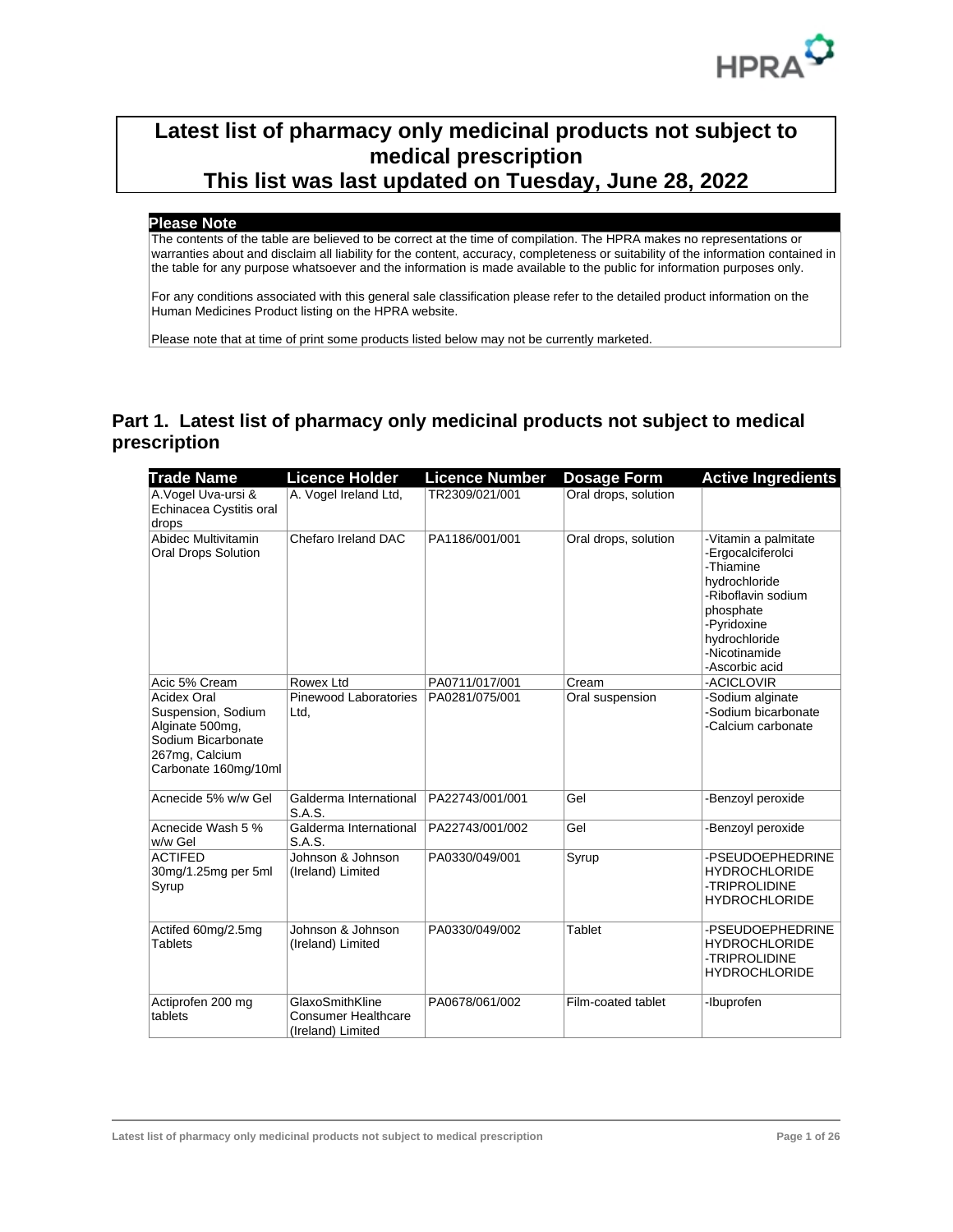| <b>Trade Name</b>                       | <b>Licence Holder</b>                      | <b>Licence Number</b> | <b>Dosage Form</b>     | <b>Active Ingredients</b>               |
|-----------------------------------------|--------------------------------------------|-----------------------|------------------------|-----------------------------------------|
| Advil Cold & Flu Coated GlaxoSmithKline |                                            | PA0678/147/001        | Coated tablet          | -Ibuprofen                              |
| TabletsIbuprofen                        | <b>Consumer Healthcare</b>                 |                       |                        | -PSEUDOEPHEDRINE                        |
| 200mgPseudoephedri                      | (Ireland) Limited                          |                       |                        | <b>HYDROCHLORIDE</b>                    |
| ne Hydrochloride 30mg                   |                                            |                       |                        |                                         |
|                                         |                                            |                       |                        |                                         |
|                                         |                                            |                       |                        |                                         |
| Advil Cold & Flu Relief                 | GlaxoSmithKline                            | PA0678/147/002        | Capsule, soft          | -Ibuprofen                              |
| Soft Capsules                           | <b>Consumer Healthcare</b>                 |                       |                        | -PSEUDOEPHEDRINE                        |
| Ibuprofen 200mg                         | (Ireland) Limited                          |                       |                        | <b>HYDROCHLORIDE</b>                    |
| Pseudoephedrine<br>Hydrochloride 30mg   |                                            |                       |                        |                                         |
| Agiolax 52%w/w,                         | Madaus GmbH                                | PA1288/002/001        | Granules               | -Senna - tinnevelly /                   |
| 2.2%w/w and 6.74-                       |                                            |                       |                        | indian                                  |
| 13.2%w/w Granules                       |                                            |                       |                        | -Ispaghula husks                        |
|                                         |                                            |                       |                        | -Ispaghula                              |
| Alli                                    | GlaxoSmithKline                            | EU/1/07/401/12-15     | Capsule, hard          | -Orlistat                               |
|                                         | Dungarvan Limited                          |                       |                        |                                         |
| Alli                                    | GlaxoSmithKline                            | EU/1/07/401/1-6       | Capsule, hard          | -Orlistat                               |
|                                         | Dungarvan Limited                          |                       |                        |                                         |
| Alli                                    | GlaxoSmithKline<br>Dungarvan Limited       | EU/1/07/401/7-11      | Capsule, hard          | -Orlistat                               |
| Ametop 40 mg/g Gel                      | Alliance Pharma                            | PA2325/002/001        | Gel                    | -Tetracaine base                        |
|                                         | (Ireland) Limited                          |                       |                        |                                         |
| Anbesol Anaesthetic                     | Alliance Pharma                            | PA2325/003/001        | Oromucosal solution    | -Cetylpyridinium                        |
| Antiseptic Oromucosal                   | (Ireland) Limited                          |                       |                        | chloride                                |
| Solution                                |                                            |                       |                        | -Lidocaine                              |
|                                         |                                            |                       |                        | hydrochloride                           |
|                                         |                                            |                       |                        | -Chlorocresol                           |
| Anhydrol Forte 20% w/v                  | <b>Dermal Laboratories</b>                 | PA23128/004/001       | Cutaneous solution     | -Aluminium chloride                     |
| <b>Cutaneous Solution</b>               | (Ireland) Limited                          |                       |                        | hexahydrate                             |
|                                         |                                            |                       |                        |                                         |
| Anthisan Cream 2%<br>w/w                | Opella Healthcare<br>France SAS T/A Sanofi | PA23180/004/001       | Cream                  | -Mepyramine maleate                     |
|                                         |                                            |                       |                        |                                         |
| Anti-Hist Allergy 10mg                  | Clonmel Healthcare Ltd   PA0126/267/001    |                       | Film-coated tablet     | -Cetirizine                             |
| Film-coated tablets                     |                                            |                       |                        | dihydrochloride                         |
| Anti-Hist Allergy                       | Clonmel Healthcare Ltd   PA0126/267/002    |                       | Oral solution          | -Cetrizine                              |
| 1mg/ml Oral Solution                    |                                            |                       |                        | dihydrochloride                         |
| <b>Anusol HC Ointment</b>               | <b>SOFIBEL</b>                             | PA22647/002/001       | Ointment               | -HYDROCORTISONE                         |
|                                         |                                            |                       |                        | <b>ACETATE</b>                          |
|                                         |                                            |                       |                        | -Benzyl benzoate<br>-Bismuth subgallate |
|                                         |                                            |                       |                        | -Bismuth oxide                          |
|                                         |                                            |                       |                        | -Balsam peru                            |
|                                         |                                            |                       |                        | -Zinc oxide                             |
| Anusol HC                               | SOFIBEL                                    | PA22647/002/002       | Suppository            | -Bismuth subgallate                     |
| Suppositories                           |                                            |                       |                        | -Zinc oxide                             |
|                                         |                                            |                       |                        | -Bismuth oxide                          |
|                                         |                                            |                       |                        | -Balsam peru                            |
|                                         |                                            |                       |                        | -Benzyl benzoate                        |
|                                         |                                            |                       |                        | -HYDROCORTISONE                         |
| <b>Anusol Suppositories</b>             | <b>SOFIBEL</b>                             | PA22647/001/003       | Suppository            | <b>ACETATE</b><br>-Bismuth oxide        |
|                                         |                                            |                       |                        | -Zinc oxide                             |
|                                         |                                            |                       |                        | -Balsam peru                            |
|                                         |                                            |                       |                        | -Bismuth subgallate                     |
| Aquasept Skin                           | <b>Ayrton Saunders</b>                     | PA22906/003/001       | Cutaneous solution     | -Triclosan                              |
| Cleanser 20mg/ml                        | (Ireland) Limited                          |                       |                        |                                         |
| <b>Cutaneous Solution</b>               |                                            |                       |                        |                                         |
| Arret 2 mg Hard                         | PCO Manufacturing                          | PPA0465/155/001       | Capsule, hard          | -LOPERAMIDE                             |
| Capsules                                | Ltd.<br>Johnson & Johnson                  |                       |                        | <b>HYDROCHLORIDE</b>                    |
| Arret 2mg Hard<br>Capsules              | (Ireland) Limited                          | PA0330/042/001        | Capsule, hard          | -LOPERAMIDE<br><b>HYDROCHLORIDE</b>     |
| Artelac 3.2 mg/ml Eye                   | Bausch + Lomb Ireland                      | PA23259/004/001       | Eye drops, solution    | -Hypromellose                           |
| Drops, Solution                         | Limited                                    |                       |                        |                                         |
| Artelac Preservative                    | Bausch + Lomb Ireland                      | PA23259/004/002       | Eye drops, solution in | -Hypromellose                           |
| Free Single Dose Unit                   | Limited                                    |                       | single-dose container  |                                         |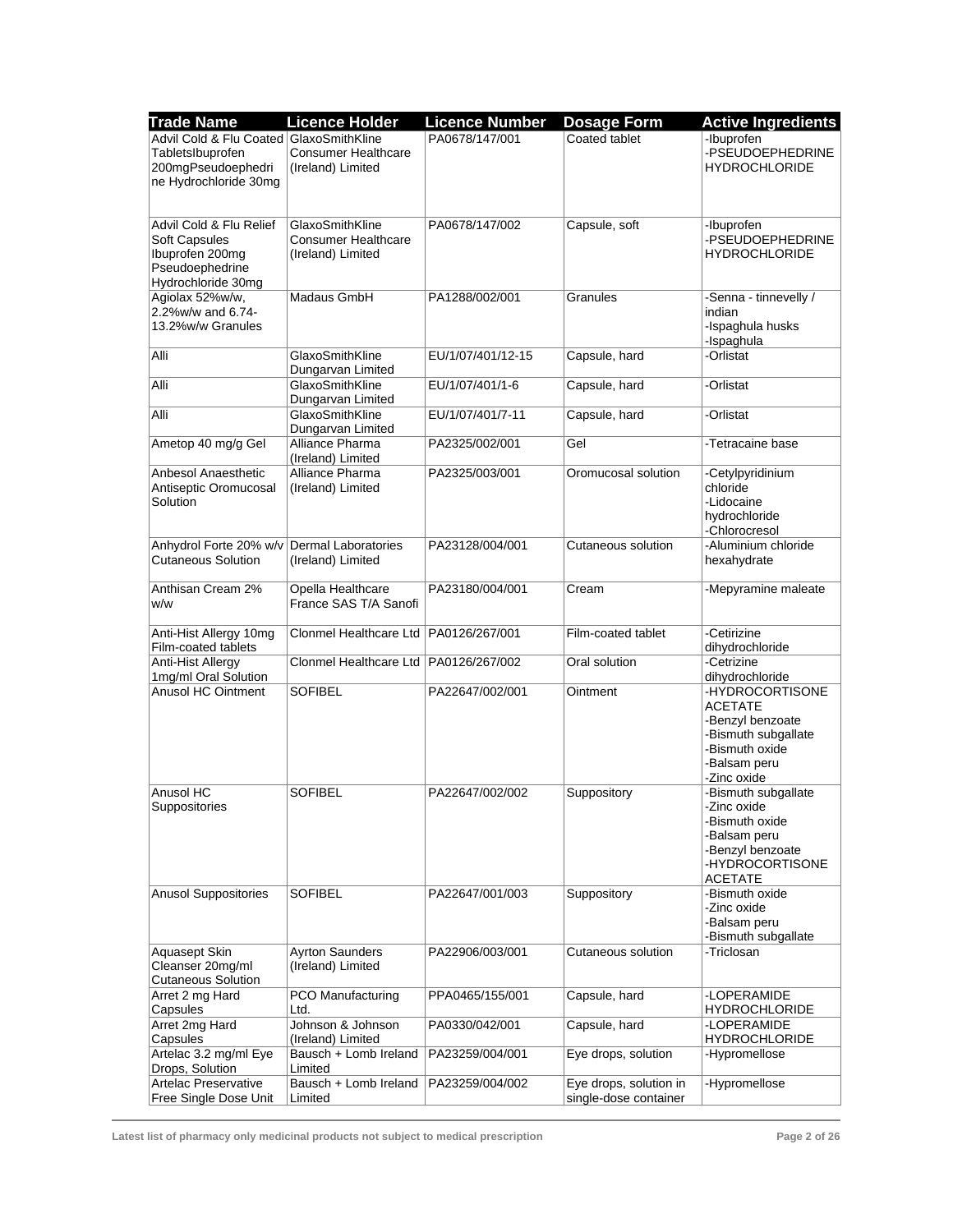| <b>Trade Name</b>                                                                                                                                                            | <b>Licence Holder</b>                                       | <b>Licence Number</b> | <b>Dosage Form</b>                              | <b>Active Ingredients</b>                                                                                              |
|------------------------------------------------------------------------------------------------------------------------------------------------------------------------------|-------------------------------------------------------------|-----------------------|-------------------------------------------------|------------------------------------------------------------------------------------------------------------------------|
| <b>Artelac Preservative</b><br>Free Single Dose Unit                                                                                                                         | Lexon Pharmaceuticals PPA23176/023/001<br>(Ireland) Limited |                       | Eye drops, solution in<br>single-dose container | -Hypromellose                                                                                                          |
| <b>Artelac Preservative</b><br>Free Single Dose Unit<br>3.2 mg/ml Eye Drops<br>Solution                                                                                      | <b>IMED Healthcare Ltd.</b>                                 | PPA1463/099/001       | Eye drops, solution in<br>single-dose container | -Hypromellose                                                                                                          |
| <b>Artelac Preservative</b><br>Free Single Dose Unit<br>3.2 mg/ml eye drops,<br>solution                                                                                     | PCO Manufacturing<br>Ltd.                                   | PPA0465/454/001       | Eye drops, solution in<br>single-dose container | -Hypromellose                                                                                                          |
| Arthrimel 1500mg Film<br><b>Coated Tablets</b>                                                                                                                               | Phoenix Labs                                                | PA1113/011/003        | Film-coated tablet                              | -Glucosamine sulfate                                                                                                   |
| Arthrimel 500 mg Film-<br><b>Coated Tablets</b>                                                                                                                              | <b>Phoenix Labs</b>                                         | PA1113/011/001        | Film-coated tablet                              | -Glucosamine sulfate                                                                                                   |
| Arthrimel 750mg Film<br><b>Coated Tablets</b>                                                                                                                                | Phoenix Labs                                                | PA1113/011/002        | Film-coated tablet                              | -Glucosamine sulfate                                                                                                   |
| Audax Ear Drops<br><b>Solution Choline</b><br>Salicylate 20%w/v<br>Glycerol 12.6%w/v                                                                                         | LanesHealth (Ireland)<br>Limited                            | PA22702/003/001       | Ear drops, solution                             | -Choline salicylate<br>-Glycerol                                                                                       |
| Beconase Hayfever<br>nasal spray 50<br>micrograms per spray                                                                                                                  | Chefaro Ireland DAC                                         | PA1186/008/001        | Nasal spray,<br>suspension                      | -Beclometasone<br>dipropionate                                                                                         |
| Belladonna 0.25% w/w<br><b>Medicated Plaster</b>                                                                                                                             | Cuxson Gerrard &<br>Company Ltd                             | PA0229/004/001        | Medicated plaster                               | -Belladonna alkaloids                                                                                                  |
| Benylin Children's<br><b>Chesty Cough</b><br>50mg/5ml Syrup                                                                                                                  | Johnson & Johnson<br>(Ireland) Limited                      | PA0330/026/001        | Syrup                                           | -Guaifenesin                                                                                                           |
| Benylin Children's Dry<br>Coughs Syrup<br>Diphenhydramine<br>Hydrochloride 7mg/5ml<br>Levomenthol<br>$0.55$ mg/5ml                                                           | Johnson & Johnson<br>(Ireland) Limited                      | PA0330/022/001        | Syrup                                           | -Levomenthol<br>-Diphenhydramine<br>hydrochloride                                                                      |
| Benylin Cough<br>Medicine Syrup<br>Diphenhydramine<br>hydrochloride<br>14mg/5ml Levomenthol<br>1.1mg/5ml                                                                     | Johnson & Johnson<br>(Ireland) Limited                      | PA0330/019/001        | Syrup                                           | -Diphenhydramine<br>hydrochloride<br>-Levomenthol                                                                      |
| <b>BENYLIN Day &amp; Night</b><br>Tablets, 500mg/60mg<br>tablets and 500/25mg<br>film-coated tablets                                                                         | Johnson & Johnson<br>(Ireland) Limited                      | PA0330/020/001        | Film-coated tablet                              | -Paracetamol<br>-Pseudoephedrine<br>hydrochloride<br>-Paracetamol<br>-Diphenhydramine<br>hydrochloride                 |
| Benylin Dry Coughs<br>Syrup<br>Diphenhydramine<br>hydrochloride<br>14mg/5ml<br>Dextromethorphan<br>hydrobromide<br>6.5 <sub>mq</sub> /5 <sub>ml</sub><br>Levomenthol 2mg/5ml | Johnson & Johnson<br>(Ireland) Limited                      | PA0330/018/001        | Syrup                                           | -Diphenhydramine<br>hydrochloride<br>-Dextromethorphan<br>hydrobromide<br>-Levomenthol                                 |
| Benylin Dual Action Dry<br>Syrup,<br>Pseudoephedrine<br>30 <sub>mg</sub><br>Dextromethorphan<br>10mg, Triprolidine<br>1.25mg                                                 | Johnson & Johnson<br>(Ireland) Limited                      | PA0330/015/002        | Syrup                                           | -Dextromethorphan<br>hydrobromide<br>-PSEUDOEPHEDRINE<br><b>HYDROCHLORIDE</b><br>-TRIPROLIDINE<br><b>HYDROCHLORIDE</b> |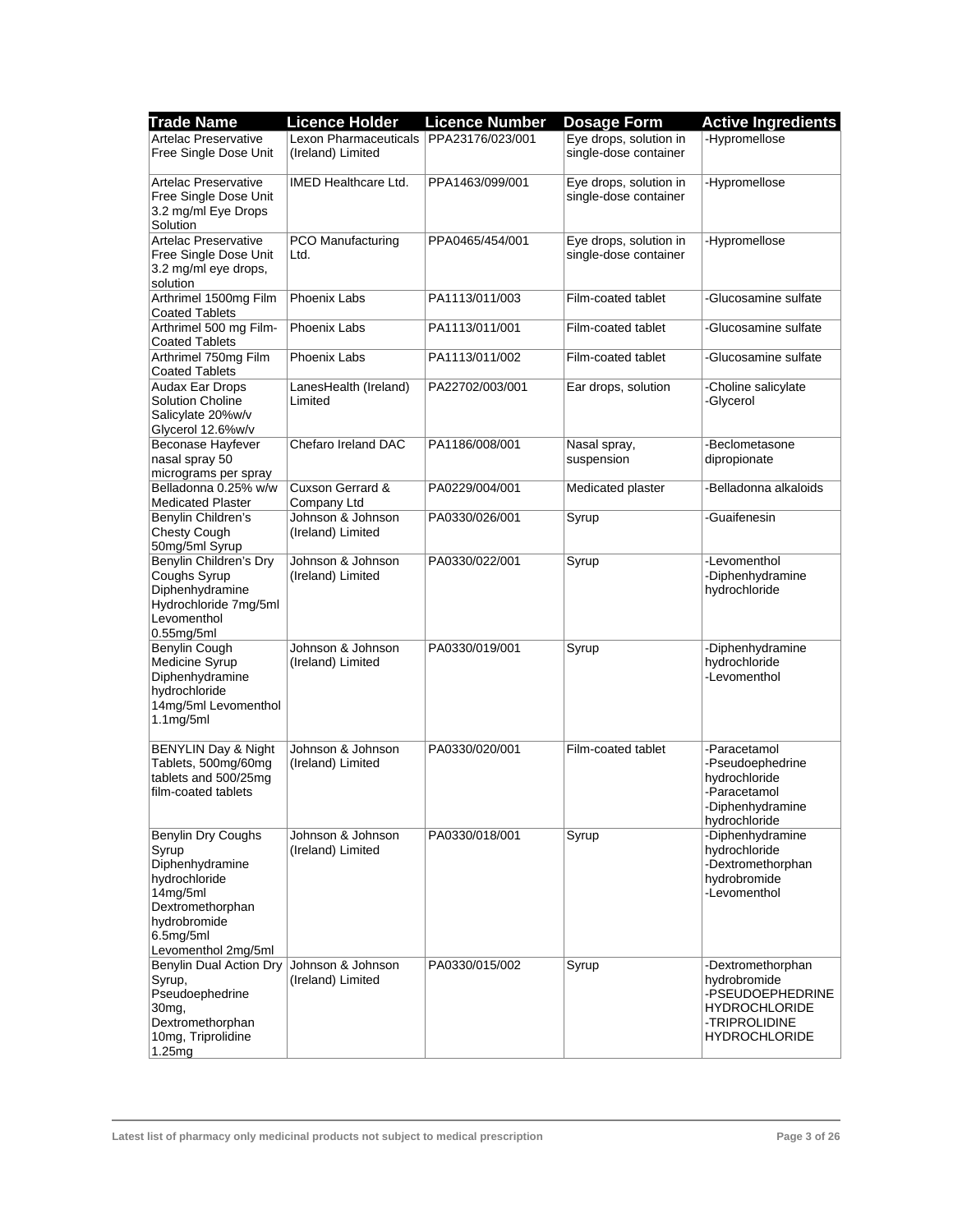| <b>Trade Name</b>                    | <b>Licence Holder</b>                   | <b>Licence Number</b> | <b>Dosage Form</b>  | <b>Active Ingredients</b> |
|--------------------------------------|-----------------------------------------|-----------------------|---------------------|---------------------------|
| Benylin Four Flu Film-               | Johnson & Johnson                       | PA0330/028/001        | Film-coated tablet  | -Paracetamol              |
| Coated Tablets.                      | (Ireland) Limited                       |                       |                     | -PSEUDOEPHEDRINE          |
| Paracetamol 500mg                    |                                         |                       |                     | <b>HYDROCHLORIDE</b>      |
| Diphenhydramine                      |                                         |                       |                     | -Diphenhydramine          |
| hydrochloride 12.5mg                 |                                         |                       |                     | hydrochloride             |
| Pseudoephedrine                      |                                         |                       |                     |                           |
| hydrochloride 22.5mg                 |                                         |                       |                     |                           |
| Benylin Mucus Relief                 | <b>McNeil Healthcare</b>                | PA0823/035/001        | Syrup               | -Carbocisteine            |
| 250mg/5ml Syrup                      | (Ireland) Ltd                           |                       |                     |                           |
| Benylin Non-Drowsy                   | Johnson & Johnson                       | PA0330/025/001        | Syrup               | -Dextromethorphan         |
| Dry Coughs, Syrup                    | (Ireland) Limited                       |                       |                     | hydrobromide              |
| Dextromethorphan<br>hydrobromide     |                                         |                       |                     |                           |
| 7.5mg/5ml                            |                                         |                       |                     |                           |
| Benylin Phlegm Cough                 | Johnson & Johnson                       | PA0330/032/001        | Syrup               | -PSEUDOEPHEDRINE          |
| plus Decongestant                    | (Ireland) Limited                       |                       |                     | <b>HYDROCHLORIDE</b>      |
| SyrupGuaifenesin                     |                                         |                       |                     | -Guaifenesin              |
| 100mg/5mlPseudoeph                   |                                         |                       |                     |                           |
| edrine Hydrochloride                 |                                         |                       |                     |                           |
| 30mg/5ml                             |                                         |                       |                     |                           |
|                                      |                                         |                       |                     |                           |
| <b>Benylin Sore Throat</b>           | Johnson & Johnson                       | PA0330/058/002        | Compressed lozenge  | -Benzocaine               |
| Relief Berry Flavour 8               | (Ireland) Limited                       |                       |                     |                           |
| mg Compressed                        |                                         |                       |                     |                           |
| Lozenge                              |                                         |                       |                     |                           |
| Benylin Sore Throat                  | Johnson & Johnson                       | PA0330/058/001        | Compressed lozenge  | -Benzocaine               |
| Relief Mint Flavour 8                | (Ireland) Limited                       |                       |                     |                           |
| mg Compressed                        |                                         |                       |                     |                           |
| Lozenge<br>Benzalkonium Chloride     | <b>Reckitt Benckiser</b>                | PA0979/049/001        | Cutaneous spray,    | -BENZALKONIUM             |
| <b>Reckitt Benckiser</b>             | Ireland Ltd                             |                       | solution            | <b>CHLORIDE</b>           |
| 0.20%w/w Cutaneous                   |                                         |                       |                     |                           |
| Spray solution                       |                                         |                       |                     |                           |
|                                      |                                         |                       |                     |                           |
| Benzyl Benzoate 25%                  | Ovelle Limited                          | PA0206/023/001        | Cutaneous emulsion  | -Benzyl benzoate          |
| w/v Application                      |                                         |                       |                     |                           |
| <b>Cutaneous Emulsion</b>            |                                         |                       |                     |                           |
| Boots Ibuprofen and                  | Taw Pharma (Ireland)                    | PA23081/004/001       | Film-coated tablet  | -Ibuprofen                |
| Codeine 200mg / 12.8                 | Ltd                                     |                       |                     | -Codeine phosphate        |
| mg film-coated tablets               |                                         |                       |                     | hemihydrate               |
| <b>Boots Pharmaceuticals</b>         | Taw Pharma (Ireland)                    | PA23081/005/001       | Tablet              | -PSEUDOEPHEDRINE          |
| Decongestant 60mg<br><b>Tablets</b>  | Ltd                                     |                       |                     | <b>HYDROCHLORIDE</b>      |
|                                      |                                         |                       |                     |                           |
| <b>Boots Pharmaceuticals</b>         | Taw Pharma (Ireland)                    | PA23081/002/001       | Capsule, hard       | -LOPERAMIDE               |
| Diarrhoea Relief 2 mg                | Ltd                                     |                       |                     | <b>HYDROCHLORIDE</b>      |
| <b>Hard Capsules</b>                 |                                         |                       |                     |                           |
|                                      |                                         |                       |                     |                           |
| Brevoxyl 40mg/g cream                | Avianta Pharma EU                       | PA23354/001/001       | Cream               | -Benzoyl peroxide         |
|                                      | Limited                                 |                       |                     |                           |
| Brolene 0.1% w/v Eye                 | Clonmel Healthcare Ltd   PA0126/357/001 |                       | Eye drops, solution | -PROPAMIDINE              |
| <b>Drops Solution</b>                |                                         |                       |                     | <b>ISETIONATE</b>         |
| Brolene 0.15 % w/w                   | Clonmel Healthcare Ltd PA0126/357/002   |                       | Eye ointment        |                           |
| Eye Ointment                         |                                         |                       |                     | <b>DIBROMPROPAMIDI</b>    |
|                                      |                                         |                       | Film-coated tablet  | <b>NE ISETIONATE</b>      |
| Brupro 200mg Film-<br>coated tablets | Rowa Pharmaceuticals<br>Limited         | PA0074/067/001        |                     | -Ibuprofen                |
|                                      |                                         |                       |                     |                           |
| Brupro Cold & Flu 200                | Rowa Pharmaceuticals                    | PA0074/067/006        | Film-coated tablet  | -Ibuprofen                |
| mg/30 mg film-coated                 | Limited                                 |                       |                     | -Pseudoephedrine          |
| tablets                              |                                         |                       |                     | hydrochloride             |
| Brupro for Children 100              | Rowa Pharmaceuticals                    | PA0074/067/004        | Oral suspension     | -Ibuprofen                |
| mg/5 ml oral                         | Limited                                 |                       |                     |                           |
| suspension                           |                                         |                       |                     |                           |
| Brupro for Children Six              | Rowa Pharmaceuticals                    | PA0074/067/005        | Oral suspension     | -Ibuprofen                |
| Plus 200 mg/5 ml oral                | Limited                                 |                       |                     |                           |
| suspension                           |                                         |                       |                     |                           |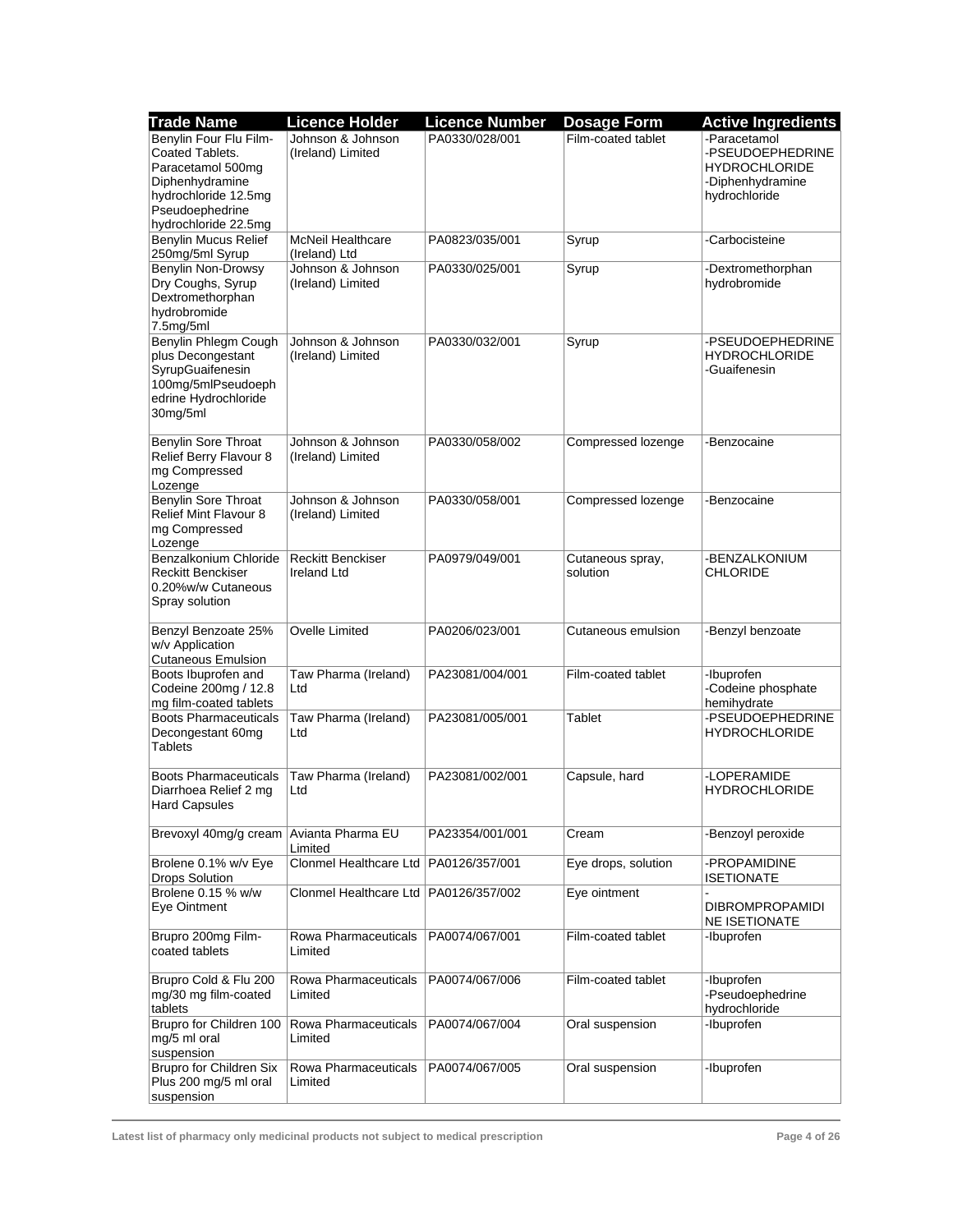| <b>Trade Name</b>                                                                    | <b>Licence Holder</b>                                              | <b>Licence Number</b> | <b>Dosage Form</b>           | <b>Active Ingredients</b>                                                          |
|--------------------------------------------------------------------------------------|--------------------------------------------------------------------|-----------------------|------------------------------|------------------------------------------------------------------------------------|
| Brupro Max 400mg                                                                     | Rowa Pharmaceuticals                                               | PA0074/067/002        | Film-coated tablet           | -Ibuprofen                                                                         |
| Film-coated tablets                                                                  | Limited                                                            |                       |                              |                                                                                    |
| Buplex 200mg film-<br>coated tablets                                                 | Actavis Group hf                                                   | PA1380/087/001        | Film-coated tablet           | -Ibuprofen                                                                         |
| Buplex 400mg film-<br>coated tablets                                                 | Actavis Group hf                                                   | PA1380/087/002        | Film-coated tablet           | -Ibuprofen                                                                         |
| <b>Burneze Spray</b>                                                                 | LanesHealth (Ireland)<br>Limited                                   | PA22702/004/001       | Cutaneous spray,<br>solution | -Benzocaine                                                                        |
| Buscopan 10 mg<br><b>Coated Tablets</b>                                              | Opella Healthcare<br>France SAS T/A Sanofi                         | PA23180/016/002       | Coated tablet                | -Hyoscine butylbromide                                                             |
| <b>Buttercup Bronchostop</b><br>Day & Night Oral<br>Solution                         | Kwizda Pharma GmbH                                                 | TR2006/002/001        | Oral solution                |                                                                                    |
| Calcichew 500 mg<br>chewable tablets                                                 | PCO Manufacturing<br>Ltd.                                          | PPA0465/156/001       | Chewable tablet              | -Calcium                                                                           |
| Calcichew 500mg                                                                      | CHEPLAPHARM                                                        | PA2239/013/001        | Chewable tablet              | -CALCIUM                                                                           |
| <b>Chewable Tablets</b>                                                              | Arzneimittel GmbH                                                  |                       |                              | CARBONATE                                                                          |
| CALCICHEW D3<br><b>FORTE CHEWABLE</b><br><b>TABLETS</b>                              | PCO Manufacturing                                                  | DPR0465/001/001       | Chewable tablet              | -CALCIUM<br>CARBONATE<br>-CHOLECALCIFEROL<br>$(02)$ 400<br><b>INTERNATION UNIT</b> |
| Calcichew-D3 Forte<br>500 mg/400 IU<br><b>Chewable Tablets</b>                       | <b>CHEPLAPHARM</b><br>Arzneimittel GmbH                            | PA2239/013/002        | Chewable tablet              | -Calcium carbonate<br>-Cholecalciferol                                             |
| CALCICHEW-D3<br><b>FORTE CHEWABLE</b><br>TABLETS                                     | PCO Manufacturing                                                  | DPR0465/046/001       | Chewable tablet              | -CALCIUM<br><b>CARBONATE</b><br>-CHOLECALCIFEROL<br>(02)                           |
| Calcichew-D3 Forte<br>Double Strength 1000<br>mg / 800 IU Chewable<br><b>Tablets</b> | <b>CHEPLAPHARM</b><br>Arzneimittel GmbH                            | PA2239/013/003        | Chewable tablet              | -Calcium carbonate<br>-Cholecalciferol<br>concentrate (powder<br>form)             |
| Calciup D3 500 mg/440<br>IU chewable tablet                                          | Rowex Ltd                                                          | PA0711/217/002        | Chewable tablet              | -CALCIUM<br>CARBONATE<br>-Cholecalciferol<br>concentrate                           |
| Calciup D3 Forte<br>1000mg/880 IU<br><b>Chewable Tablets</b>                         | Rowex Ltd                                                          | PA0711/217/001        | Chewable tablet              | -CALCIUM<br>CARBONATE<br>-Cholecalciferol<br>concentrate (powder<br>form)          |
| Caltrate 600 mg/400 IU,<br><b>Film-coated Tablets</b>                                | GlaxoSmithKline<br><b>Consumer Healthcare</b><br>(Ireland) Limited | PA0678/156/001        | Film-coated tablet           | -Calcium carbonate<br>-Cholecalciferol<br>concentrate                              |
| CALVIDIN® 600<br>mg/400 I.U. chewable<br>tablets                                     | Mylan IRE Healthcare<br>Limited                                    | PA2010/038/001        | Chewable tablet              | -Calcium carbonate<br>-Cholecalciferol                                             |
| Canespor 10 mg/g<br>cream                                                            | <b>Bayer Limited</b>                                               | PA1410/083/001        | Cream                        | -Bifonazole                                                                        |
| Canesten 10 mg/g<br>Cream                                                            | <b>PCO Manufacturing</b><br>Ltd.                                   | PPA0465/048/001       | Cream                        | -Clotrimazole                                                                      |
| Canesten 100mg<br>Pessary                                                            | <b>Bayer Limited</b>                                               | PA1410/039/007        | Pessary                      | -Clotrimazole                                                                      |
| Canesten 200mg<br>Pessary                                                            | <b>Bayer Limited</b>                                               | PA1410/039/008        | Pessary                      | -Clotrimazole                                                                      |
| Canesten 500 mg<br>Pessary                                                           | <b>Bayer Limited</b>                                               | PA1410/039/009        | Pessary                      | -Clotrimazole                                                                      |
| Canesten 500 mg<br>Pessary.                                                          | PCO Manufacturing<br>Ltd.                                          | PPA0465/048/002       | Pessary                      | -Clotrimazole                                                                      |
| Canesten 500mg Soft<br>Vaginal Capsule                                               | <b>Bayer Limited</b>                                               | PA1410/039/010        | Vaginal capsule, soft        | -Clotrimazole                                                                      |
| Canesten Athlete's<br>Foot Cream                                                     | <b>Bayer Limited</b>                                               | PA1410/039/013        | Cream                        | -Clotrimazole                                                                      |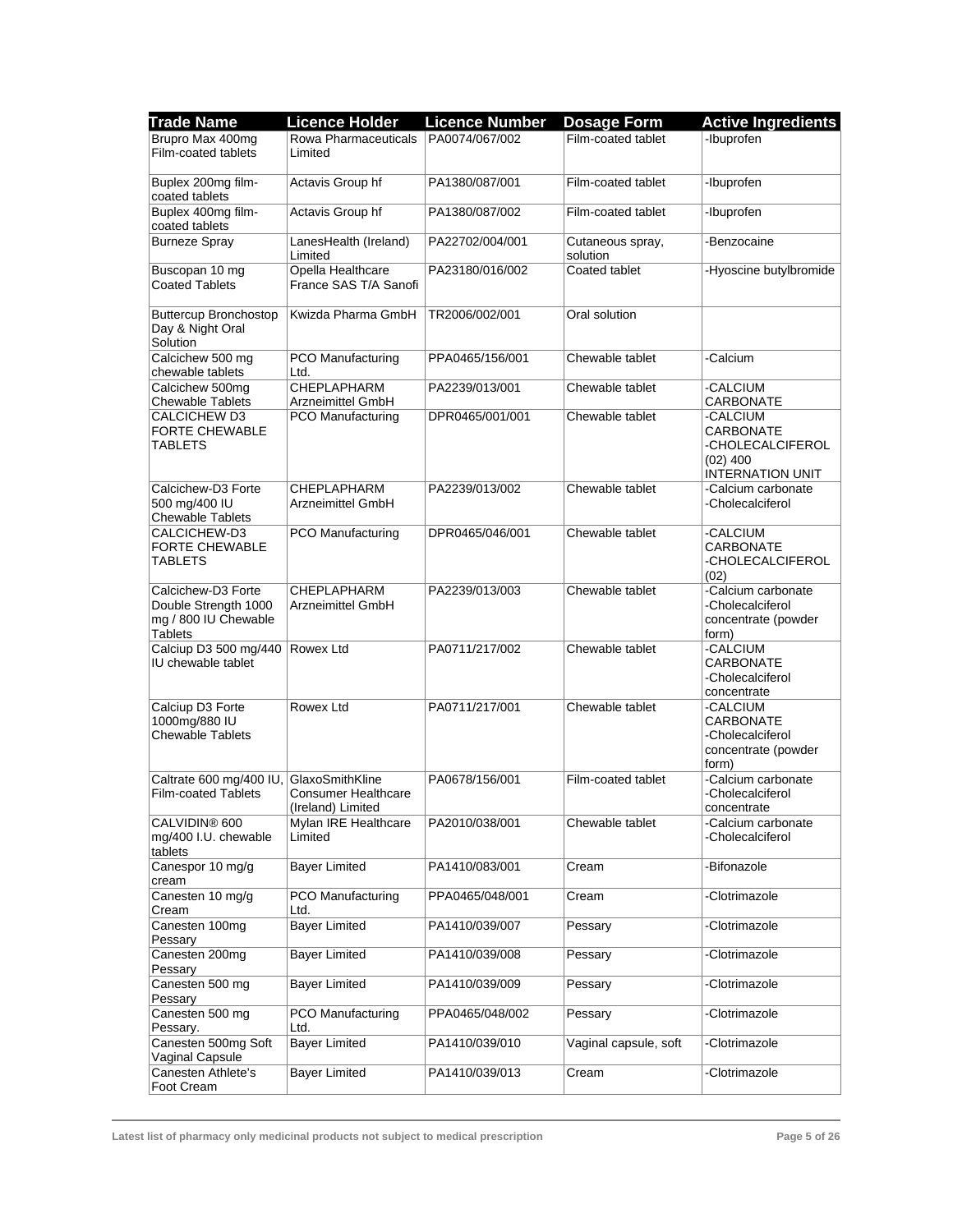| <b>Trade Name</b>                              | <b>Licence Holder</b>       | <b>Licence Number</b> | <b>Dosage Form</b>    | <b>Active Ingredients</b>      |
|------------------------------------------------|-----------------------------|-----------------------|-----------------------|--------------------------------|
| Canesten Combi                                 | <b>Bayer Limited</b>        | PA1410/039/001        | Cream + pessary       | -Clotrimazole                  |
| Pessary & Cream                                |                             |                       |                       | -Clotrimazole                  |
| Canesten Cream                                 | <b>Bayer Limited</b>        | PA1410/039/002        | Cream                 | -Clotrimazole                  |
| Canesten Cream                                 | <b>Bayer Limited</b>        | PA1410/039/003        | Vaginal cream         | -Clotrimazole                  |
| Combi Internal &                               |                             |                       |                       | -Clotrimazole                  |
| <b>External Creams</b>                         |                             |                       |                       |                                |
| Canesten Duopak                                | <b>Bayer Limited</b>        | PA1410/039/005        | Cream + pessary       | -Clotrimazole                  |
|                                                |                             |                       |                       | -Clotrimazole                  |
| Canesten Internal                              | <b>Bayer Limited</b>        | PA1410/039/006        | Vaginal cream         | -Clotrimazole                  |
| Cream<br>Canesten Soft Vaginal                 | <b>Bayer Limited</b>        | PA1410/039/014        | Cream + vaginal       | -Clotrimazole                  |
| Capsule Combi 500 mg                           |                             |                       | capsule, soft         | -Clotrimazole                  |
| Soft Vaginal Capsule                           |                             |                       |                       |                                |
| and 2 % w/w Cream                              |                             |                       |                       |                                |
|                                                |                             |                       |                       |                                |
| Canesten Thrush                                | <b>Bayer Limited</b>        | PA1410/039/012        | Vaginal cream         | -Clotrimazole                  |
| Cream                                          |                             |                       |                       |                                |
| Canesten Thrush                                | PCO Manufacturing           | PPA0465/048/004       | Vaginal cream         | -Clotrimazole                  |
| Cream                                          | Ltd.                        |                       |                       |                                |
| Capasal Therapeutic                            | <b>Dermal Laboratories</b>  | PA23128/008/001       | Shampoo               | -Salicylic acid                |
| Shampoo                                        | (Ireland) Limited           |                       |                       | -Coconut oil                   |
|                                                |                             |                       |                       | -Coal tar                      |
| Carbomix 50 g                                  | <b>Athlone Laboratories</b> | PA0298/022/001        | Granules for oral     | -Charcoal, activated           |
| <b>Granules for Oral</b><br>Suspension         | Ltd                         |                       | suspension            |                                |
| Carbosan 2% w/w Gel                            | Rowa Pharmaceuticals        | PA0074/011/001        | Gel                   | -CARBENOXOLONE                 |
|                                                | Limited                     |                       |                       | SODIUM                         |
|                                                |                             |                       |                       |                                |
| Carbosylane                                    | Laboratoires Grimberg       | PA0345/001/001        | Capsule               | -Charcoal, activated           |
| 140mg/45mg Capsules                            |                             |                       |                       | -Simeticone                    |
|                                                |                             |                       |                       |                                |
| Casacol Expectorant                            | <b>Phoenix Labs</b>         | PA1113/007/001        | Syrup                 |                                |
| SyrupMethoxyphenami                            |                             |                       |                       | <b>METHOXYPHENAMIN</b>         |
| ne hydrochloride 20                            |                             |                       |                       | E HYDROCHLORIDE                |
| mg/5 ml Guaiphenesin                           |                             |                       |                       | -Sodium citrate                |
| 100 mg/5 ml Sodium                             |                             |                       |                       | -Guaiphenesin                  |
| Citrate 200 mg/5 ml<br>Celluvisc 0.5 %w/v eye  | AbbVie Limited              | PA1824/016/002        | Eye drops, solution   | -Carmellose sodium             |
| drops solution, unit                           |                             |                       |                       |                                |
| dose                                           |                             |                       |                       |                                |
| Celluvisc 1% w/v Eye                           | AbbVie Limited              | PA1824/016/001        | Eye drops, solution   | -Carmellose sodium             |
| drops, solution, unit                          |                             |                       |                       |                                |
| dose                                           |                             |                       |                       |                                |
| Celluvisc 1.0 % w/v eye                        | PCO Manufacturing           | PPA0465/259/001       | Eye drops, solution   | -Carmellose sodium             |
| drops, solution, unit                          | Ltd.                        |                       |                       |                                |
| dose                                           |                             |                       |                       |                                |
| Celluvisc 1.0% w/v Eye   IMED Healthcare Ltd.  |                             | PPA1463/147/001       | Eye drops, solution   | Carmellose sodium              |
| drops, solution, unit                          |                             |                       |                       |                                |
| dose                                           |                             |                       | Film-coated tablet    |                                |
| Cetirelief Allergy 10mg<br>Film-coated Tablets | Phoenix Labs                | PA1113/014/001        |                       | -Cetirizine<br>dihydrochloride |
| Cetrine Allergy 1 mg/ml                        | Rowex Ltd                   | PA0711/075/003        | Oral solution         | -Cetirizine                    |
| oral solution                                  |                             |                       |                       | dihydrochloride                |
| Cetrine Allergy 10mg                           | Rowex Ltd                   | PA0711/075/002        | Film-coated tablet    | -Cetirizine                    |
| Film-coated Tablets                            |                             |                       |                       | hydrochloride                  |
| Cetriz 10mg Film-                              | Actavis Group PTC ehf       | PA1380/054/001        | Film-coated tablet    | -Cetirizine                    |
| coated Tablets                                 |                             |                       |                       | hydrochloride                  |
| ChloraPrep 2% w/v /                            | <b>Becton Dickinson</b>     | PA2287/001/003        | Impregnated cutaneous | -Chlorhexidine                 |
| 70% v/v impregnated                            | France                      |                       | swab                  | digluconate                    |
| cutaneous swab                                 |                             |                       |                       | -Isopropyl alcohol             |
| ChloraPrep 2% w/v/                             | <b>Becton Dickinson</b>     | PA2287/001/002        | Cutaneous solution    | -Chlorhexidine                 |
| 70% v/v cutaneous<br>solution                  | France                      |                       |                       | gluconate<br>-ISOPROPYL        |
|                                                |                             |                       |                       | <b>ALCOHOL</b>                 |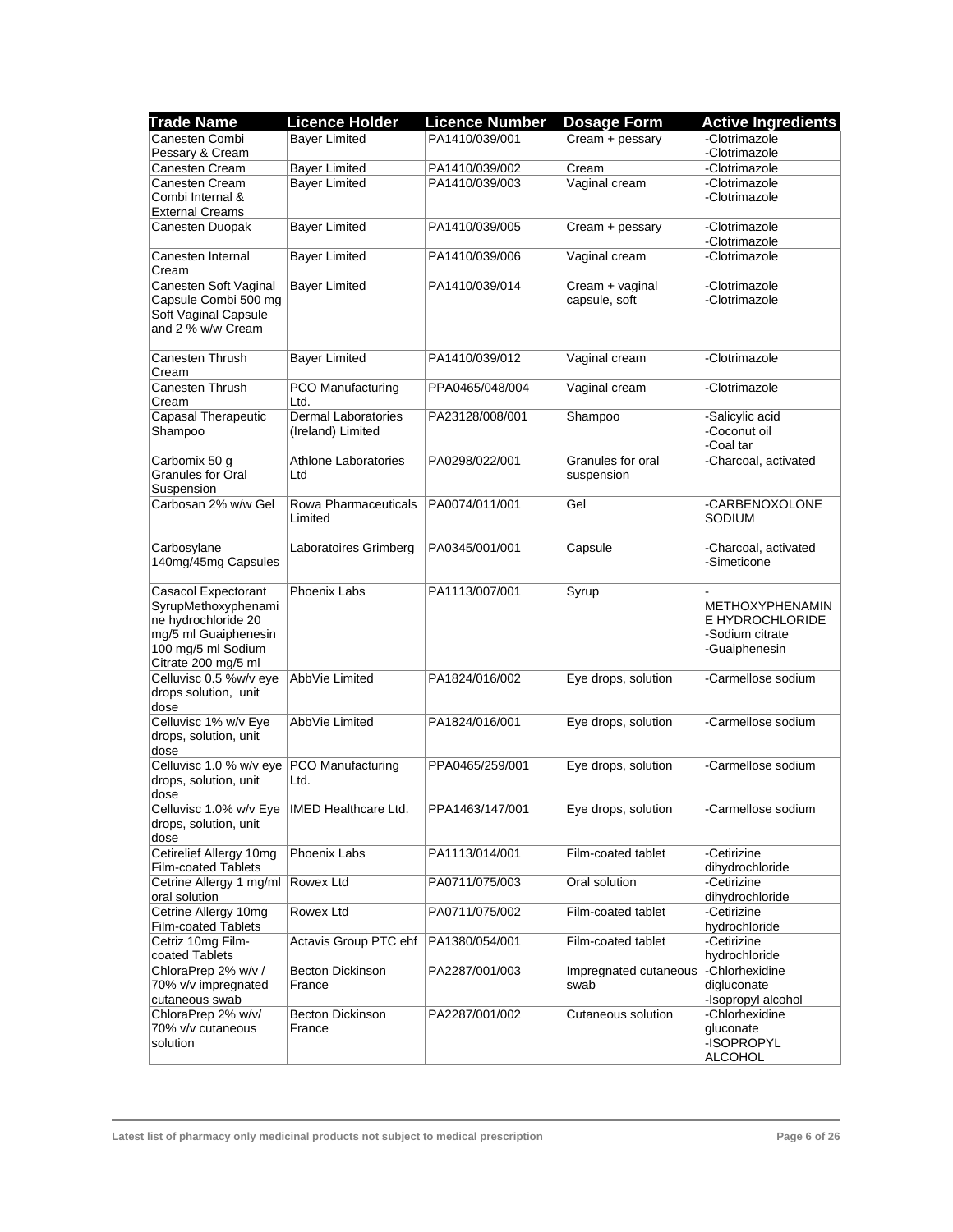| <b>Trade Name</b>                                          | <b>Licence Holder</b>                  | <b>Licence Number</b> | <b>Dosage Form</b>      | <b>Active Ingredients</b>                                   |
|------------------------------------------------------------|----------------------------------------|-----------------------|-------------------------|-------------------------------------------------------------|
| ChloraPrep with Tint                                       | <b>Becton Dickinson</b>                | PA2287/001/001        | Cutaneous solution      | -Chlorhexidine                                              |
| 2% w/v / 70% v/v                                           | France                                 |                       |                         | gluconate                                                   |
| cutaneous solution                                         |                                        |                       |                         | -ISOPROPYL                                                  |
|                                                            |                                        |                       |                         | <b>ALCOHOL</b>                                              |
| <b>Chlorhexidine Acetate</b><br>BP $0.05\%$ w/v Irrigation | Baxter Holding B.V.                    | PA2299/004/001        | Irrigation solution     | -Chlorhexidine acetate                                      |
| solution                                                   |                                        |                       |                         |                                                             |
| Clareeze Allergy 10 mg<br><b>Tablets</b>                   | Phoenix Labs                           | PA1113/015/001        | Tablet                  | -Loratadine                                                 |
| Clarityn 10 mg Tablets                                     | <b>Bayer Limited</b>                   | PA1410/075/001        | Tablet                  | -Loratadine                                                 |
| Cleenema Ready-to-                                         | Casen-Recordati S.L.                   | PA2028/001/001        | <b>Rectal solution</b>  | -Sodium dihydrogen                                          |
| Use 21.4g / 9.4g<br>Enema                                  |                                        |                       |                         | phosphate dihydrate<br>-Disodium phosphate<br>dodecahydrate |
| Cocois Ointment, coal                                      | <b>RPH Pharmaceuticals</b>             | PA1638/005/001        | Ointment                | -Coal tar solution                                          |
| tar 12.0% sulphur for                                      | AВ                                     |                       |                         | -Sulphur for external                                       |
| external use 4.0%,                                         |                                        |                       |                         | use                                                         |
| salicylic acid 2.0%                                        |                                        |                       |                         | -Salicylic acid                                             |
| Codinex Codeine<br>Phosphate 15mg/5ml                      | Pinewood Laboratories<br>Ltd.          | PA0281/005/001        | Oral solution           | -Codeine phosphate                                          |
| <b>Oral Solution</b><br><b>Controloc Control</b>           | Takeda GmbH                            | EU/1/09/515/001       | Gastro-resistant tablet | -Pantoprazole sodium                                        |
|                                                            |                                        |                       |                         | sesquihydrate                                               |
| <b>Controloc Control</b>                                   | Takeda GmbH                            | EU/1/09/515/001-004   | Gastro-resistant tablet | -Pantoprazole sodium<br>sesquihydrate                       |
| Corsodyl 1% w/w                                            | GlaxoSmithKline                        | PA0678/002/001        | Dental gel              | -Chlorhexidine                                              |
| <b>Dental Gel</b>                                          | <b>Consumer Healthcare</b>             |                       |                         | digluconate                                                 |
|                                                            | (Ireland) Limited                      |                       |                         |                                                             |
| Cortopin 1% w/w                                            | Pinewood Laboratories                  | PA0281/071/002        | Cream                   | -Hydrocortisone                                             |
| Cream                                                      | Ltd.                                   |                       |                         |                                                             |
| Crampex                                                    | Clonmel Healthcare Ltd PA0126/318/001  |                       | Tablet                  | -Cholecalciferol                                            |
| TabletsCholecalciferol<br>0.02 mgCalcium                   |                                        |                       |                         | -Calcium gluconate<br>-Nicotinic acid                       |
| Gluconate 200                                              |                                        |                       |                         |                                                             |
| mgNicotinic Acid 20 mg                                     |                                        |                       |                         |                                                             |
|                                                            |                                        |                       |                         |                                                             |
| Curanail 5% w/v                                            | Galderma International                 | PA22743/004/001       | Medicated nail lacquer  | -Amorolfine                                                 |
| medicated nail lacquer                                     | S.A.S.                                 |                       |                         |                                                             |
| Cymex Cream                                                | Actavis Group PTC ehf                  | PA1380/012/001        | Cream                   | -Cetrimide                                                  |
|                                                            |                                        |                       |                         | -Chlorocresol                                               |
|                                                            |                                        |                       |                         | -Dimeticone                                                 |
|                                                            |                                        |                       |                         | -Urea                                                       |
| Cystopurin 3g Granules   Bayer Limited                     |                                        | PA1410/042/001        | Granules for oral       | -Potassium citrate                                          |
| for oral solution                                          |                                        |                       | solution                |                                                             |
|                                                            |                                        |                       |                         |                                                             |
| Daktarin 2% w/w<br>Cream                                   | Johnson & Johnson<br>(Ireland) Limited | PA0330/048/001        | Cream                   | -Miconazole nitrate                                         |
| Daktarin 2% w/w                                            | Johnson & Johnson                      | PA0330/048/002        | Cutaneous powder        | -Miconazole nitrate                                         |
| <b>Cutaneous Powder</b>                                    | (Ireland) Limited                      |                       |                         |                                                             |
| Daktarin 20mg/g Oral                                       | Johnson & Johnson                      | PA0330/048/003        | Oral gel                | -Miconazole                                                 |
| Gel                                                        | (Ireland) Limited                      |                       |                         |                                                             |
| Day Nurse Capsules                                         | GlaxoSmithKline                        | PA0678/100/001        | Capsule, hard           | -Paracetamol                                                |
| Paracetamol 500mg                                          | <b>Consumer Healthcare</b>             |                       |                         | -PSEUDOEPHEDRINE                                            |
| Pseudoephedrine                                            | (Ireland) Limited                      |                       |                         | <b>HYDROCHLORIDE</b>                                        |
| Hydrochloride 30mg                                         |                                        |                       |                         | -Pholcodine                                                 |
| Pholcodine 5mg                                             |                                        |                       |                         |                                                             |
| Derbac M Liquid 0.5%                                       | LanesHealth (Ireland)                  | PA22702/001/001       | Cutaneous emulsion      | -Malathion                                                  |
| w/w cutaneous                                              | Limited                                |                       |                         |                                                             |
| emulsion                                                   |                                        |                       |                         |                                                             |
| Desloratadine                                              | Ratiopharm GmbH                        | EU/1/11/746/001-011   | Film-coated tablet      | -DESLORATADINE                                              |
| ratiopharm                                                 |                                        |                       |                         |                                                             |
| Diclac Relief 1% w/w<br>Gel                                | Rowex Ltd                              | PA0711/009/005        | Gel                     | -DICLOFENAC<br>SODIUM                                       |
| Difflam Oral Rinse                                         | Mylan IRE Healthcare                   | PA2010/030/002        | Gargle                  | -BENZYDAMINE                                                |
| $0.15\%$ w/v, gargle                                       | Limited                                |                       |                         | <b>HYDROCHLORIDE</b>                                        |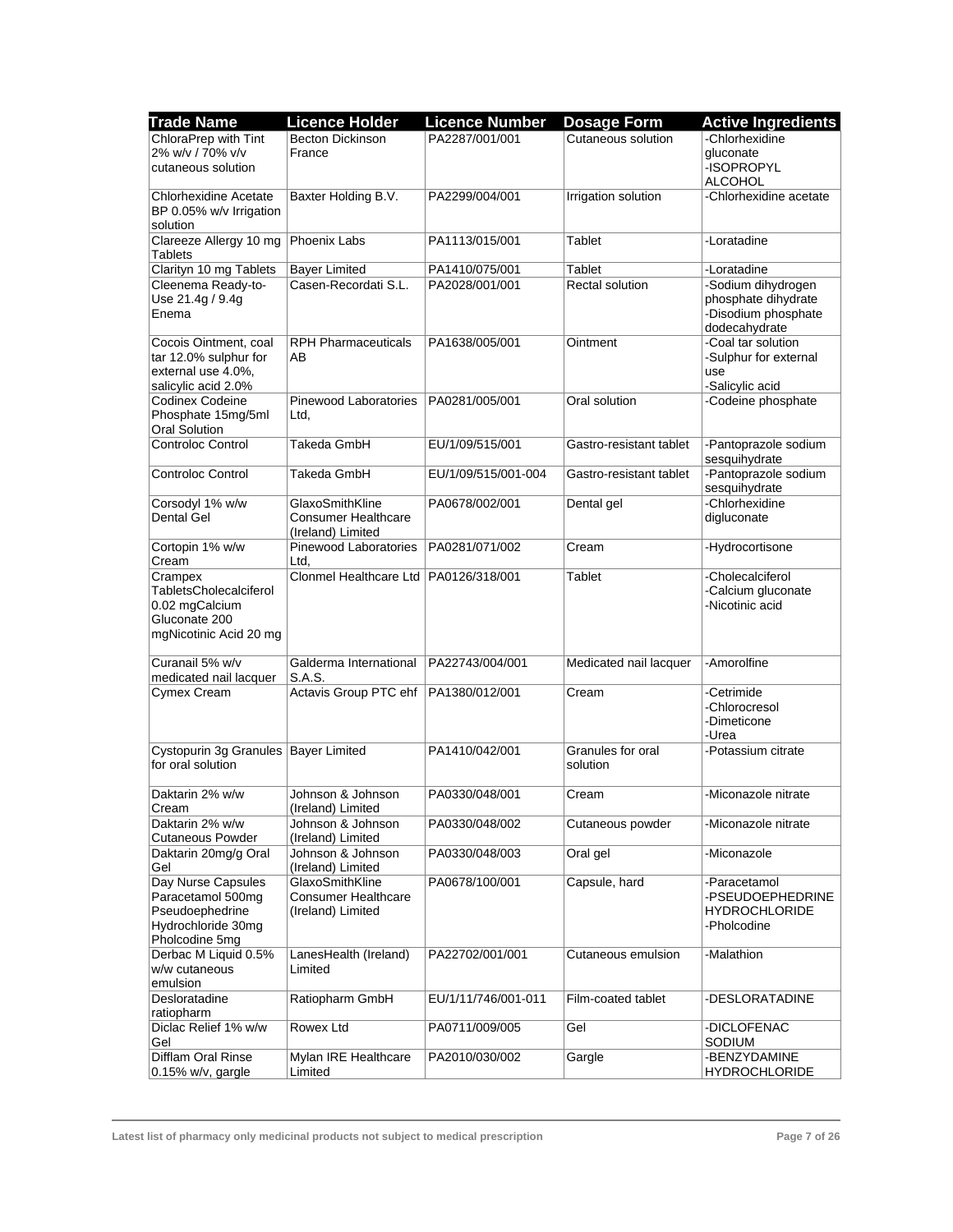| <b>Trade Name</b>          | <b>Licence Holder</b>                            | <b>Licence Number</b> | <b>Dosage Form</b>                             | <b>Active Ingredients</b> |
|----------------------------|--------------------------------------------------|-----------------------|------------------------------------------------|---------------------------|
| Difflam Spray, 0.15%       | Mylan IRE Healthcare                             | PA2010/030/003        | Oromucosal spray                               | -BENZYDAMINE              |
| w/v, Oromucosal Spray      | Limited                                          |                       |                                                | <b>HYDROCHLORIDE</b>      |
|                            |                                                  |                       |                                                |                           |
| Dioralyte Blackcurrant     | Opella Healthcare                                | PA23180/006/001       | Powder for oral solution                       | -Sodium chloride          |
| Powder for Oral            | France SAS T/A Sanofi                            |                       |                                                | -Potassium chloride       |
| Solution                   |                                                  |                       |                                                | -Glucose                  |
|                            |                                                  |                       |                                                |                           |
|                            |                                                  |                       |                                                | -Disodium hydrogen        |
|                            |                                                  |                       |                                                | citrate                   |
| Dioralyte Citrus Powder    | Opella Healthcare                                | PA23180/006/002       | Powder for oral solution                       | -Glucose                  |
| for Oral Solution          | France SAS T/A Sanofi                            |                       |                                                | -Sodium chloride          |
|                            |                                                  |                       |                                                | -Disodium hydrogen        |
|                            |                                                  |                       |                                                | citrate                   |
|                            |                                                  |                       |                                                | -Potassium chloride       |
| Dioralyte Natural,         | Opella Healthcare                                | PA23180/007/001       | Powder for oral solution                       | -Glucose                  |
|                            | Powder for oral solution   France SAS T/A Sanofi |                       |                                                | -Sodium chloride          |
|                            |                                                  |                       |                                                | -Potassium chloride       |
|                            |                                                  |                       |                                                | -Disodium hydrogen        |
|                            |                                                  |                       |                                                | citrate                   |
| Dioralyte Rebalance        | Opella Healthcare                                | PA23180/023/001       | Powder for oral solution  -Sodium chloride     |                           |
| <b>Blackcurrant Powder</b> | France SAS T/A Sanofi                            |                       |                                                | -Potassium chloride       |
| for Oral Solution          |                                                  |                       |                                                | -Glucose                  |
|                            |                                                  |                       |                                                | -Disodium hydrogen        |
|                            |                                                  |                       |                                                | citrate                   |
| Dioralyte Rebalance        | Opella Healthcare                                | PA23180/023/002       | Powder for oral solution  -Sodium chloride     |                           |
| Citrus Powder for Oral     | France SAS T/A Sanofi                            |                       |                                                | -Potassium chloride       |
| Solution                   |                                                  |                       |                                                | -Glucose                  |
|                            |                                                  |                       |                                                | -Disodium hydrogen        |
|                            |                                                  |                       |                                                | citrate                   |
| Dioralyte Rebalance        | Opella Healthcare                                | PA23180/023/003       | Powder for oral solution                       | -Sodium chloride          |
|                            | Natural Powder for Oral France SAS T/A Sanofi    |                       |                                                | -Potassium chloride       |
| Solution                   |                                                  |                       |                                                | -Glucose                  |
|                            |                                                  |                       |                                                | -Disodium hydrogen        |
|                            |                                                  |                       |                                                | citrate                   |
| <b>DIPROBASE</b>           | PCO Manufacturing                                | DPR0465/044/001       | Not assigned                                   |                           |
| Diprobase Cream            | <b>Bayer Limited</b>                             | PA1410/076/002        | Cream                                          |                           |
| Diprobase Ointment         | <b>Bayer Limited</b>                             | PA1410/076/001        | Ointment                                       | -PARAFFIN, LIQUID         |
|                            |                                                  |                       |                                                | -WHITE SOFT               |
|                            |                                                  |                       |                                                | <b>PARAFFIN</b>           |
| Dolocopin 40mg/g           | <b>Ferndale Laboratories</b>                     | PA22869/001/001       | Cream                                          | -Lidocaine                |
| Cream                      | Limited                                          |                       |                                                |                           |
| Domerid Relief 10mg        | Rowex Ltd                                        | PA0711/046/002        | Tablet                                         | -Domperidone              |
| tablets                    |                                                  |                       |                                                |                           |
| Dona 1500 mg Powder        | Mylan IRE Healthcare                             | PA2010/022/002        | Powder for oral solution                       | -Glucosamine sulfate      |
| for oral solution          | Limited                                          |                       |                                                | -Sodium chloride          |
|                            |                                                  |                       |                                                | -Glucosamine sulfate      |
|                            |                                                  |                       |                                                | sodium chloride           |
| Dona 1500 mg powder        | PCO Manufacturing                                | PPA0465/401/001       | Powder for oral solution   Glucosamine sulfate |                           |
| for oral solution          | Ltd.                                             |                       |                                                | sodium chloride           |
| Dona 1500 mg Powder        | Lexon Pharmaceuticals   PPA23176/035/001         |                       | Powder for oral solution                       | -Glucosamine sulfate      |
| for oral solution          | (Ireland) Limited                                |                       |                                                |                           |
|                            |                                                  |                       |                                                |                           |
| Dona 500mg Capsules        | Mylan IRE Healthcare                             | PA2010/022/001        | Capsule, hard                                  | -Glucosamine sulfate      |
|                            | Limited                                          |                       |                                                | sodium chloride           |
| Dozol Oral Solution        | Phoenix Healthcare Ltd                           | PA1721/005/001        | Oral solution                                  | -Diphenhydramine          |
| Paracetamol 120 mg/5       |                                                  |                       |                                                | hydrochloride             |
| ml Diphenhydramine         |                                                  |                       |                                                | -Paracetamol              |
| Hydrochloride 12.5         |                                                  |                       |                                                |                           |
| $mg/5$ ml                  |                                                  |                       |                                                |                           |
| Drapolene Cream            | Ravira Ltd                                       | PA2034/001/001        | Cream                                          | -Benzalkonium Chloride    |
| Benzalkonium chloride      |                                                  |                       |                                                | Solution                  |
| 0.01% w/w Cetrimide        |                                                  |                       |                                                | -Cetrimide                |
| $0.2\%$ w/w                |                                                  |                       |                                                |                           |
| Dulcolax 10mg              | Opella Healthcare                                | PA23180/018/002       | Suppository                                    | -Bisacodyl                |
| Suppositories              | France SAS T/A Sanofi                            |                       |                                                |                           |
|                            |                                                  |                       |                                                |                           |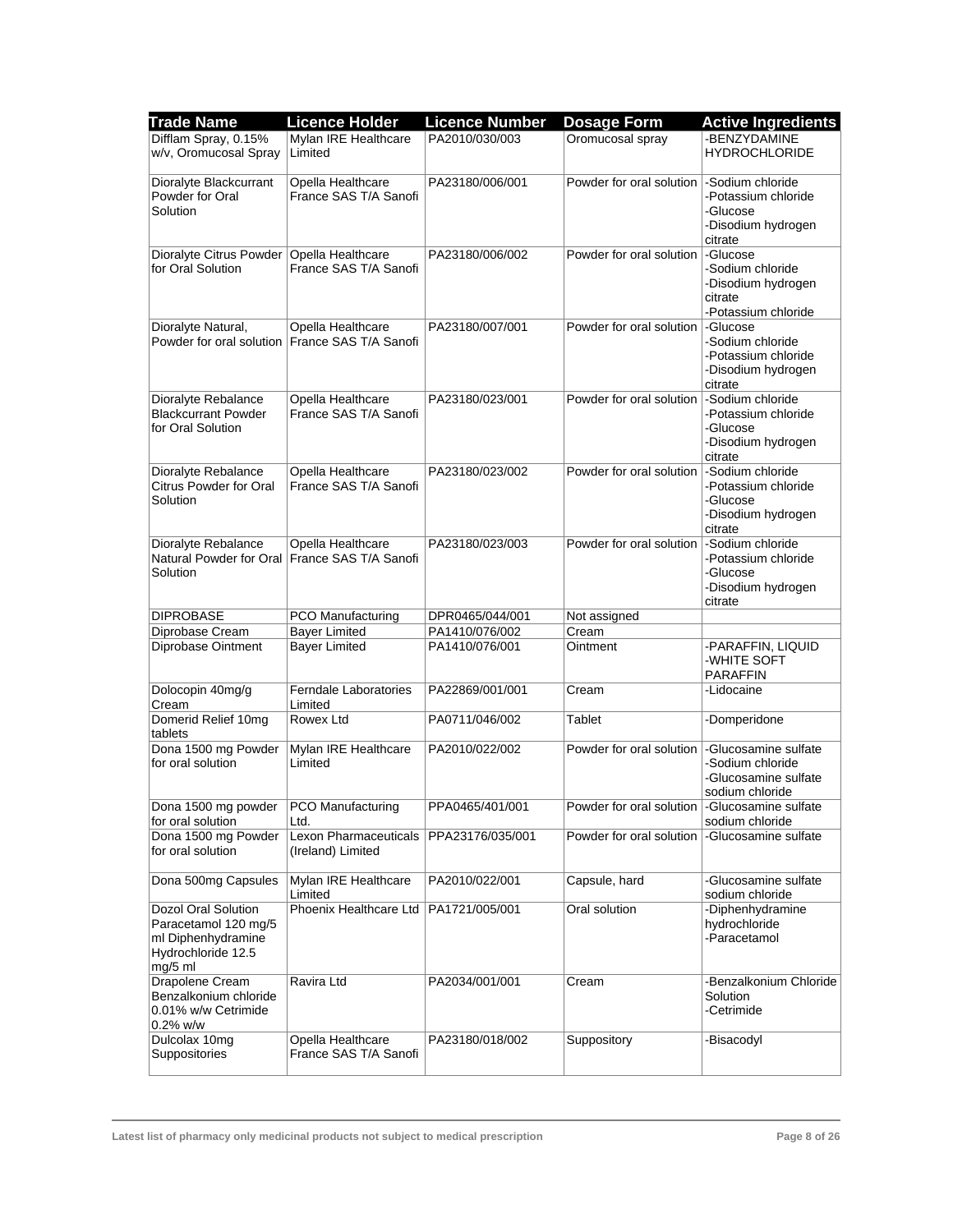| <b>Trade Name</b>                                                                                                                                                            | <b>Licence Holder</b>                                              | <b>Licence Number</b> | <b>Dosage Form</b>                | <b>Active Ingredients</b>                                          |
|------------------------------------------------------------------------------------------------------------------------------------------------------------------------------|--------------------------------------------------------------------|-----------------------|-----------------------------------|--------------------------------------------------------------------|
| Dulcolax 5mg Gastro-                                                                                                                                                         | Opella Healthcare                                                  | PA23180/018/003       | Gastro-resistant tablet           | -Bisacodyl                                                         |
| resistant Tablets                                                                                                                                                            | France SAS T/A Sanofi                                              |                       |                                   |                                                                    |
| Dulcolax Pico Liquid 5                                                                                                                                                       | Opella Healthcare                                                  | PA23180/017/001       | Oral solution                     | -Sodium picosulfate                                                |
| mg/5 ml, oral solution                                                                                                                                                       | France SAS T/A Sanofi                                              |                       |                                   |                                                                    |
| Duphalac 3.335 g/5 ml<br>Oral Solution                                                                                                                                       | Mylan IRE Healthcare<br>Limited                                    | PA2010/009/001        | Oral solution                     | -Lactulose                                                         |
| Easofen 200mg Film-<br><b>Coated Tablets</b>                                                                                                                                 | Clonmel Healthcare Ltd   PA0126/060/001                            |                       | Film-coated tablet                | -Ibuprofen                                                         |
| Easofen for Children<br><b>Six Plus Strawberry</b><br>200mg/5ml Oral<br>Suspension                                                                                           | Clonmel Healthcare Ltd   PA0126/060/004                            |                       | Oral suspension                   | -Ibuprofen                                                         |
| Easofen for Children<br>Strawberry 100mg/5ml<br><b>Oral Suspension</b>                                                                                                       | Clonmel Healthcare Ltd   PA0126/060/003                            |                       | Oral suspension                   | -Ibuprofen                                                         |
| Easofen Max Strength<br>400 mg Film-coated<br><b>Tablets</b>                                                                                                                 | Clonmel Healthcare Ltd   PA0126/060/002                            |                       | Film-coated tablet                | -Ibuprofen                                                         |
| Easolief Duo<br>500mg/150mg Film-<br>coated Tablets                                                                                                                          | Clonmel Healthcare Ltd   PA0126/294/001                            |                       | Film-coated tablet                | -Paracetamol<br>-Ibuprofen                                         |
| Ellaone                                                                                                                                                                      | Laboratoire HRA<br>Pharma                                          | EU/1/09/522/001       | Tablet                            | -ULIPRISTAL (INN)                                                  |
| <b>ELLAONE</b>                                                                                                                                                               | Laboratoire HRA<br>Pharma                                          | EU/1/09/552/003       | Film-coated tablet                | -ULIPRISTAL<br><b>ACETATE</b>                                      |
| Emazole Control 20 mg<br>gastro-resistant tablets                                                                                                                            | IQ Pharmatek Ltd                                                   | PA22777/001/001       | Gastro-resistant tablet           | -Esomeprazole<br>magnesium dihydrate                               |
| <b>Emulsiderm Emollient</b><br>Bath Additive /<br><b>Cutaneous Emulsion</b><br>liquid paraffin 25% w/w,<br>isopropyl myristate 25%<br>w/w, benzalkonium<br>chloride 0.5% w/w | Dermal Laboratories<br>(Ireland) Limited                           | PA23128/005/001       | Cutaneous emulsion                | -Isopropyl myristate<br>-Liquid paraffin<br>-Benzalkonium chloride |
| Eucarbon herbal<br>Tablets                                                                                                                                                   | F. Trenka chem.-<br>pharm. Fabrik GmbH                             | TR1743/001/001        | Tablet                            | -Vegetable charcoal<br>(carbo ligni)                               |
| Eucerin Intensive 10%<br>w/w Urea Treatment<br>Cream                                                                                                                         | <b>Beiersdorf AG</b>                                               | PA1106/002/001        | Cream                             | -Urea                                                              |
| Eucerin Intensive<br>Lotion 10% w/w<br><b>Cutaneous Emulsion</b>                                                                                                             | <b>Beiersdorf AG</b>                                               | PA1106/002/002        | Cutaneous emulsion                | -Urea                                                              |
|                                                                                                                                                                              | Eurax 10% w/w Cream Clonmel Healthcare Ltd PA0126/325/001          |                       | Cream                             | -Crotamiton                                                        |
| Excedrin 250 mg/ 250<br>mg/65 mg film coated<br>tablets                                                                                                                      | GlaxoSmithKline<br><b>Consumer Healthcare</b><br>(Ireland) Limited | PA0678/122/001        | Film-coated tablet                | -Acetylsalicylic acid<br>-Paracetamol<br>-Caffeine                 |
| Exorex Lotion 5% v/w<br><b>Cutaneous Emulsion</b>                                                                                                                            | Teva B.V.                                                          | PA1986/078/001        | Cutaneous emulsion                | -Coal tar solution                                                 |
| Exputex 250mg / 5ml<br>Oral Solution                                                                                                                                         | Phoenix Labs                                                       | PA1113/010/001        | Oral solution                     | -Carbocisteine                                                     |
| Exterol 5% w/w Ear<br>Drops, Solution                                                                                                                                        | <b>Dermal Laboratories</b><br>(Ireland) Limited                    | PA23128/006/001       | Ear drops, solution               | -Urea hydrogen<br>peroxide                                         |
| Fefol Spansule 150<br>mg/0.5 mg Modified<br><b>Release Capsules</b>                                                                                                          | Intapharm Labs Ltd                                                 | PA23101/001/001       | Modified-release<br>capsule, hard | -Dried ferrous sulphate<br>-Folic acid                             |
| Fenopine 100mg/5ml<br>Oral Suspension                                                                                                                                        | Pinewood Laboratories<br>Ltd.                                      | PA0281/088/004        | Oral suspension                   | -Ibuprofen                                                         |
| Ferrograd 325mg<br>Prolonged release<br><b>Tablets</b>                                                                                                                       | Teofarma S.R.L.                                                    | PA1235/001/001        | Prolonged-release<br>tablet       | -Ferrous sulphate                                                  |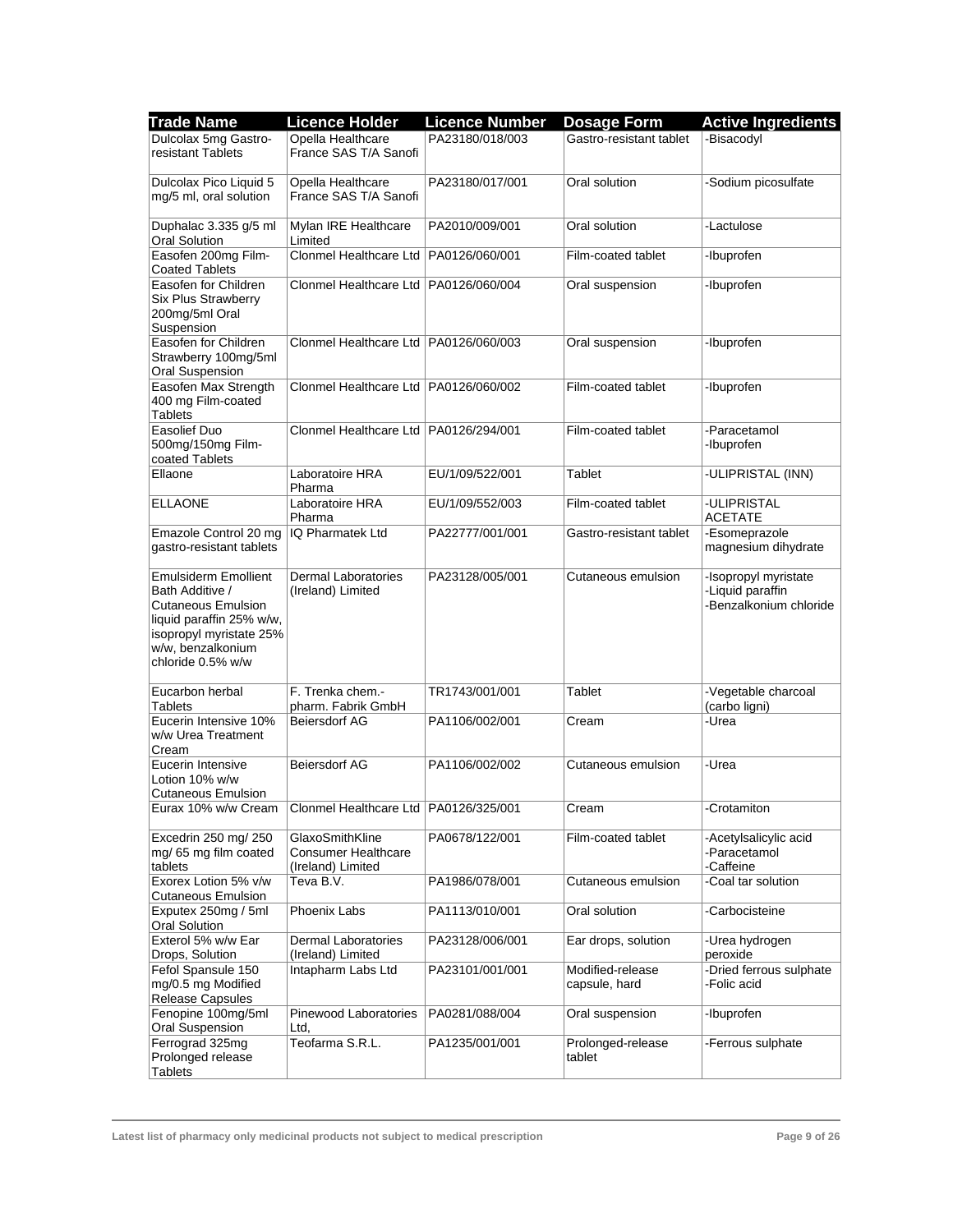| Teofarma S.R.L.<br>PA1235/002/001<br>-Ferrous sulfate<br>Prolonged-release<br>tablet<br>-Sodium ascorbate<br>Prolonged release<br><b>Tablets</b><br>Teofarma S.R.L.<br>Ferrograd Folic<br>PA1235/003/001<br>Prolonged-release<br>-Ferrous sulphate<br>325mg/0.35mg<br>tablet<br>-Folic acid<br>Prolonged release<br><b>Tablets</b><br>Flixonase Allergy Relief<br>GlaxoSmithKline<br>PA0678/095/001<br>-Fluticasone propionate<br>Nasal spray,<br>50 micrograms per<br><b>Consumer Healthcare</b><br>suspension<br>(Ireland) Limited<br>Fluticasone propionate<br>GlaxoSmithKline<br>PA0678/118/001<br>Nasal spray,<br>-Fluticasone propionate<br>50<br><b>Consumer Healthcare</b><br>suspension<br>(micronised)<br>micrograms/actuation,<br>(Ireland) Limited<br>nasal spray,<br>suspension<br>-Lidocaine<br>Recordati Ireland<br>EU/1/13/381/001<br>Cutaneous spray,<br>-Prilocaine<br>Limited<br>solution<br><b>Reckitt Benckiser</b><br>PA0979/009/001<br>Granules<br>-Ispaghula husks<br><b>Ireland Ltd</b><br>Fybogel Mebeverine<br><b>Reckitt Benckiser</b><br>PA0979/010/001<br>Granules for oral<br>-MEBEVERINE<br><b>Granules for Oral</b><br><b>Ireland Ltd</b><br><b>HYDROCHLORIDE</b><br>suspension<br>SuspensionIspaghula<br>-Ispaghula husks<br>Husk 3.5gMebeverine<br>Hydrochloride 135mg<br>Clonmel Healthcare Ltd   PA0126/314/002<br>-Ferrous fumarate<br>Galfer 140 mg/5ml Oral<br>Oral suspension<br>Ph.Eur.<br>Galfer 305 mg Hard<br>Clonmel Healthcare Ltd   PA0126/314/001<br>-Ferrous fumarate<br>Capsule, hard<br>Capsules<br>Galfer FA 305 mg /<br>Clonmel Healthcare Ltd   PA0126/317/001<br>Capsule, hard<br>-Ferrous fumarate<br>0.35 mg Hard Capsules<br>-Folic acid<br><b>Reckitt Benckiser</b><br>Chewable tablet<br>-Potassium bicarbonate<br>Gaviscon Advance<br>PA0979/011/008<br>-Sodium alginate<br>Ireland Ltd<br>Oral suspension<br>Gaviscon Advance Oral   Reckitt Benckiser<br>PA0979/011/001<br>-Potassium hydrogen<br><b>Ireland Ltd</b><br>carbonate<br>Suspension<br>-Sodium alginate<br>-Potassium bicarbonate<br>Gaviscon Advance<br><b>Reckitt Benckiser</b><br>PA0979/011/007<br>Oral suspension<br>-Sodium alginate<br>Peppermint Oral<br>Ireland Ltd<br>Suspension<br><b>Reckitt Benckiser</b><br>PA0979/011/006<br>Oral suspension<br>-Potassium hydrogen<br>carbonate<br>Ireland Ltd<br>-SODIUM ALGINATE<br>Gaviscon Infant,<br><b>Reckitt Benckiser</b><br>PA0979/012/001<br>Powder for oral<br>-Sodium alginate<br>Powder for Oral<br><b>Ireland Ltd</b><br>-Magnesium alginate<br>suspension<br>Suspension<br>-Sodium bicarbonate<br>Gaviscon Oral<br><b>Reckitt Benckiser</b><br>PA0979/015/001<br>Oral suspension<br><b>Ireland Ltd</b><br>-Calcium carbonate<br>Suspension<br>-Sodium alginate<br>500mg/10ml Sodium<br>160mg/10ml Calcium<br>Carbonate<br>Geltears 0.2 % w/w<br>Bausch Health Ireland<br>Eye gel<br>PA22698/003/001<br>-Carbomer<br>carbomer eye gel<br>Limited<br>Pharma Nord ApS<br>Ginkgo-Biloba Pharma<br>TR1242/001/001<br>Film-coated tablet<br>-GINKGO BILOBA<br><b>EXTRACT</b><br>Ethypharm<br>Suppository<br>-Glycerol<br>PA0549/028/001<br><b>Glycerol Suppositories</b><br>Ethypharm<br>Suppository<br>-Glycerol<br>PA0549/028/003<br><b>BP</b> for Adults<br>Golden Eye 0.1% w/v<br>Cambridge Healthcare<br>Eye drops, solution<br>-Propamidine isetionate<br>PA22695/001/001<br>Eye drops, solution<br><b>Ireland Limited</b><br>Cambridge Healthcare<br>Eye ointment<br>-Dibromopropamidine<br>PA22695/001/002<br><b>Ireland Limited</b><br>isethionate | <b>Trade Name</b>         | <b>Licence Holder</b> | <b>Licence Number</b> | <b>Dosage Form</b> | <b>Active Ingredients</b> |
|---------------------------------------------------------------------------------------------------------------------------------------------------------------------------------------------------------------------------------------------------------------------------------------------------------------------------------------------------------------------------------------------------------------------------------------------------------------------------------------------------------------------------------------------------------------------------------------------------------------------------------------------------------------------------------------------------------------------------------------------------------------------------------------------------------------------------------------------------------------------------------------------------------------------------------------------------------------------------------------------------------------------------------------------------------------------------------------------------------------------------------------------------------------------------------------------------------------------------------------------------------------------------------------------------------------------------------------------------------------------------------------------------------------------------------------------------------------------------------------------------------------------------------------------------------------------------------------------------------------------------------------------------------------------------------------------------------------------------------------------------------------------------------------------------------------------------------------------------------------------------------------------------------------------------------------------------------------------------------------------------------------------------------------------------------------------------------------------------------------------------------------------------------------------------------------------------------------------------------------------------------------------------------------------------------------------------------------------------------------------------------------------------------------------------------------------------------------------------------------------------------------------------------------------------------------------------------------------------------------------------------------------------------------------------------------------------------------------------------------------------------------------------------------------------------------------------------------------------------------------------------------------------------------------------------------------------------------------------------------------------------------------------------------------------------------------------------------------------------------------------------------------------------------------------------------------------------------------------------------------------------------------------------------------------------------------------------------------------------------------------------------------------------------------------------------------------------------------------------------------------------------------------------------------------|---------------------------|-----------------------|-----------------------|--------------------|---------------------------|
|                                                                                                                                                                                                                                                                                                                                                                                                                                                                                                                                                                                                                                                                                                                                                                                                                                                                                                                                                                                                                                                                                                                                                                                                                                                                                                                                                                                                                                                                                                                                                                                                                                                                                                                                                                                                                                                                                                                                                                                                                                                                                                                                                                                                                                                                                                                                                                                                                                                                                                                                                                                                                                                                                                                                                                                                                                                                                                                                                                                                                                                                                                                                                                                                                                                                                                                                                                                                                                                                                                                                                   | Ferrograd C               |                       |                       |                    |                           |
|                                                                                                                                                                                                                                                                                                                                                                                                                                                                                                                                                                                                                                                                                                                                                                                                                                                                                                                                                                                                                                                                                                                                                                                                                                                                                                                                                                                                                                                                                                                                                                                                                                                                                                                                                                                                                                                                                                                                                                                                                                                                                                                                                                                                                                                                                                                                                                                                                                                                                                                                                                                                                                                                                                                                                                                                                                                                                                                                                                                                                                                                                                                                                                                                                                                                                                                                                                                                                                                                                                                                                   | 325mg/500mg               |                       |                       |                    |                           |
|                                                                                                                                                                                                                                                                                                                                                                                                                                                                                                                                                                                                                                                                                                                                                                                                                                                                                                                                                                                                                                                                                                                                                                                                                                                                                                                                                                                                                                                                                                                                                                                                                                                                                                                                                                                                                                                                                                                                                                                                                                                                                                                                                                                                                                                                                                                                                                                                                                                                                                                                                                                                                                                                                                                                                                                                                                                                                                                                                                                                                                                                                                                                                                                                                                                                                                                                                                                                                                                                                                                                                   |                           |                       |                       |                    |                           |
|                                                                                                                                                                                                                                                                                                                                                                                                                                                                                                                                                                                                                                                                                                                                                                                                                                                                                                                                                                                                                                                                                                                                                                                                                                                                                                                                                                                                                                                                                                                                                                                                                                                                                                                                                                                                                                                                                                                                                                                                                                                                                                                                                                                                                                                                                                                                                                                                                                                                                                                                                                                                                                                                                                                                                                                                                                                                                                                                                                                                                                                                                                                                                                                                                                                                                                                                                                                                                                                                                                                                                   |                           |                       |                       |                    |                           |
|                                                                                                                                                                                                                                                                                                                                                                                                                                                                                                                                                                                                                                                                                                                                                                                                                                                                                                                                                                                                                                                                                                                                                                                                                                                                                                                                                                                                                                                                                                                                                                                                                                                                                                                                                                                                                                                                                                                                                                                                                                                                                                                                                                                                                                                                                                                                                                                                                                                                                                                                                                                                                                                                                                                                                                                                                                                                                                                                                                                                                                                                                                                                                                                                                                                                                                                                                                                                                                                                                                                                                   |                           |                       |                       |                    |                           |
|                                                                                                                                                                                                                                                                                                                                                                                                                                                                                                                                                                                                                                                                                                                                                                                                                                                                                                                                                                                                                                                                                                                                                                                                                                                                                                                                                                                                                                                                                                                                                                                                                                                                                                                                                                                                                                                                                                                                                                                                                                                                                                                                                                                                                                                                                                                                                                                                                                                                                                                                                                                                                                                                                                                                                                                                                                                                                                                                                                                                                                                                                                                                                                                                                                                                                                                                                                                                                                                                                                                                                   |                           |                       |                       |                    |                           |
|                                                                                                                                                                                                                                                                                                                                                                                                                                                                                                                                                                                                                                                                                                                                                                                                                                                                                                                                                                                                                                                                                                                                                                                                                                                                                                                                                                                                                                                                                                                                                                                                                                                                                                                                                                                                                                                                                                                                                                                                                                                                                                                                                                                                                                                                                                                                                                                                                                                                                                                                                                                                                                                                                                                                                                                                                                                                                                                                                                                                                                                                                                                                                                                                                                                                                                                                                                                                                                                                                                                                                   |                           |                       |                       |                    |                           |
|                                                                                                                                                                                                                                                                                                                                                                                                                                                                                                                                                                                                                                                                                                                                                                                                                                                                                                                                                                                                                                                                                                                                                                                                                                                                                                                                                                                                                                                                                                                                                                                                                                                                                                                                                                                                                                                                                                                                                                                                                                                                                                                                                                                                                                                                                                                                                                                                                                                                                                                                                                                                                                                                                                                                                                                                                                                                                                                                                                                                                                                                                                                                                                                                                                                                                                                                                                                                                                                                                                                                                   |                           |                       |                       |                    |                           |
|                                                                                                                                                                                                                                                                                                                                                                                                                                                                                                                                                                                                                                                                                                                                                                                                                                                                                                                                                                                                                                                                                                                                                                                                                                                                                                                                                                                                                                                                                                                                                                                                                                                                                                                                                                                                                                                                                                                                                                                                                                                                                                                                                                                                                                                                                                                                                                                                                                                                                                                                                                                                                                                                                                                                                                                                                                                                                                                                                                                                                                                                                                                                                                                                                                                                                                                                                                                                                                                                                                                                                   |                           |                       |                       |                    |                           |
|                                                                                                                                                                                                                                                                                                                                                                                                                                                                                                                                                                                                                                                                                                                                                                                                                                                                                                                                                                                                                                                                                                                                                                                                                                                                                                                                                                                                                                                                                                                                                                                                                                                                                                                                                                                                                                                                                                                                                                                                                                                                                                                                                                                                                                                                                                                                                                                                                                                                                                                                                                                                                                                                                                                                                                                                                                                                                                                                                                                                                                                                                                                                                                                                                                                                                                                                                                                                                                                                                                                                                   | dose Nasal Spray          |                       |                       |                    |                           |
|                                                                                                                                                                                                                                                                                                                                                                                                                                                                                                                                                                                                                                                                                                                                                                                                                                                                                                                                                                                                                                                                                                                                                                                                                                                                                                                                                                                                                                                                                                                                                                                                                                                                                                                                                                                                                                                                                                                                                                                                                                                                                                                                                                                                                                                                                                                                                                                                                                                                                                                                                                                                                                                                                                                                                                                                                                                                                                                                                                                                                                                                                                                                                                                                                                                                                                                                                                                                                                                                                                                                                   |                           |                       |                       |                    |                           |
|                                                                                                                                                                                                                                                                                                                                                                                                                                                                                                                                                                                                                                                                                                                                                                                                                                                                                                                                                                                                                                                                                                                                                                                                                                                                                                                                                                                                                                                                                                                                                                                                                                                                                                                                                                                                                                                                                                                                                                                                                                                                                                                                                                                                                                                                                                                                                                                                                                                                                                                                                                                                                                                                                                                                                                                                                                                                                                                                                                                                                                                                                                                                                                                                                                                                                                                                                                                                                                                                                                                                                   |                           |                       |                       |                    |                           |
|                                                                                                                                                                                                                                                                                                                                                                                                                                                                                                                                                                                                                                                                                                                                                                                                                                                                                                                                                                                                                                                                                                                                                                                                                                                                                                                                                                                                                                                                                                                                                                                                                                                                                                                                                                                                                                                                                                                                                                                                                                                                                                                                                                                                                                                                                                                                                                                                                                                                                                                                                                                                                                                                                                                                                                                                                                                                                                                                                                                                                                                                                                                                                                                                                                                                                                                                                                                                                                                                                                                                                   |                           |                       |                       |                    |                           |
|                                                                                                                                                                                                                                                                                                                                                                                                                                                                                                                                                                                                                                                                                                                                                                                                                                                                                                                                                                                                                                                                                                                                                                                                                                                                                                                                                                                                                                                                                                                                                                                                                                                                                                                                                                                                                                                                                                                                                                                                                                                                                                                                                                                                                                                                                                                                                                                                                                                                                                                                                                                                                                                                                                                                                                                                                                                                                                                                                                                                                                                                                                                                                                                                                                                                                                                                                                                                                                                                                                                                                   |                           |                       |                       |                    |                           |
|                                                                                                                                                                                                                                                                                                                                                                                                                                                                                                                                                                                                                                                                                                                                                                                                                                                                                                                                                                                                                                                                                                                                                                                                                                                                                                                                                                                                                                                                                                                                                                                                                                                                                                                                                                                                                                                                                                                                                                                                                                                                                                                                                                                                                                                                                                                                                                                                                                                                                                                                                                                                                                                                                                                                                                                                                                                                                                                                                                                                                                                                                                                                                                                                                                                                                                                                                                                                                                                                                                                                                   | Fortacin                  |                       |                       |                    |                           |
|                                                                                                                                                                                                                                                                                                                                                                                                                                                                                                                                                                                                                                                                                                                                                                                                                                                                                                                                                                                                                                                                                                                                                                                                                                                                                                                                                                                                                                                                                                                                                                                                                                                                                                                                                                                                                                                                                                                                                                                                                                                                                                                                                                                                                                                                                                                                                                                                                                                                                                                                                                                                                                                                                                                                                                                                                                                                                                                                                                                                                                                                                                                                                                                                                                                                                                                                                                                                                                                                                                                                                   |                           |                       |                       |                    |                           |
|                                                                                                                                                                                                                                                                                                                                                                                                                                                                                                                                                                                                                                                                                                                                                                                                                                                                                                                                                                                                                                                                                                                                                                                                                                                                                                                                                                                                                                                                                                                                                                                                                                                                                                                                                                                                                                                                                                                                                                                                                                                                                                                                                                                                                                                                                                                                                                                                                                                                                                                                                                                                                                                                                                                                                                                                                                                                                                                                                                                                                                                                                                                                                                                                                                                                                                                                                                                                                                                                                                                                                   | Fybogel Citrus 3.5 g      |                       |                       |                    |                           |
|                                                                                                                                                                                                                                                                                                                                                                                                                                                                                                                                                                                                                                                                                                                                                                                                                                                                                                                                                                                                                                                                                                                                                                                                                                                                                                                                                                                                                                                                                                                                                                                                                                                                                                                                                                                                                                                                                                                                                                                                                                                                                                                                                                                                                                                                                                                                                                                                                                                                                                                                                                                                                                                                                                                                                                                                                                                                                                                                                                                                                                                                                                                                                                                                                                                                                                                                                                                                                                                                                                                                                   | Granules                  |                       |                       |                    |                           |
|                                                                                                                                                                                                                                                                                                                                                                                                                                                                                                                                                                                                                                                                                                                                                                                                                                                                                                                                                                                                                                                                                                                                                                                                                                                                                                                                                                                                                                                                                                                                                                                                                                                                                                                                                                                                                                                                                                                                                                                                                                                                                                                                                                                                                                                                                                                                                                                                                                                                                                                                                                                                                                                                                                                                                                                                                                                                                                                                                                                                                                                                                                                                                                                                                                                                                                                                                                                                                                                                                                                                                   |                           |                       |                       |                    |                           |
|                                                                                                                                                                                                                                                                                                                                                                                                                                                                                                                                                                                                                                                                                                                                                                                                                                                                                                                                                                                                                                                                                                                                                                                                                                                                                                                                                                                                                                                                                                                                                                                                                                                                                                                                                                                                                                                                                                                                                                                                                                                                                                                                                                                                                                                                                                                                                                                                                                                                                                                                                                                                                                                                                                                                                                                                                                                                                                                                                                                                                                                                                                                                                                                                                                                                                                                                                                                                                                                                                                                                                   |                           |                       |                       |                    |                           |
|                                                                                                                                                                                                                                                                                                                                                                                                                                                                                                                                                                                                                                                                                                                                                                                                                                                                                                                                                                                                                                                                                                                                                                                                                                                                                                                                                                                                                                                                                                                                                                                                                                                                                                                                                                                                                                                                                                                                                                                                                                                                                                                                                                                                                                                                                                                                                                                                                                                                                                                                                                                                                                                                                                                                                                                                                                                                                                                                                                                                                                                                                                                                                                                                                                                                                                                                                                                                                                                                                                                                                   |                           |                       |                       |                    |                           |
|                                                                                                                                                                                                                                                                                                                                                                                                                                                                                                                                                                                                                                                                                                                                                                                                                                                                                                                                                                                                                                                                                                                                                                                                                                                                                                                                                                                                                                                                                                                                                                                                                                                                                                                                                                                                                                                                                                                                                                                                                                                                                                                                                                                                                                                                                                                                                                                                                                                                                                                                                                                                                                                                                                                                                                                                                                                                                                                                                                                                                                                                                                                                                                                                                                                                                                                                                                                                                                                                                                                                                   |                           |                       |                       |                    |                           |
|                                                                                                                                                                                                                                                                                                                                                                                                                                                                                                                                                                                                                                                                                                                                                                                                                                                                                                                                                                                                                                                                                                                                                                                                                                                                                                                                                                                                                                                                                                                                                                                                                                                                                                                                                                                                                                                                                                                                                                                                                                                                                                                                                                                                                                                                                                                                                                                                                                                                                                                                                                                                                                                                                                                                                                                                                                                                                                                                                                                                                                                                                                                                                                                                                                                                                                                                                                                                                                                                                                                                                   |                           |                       |                       |                    |                           |
|                                                                                                                                                                                                                                                                                                                                                                                                                                                                                                                                                                                                                                                                                                                                                                                                                                                                                                                                                                                                                                                                                                                                                                                                                                                                                                                                                                                                                                                                                                                                                                                                                                                                                                                                                                                                                                                                                                                                                                                                                                                                                                                                                                                                                                                                                                                                                                                                                                                                                                                                                                                                                                                                                                                                                                                                                                                                                                                                                                                                                                                                                                                                                                                                                                                                                                                                                                                                                                                                                                                                                   | Suspension                |                       |                       |                    |                           |
|                                                                                                                                                                                                                                                                                                                                                                                                                                                                                                                                                                                                                                                                                                                                                                                                                                                                                                                                                                                                                                                                                                                                                                                                                                                                                                                                                                                                                                                                                                                                                                                                                                                                                                                                                                                                                                                                                                                                                                                                                                                                                                                                                                                                                                                                                                                                                                                                                                                                                                                                                                                                                                                                                                                                                                                                                                                                                                                                                                                                                                                                                                                                                                                                                                                                                                                                                                                                                                                                                                                                                   |                           |                       |                       |                    |                           |
|                                                                                                                                                                                                                                                                                                                                                                                                                                                                                                                                                                                                                                                                                                                                                                                                                                                                                                                                                                                                                                                                                                                                                                                                                                                                                                                                                                                                                                                                                                                                                                                                                                                                                                                                                                                                                                                                                                                                                                                                                                                                                                                                                                                                                                                                                                                                                                                                                                                                                                                                                                                                                                                                                                                                                                                                                                                                                                                                                                                                                                                                                                                                                                                                                                                                                                                                                                                                                                                                                                                                                   |                           |                       |                       |                    |                           |
|                                                                                                                                                                                                                                                                                                                                                                                                                                                                                                                                                                                                                                                                                                                                                                                                                                                                                                                                                                                                                                                                                                                                                                                                                                                                                                                                                                                                                                                                                                                                                                                                                                                                                                                                                                                                                                                                                                                                                                                                                                                                                                                                                                                                                                                                                                                                                                                                                                                                                                                                                                                                                                                                                                                                                                                                                                                                                                                                                                                                                                                                                                                                                                                                                                                                                                                                                                                                                                                                                                                                                   |                           |                       |                       |                    |                           |
|                                                                                                                                                                                                                                                                                                                                                                                                                                                                                                                                                                                                                                                                                                                                                                                                                                                                                                                                                                                                                                                                                                                                                                                                                                                                                                                                                                                                                                                                                                                                                                                                                                                                                                                                                                                                                                                                                                                                                                                                                                                                                                                                                                                                                                                                                                                                                                                                                                                                                                                                                                                                                                                                                                                                                                                                                                                                                                                                                                                                                                                                                                                                                                                                                                                                                                                                                                                                                                                                                                                                                   |                           |                       |                       |                    |                           |
|                                                                                                                                                                                                                                                                                                                                                                                                                                                                                                                                                                                                                                                                                                                                                                                                                                                                                                                                                                                                                                                                                                                                                                                                                                                                                                                                                                                                                                                                                                                                                                                                                                                                                                                                                                                                                                                                                                                                                                                                                                                                                                                                                                                                                                                                                                                                                                                                                                                                                                                                                                                                                                                                                                                                                                                                                                                                                                                                                                                                                                                                                                                                                                                                                                                                                                                                                                                                                                                                                                                                                   |                           |                       |                       |                    |                           |
|                                                                                                                                                                                                                                                                                                                                                                                                                                                                                                                                                                                                                                                                                                                                                                                                                                                                                                                                                                                                                                                                                                                                                                                                                                                                                                                                                                                                                                                                                                                                                                                                                                                                                                                                                                                                                                                                                                                                                                                                                                                                                                                                                                                                                                                                                                                                                                                                                                                                                                                                                                                                                                                                                                                                                                                                                                                                                                                                                                                                                                                                                                                                                                                                                                                                                                                                                                                                                                                                                                                                                   | <b>Chewable Tablets</b>   |                       |                       |                    |                           |
|                                                                                                                                                                                                                                                                                                                                                                                                                                                                                                                                                                                                                                                                                                                                                                                                                                                                                                                                                                                                                                                                                                                                                                                                                                                                                                                                                                                                                                                                                                                                                                                                                                                                                                                                                                                                                                                                                                                                                                                                                                                                                                                                                                                                                                                                                                                                                                                                                                                                                                                                                                                                                                                                                                                                                                                                                                                                                                                                                                                                                                                                                                                                                                                                                                                                                                                                                                                                                                                                                                                                                   |                           |                       |                       |                    |                           |
|                                                                                                                                                                                                                                                                                                                                                                                                                                                                                                                                                                                                                                                                                                                                                                                                                                                                                                                                                                                                                                                                                                                                                                                                                                                                                                                                                                                                                                                                                                                                                                                                                                                                                                                                                                                                                                                                                                                                                                                                                                                                                                                                                                                                                                                                                                                                                                                                                                                                                                                                                                                                                                                                                                                                                                                                                                                                                                                                                                                                                                                                                                                                                                                                                                                                                                                                                                                                                                                                                                                                                   |                           |                       |                       |                    |                           |
|                                                                                                                                                                                                                                                                                                                                                                                                                                                                                                                                                                                                                                                                                                                                                                                                                                                                                                                                                                                                                                                                                                                                                                                                                                                                                                                                                                                                                                                                                                                                                                                                                                                                                                                                                                                                                                                                                                                                                                                                                                                                                                                                                                                                                                                                                                                                                                                                                                                                                                                                                                                                                                                                                                                                                                                                                                                                                                                                                                                                                                                                                                                                                                                                                                                                                                                                                                                                                                                                                                                                                   |                           |                       |                       |                    |                           |
|                                                                                                                                                                                                                                                                                                                                                                                                                                                                                                                                                                                                                                                                                                                                                                                                                                                                                                                                                                                                                                                                                                                                                                                                                                                                                                                                                                                                                                                                                                                                                                                                                                                                                                                                                                                                                                                                                                                                                                                                                                                                                                                                                                                                                                                                                                                                                                                                                                                                                                                                                                                                                                                                                                                                                                                                                                                                                                                                                                                                                                                                                                                                                                                                                                                                                                                                                                                                                                                                                                                                                   |                           |                       |                       |                    |                           |
|                                                                                                                                                                                                                                                                                                                                                                                                                                                                                                                                                                                                                                                                                                                                                                                                                                                                                                                                                                                                                                                                                                                                                                                                                                                                                                                                                                                                                                                                                                                                                                                                                                                                                                                                                                                                                                                                                                                                                                                                                                                                                                                                                                                                                                                                                                                                                                                                                                                                                                                                                                                                                                                                                                                                                                                                                                                                                                                                                                                                                                                                                                                                                                                                                                                                                                                                                                                                                                                                                                                                                   |                           |                       |                       |                    |                           |
|                                                                                                                                                                                                                                                                                                                                                                                                                                                                                                                                                                                                                                                                                                                                                                                                                                                                                                                                                                                                                                                                                                                                                                                                                                                                                                                                                                                                                                                                                                                                                                                                                                                                                                                                                                                                                                                                                                                                                                                                                                                                                                                                                                                                                                                                                                                                                                                                                                                                                                                                                                                                                                                                                                                                                                                                                                                                                                                                                                                                                                                                                                                                                                                                                                                                                                                                                                                                                                                                                                                                                   |                           |                       |                       |                    |                           |
|                                                                                                                                                                                                                                                                                                                                                                                                                                                                                                                                                                                                                                                                                                                                                                                                                                                                                                                                                                                                                                                                                                                                                                                                                                                                                                                                                                                                                                                                                                                                                                                                                                                                                                                                                                                                                                                                                                                                                                                                                                                                                                                                                                                                                                                                                                                                                                                                                                                                                                                                                                                                                                                                                                                                                                                                                                                                                                                                                                                                                                                                                                                                                                                                                                                                                                                                                                                                                                                                                                                                                   | Gaviscon Advance          |                       |                       |                    |                           |
|                                                                                                                                                                                                                                                                                                                                                                                                                                                                                                                                                                                                                                                                                                                                                                                                                                                                                                                                                                                                                                                                                                                                                                                                                                                                                                                                                                                                                                                                                                                                                                                                                                                                                                                                                                                                                                                                                                                                                                                                                                                                                                                                                                                                                                                                                                                                                                                                                                                                                                                                                                                                                                                                                                                                                                                                                                                                                                                                                                                                                                                                                                                                                                                                                                                                                                                                                                                                                                                                                                                                                   | Peppermint Oral           |                       |                       |                    |                           |
|                                                                                                                                                                                                                                                                                                                                                                                                                                                                                                                                                                                                                                                                                                                                                                                                                                                                                                                                                                                                                                                                                                                                                                                                                                                                                                                                                                                                                                                                                                                                                                                                                                                                                                                                                                                                                                                                                                                                                                                                                                                                                                                                                                                                                                                                                                                                                                                                                                                                                                                                                                                                                                                                                                                                                                                                                                                                                                                                                                                                                                                                                                                                                                                                                                                                                                                                                                                                                                                                                                                                                   | <b>Suspension Sachets</b> |                       |                       |                    |                           |
|                                                                                                                                                                                                                                                                                                                                                                                                                                                                                                                                                                                                                                                                                                                                                                                                                                                                                                                                                                                                                                                                                                                                                                                                                                                                                                                                                                                                                                                                                                                                                                                                                                                                                                                                                                                                                                                                                                                                                                                                                                                                                                                                                                                                                                                                                                                                                                                                                                                                                                                                                                                                                                                                                                                                                                                                                                                                                                                                                                                                                                                                                                                                                                                                                                                                                                                                                                                                                                                                                                                                                   |                           |                       |                       |                    |                           |
|                                                                                                                                                                                                                                                                                                                                                                                                                                                                                                                                                                                                                                                                                                                                                                                                                                                                                                                                                                                                                                                                                                                                                                                                                                                                                                                                                                                                                                                                                                                                                                                                                                                                                                                                                                                                                                                                                                                                                                                                                                                                                                                                                                                                                                                                                                                                                                                                                                                                                                                                                                                                                                                                                                                                                                                                                                                                                                                                                                                                                                                                                                                                                                                                                                                                                                                                                                                                                                                                                                                                                   |                           |                       |                       |                    |                           |
|                                                                                                                                                                                                                                                                                                                                                                                                                                                                                                                                                                                                                                                                                                                                                                                                                                                                                                                                                                                                                                                                                                                                                                                                                                                                                                                                                                                                                                                                                                                                                                                                                                                                                                                                                                                                                                                                                                                                                                                                                                                                                                                                                                                                                                                                                                                                                                                                                                                                                                                                                                                                                                                                                                                                                                                                                                                                                                                                                                                                                                                                                                                                                                                                                                                                                                                                                                                                                                                                                                                                                   |                           |                       |                       |                    |                           |
|                                                                                                                                                                                                                                                                                                                                                                                                                                                                                                                                                                                                                                                                                                                                                                                                                                                                                                                                                                                                                                                                                                                                                                                                                                                                                                                                                                                                                                                                                                                                                                                                                                                                                                                                                                                                                                                                                                                                                                                                                                                                                                                                                                                                                                                                                                                                                                                                                                                                                                                                                                                                                                                                                                                                                                                                                                                                                                                                                                                                                                                                                                                                                                                                                                                                                                                                                                                                                                                                                                                                                   |                           |                       |                       |                    |                           |
|                                                                                                                                                                                                                                                                                                                                                                                                                                                                                                                                                                                                                                                                                                                                                                                                                                                                                                                                                                                                                                                                                                                                                                                                                                                                                                                                                                                                                                                                                                                                                                                                                                                                                                                                                                                                                                                                                                                                                                                                                                                                                                                                                                                                                                                                                                                                                                                                                                                                                                                                                                                                                                                                                                                                                                                                                                                                                                                                                                                                                                                                                                                                                                                                                                                                                                                                                                                                                                                                                                                                                   |                           |                       |                       |                    |                           |
|                                                                                                                                                                                                                                                                                                                                                                                                                                                                                                                                                                                                                                                                                                                                                                                                                                                                                                                                                                                                                                                                                                                                                                                                                                                                                                                                                                                                                                                                                                                                                                                                                                                                                                                                                                                                                                                                                                                                                                                                                                                                                                                                                                                                                                                                                                                                                                                                                                                                                                                                                                                                                                                                                                                                                                                                                                                                                                                                                                                                                                                                                                                                                                                                                                                                                                                                                                                                                                                                                                                                                   | Alginate 267mg/10ml       |                       |                       |                    |                           |
|                                                                                                                                                                                                                                                                                                                                                                                                                                                                                                                                                                                                                                                                                                                                                                                                                                                                                                                                                                                                                                                                                                                                                                                                                                                                                                                                                                                                                                                                                                                                                                                                                                                                                                                                                                                                                                                                                                                                                                                                                                                                                                                                                                                                                                                                                                                                                                                                                                                                                                                                                                                                                                                                                                                                                                                                                                                                                                                                                                                                                                                                                                                                                                                                                                                                                                                                                                                                                                                                                                                                                   | Sodium Bicarbonate        |                       |                       |                    |                           |
|                                                                                                                                                                                                                                                                                                                                                                                                                                                                                                                                                                                                                                                                                                                                                                                                                                                                                                                                                                                                                                                                                                                                                                                                                                                                                                                                                                                                                                                                                                                                                                                                                                                                                                                                                                                                                                                                                                                                                                                                                                                                                                                                                                                                                                                                                                                                                                                                                                                                                                                                                                                                                                                                                                                                                                                                                                                                                                                                                                                                                                                                                                                                                                                                                                                                                                                                                                                                                                                                                                                                                   |                           |                       |                       |                    |                           |
|                                                                                                                                                                                                                                                                                                                                                                                                                                                                                                                                                                                                                                                                                                                                                                                                                                                                                                                                                                                                                                                                                                                                                                                                                                                                                                                                                                                                                                                                                                                                                                                                                                                                                                                                                                                                                                                                                                                                                                                                                                                                                                                                                                                                                                                                                                                                                                                                                                                                                                                                                                                                                                                                                                                                                                                                                                                                                                                                                                                                                                                                                                                                                                                                                                                                                                                                                                                                                                                                                                                                                   |                           |                       |                       |                    |                           |
|                                                                                                                                                                                                                                                                                                                                                                                                                                                                                                                                                                                                                                                                                                                                                                                                                                                                                                                                                                                                                                                                                                                                                                                                                                                                                                                                                                                                                                                                                                                                                                                                                                                                                                                                                                                                                                                                                                                                                                                                                                                                                                                                                                                                                                                                                                                                                                                                                                                                                                                                                                                                                                                                                                                                                                                                                                                                                                                                                                                                                                                                                                                                                                                                                                                                                                                                                                                                                                                                                                                                                   |                           |                       |                       |                    |                           |
|                                                                                                                                                                                                                                                                                                                                                                                                                                                                                                                                                                                                                                                                                                                                                                                                                                                                                                                                                                                                                                                                                                                                                                                                                                                                                                                                                                                                                                                                                                                                                                                                                                                                                                                                                                                                                                                                                                                                                                                                                                                                                                                                                                                                                                                                                                                                                                                                                                                                                                                                                                                                                                                                                                                                                                                                                                                                                                                                                                                                                                                                                                                                                                                                                                                                                                                                                                                                                                                                                                                                                   |                           |                       |                       |                    |                           |
|                                                                                                                                                                                                                                                                                                                                                                                                                                                                                                                                                                                                                                                                                                                                                                                                                                                                                                                                                                                                                                                                                                                                                                                                                                                                                                                                                                                                                                                                                                                                                                                                                                                                                                                                                                                                                                                                                                                                                                                                                                                                                                                                                                                                                                                                                                                                                                                                                                                                                                                                                                                                                                                                                                                                                                                                                                                                                                                                                                                                                                                                                                                                                                                                                                                                                                                                                                                                                                                                                                                                                   | Nord film-coated tablets  |                       |                       |                    |                           |
|                                                                                                                                                                                                                                                                                                                                                                                                                                                                                                                                                                                                                                                                                                                                                                                                                                                                                                                                                                                                                                                                                                                                                                                                                                                                                                                                                                                                                                                                                                                                                                                                                                                                                                                                                                                                                                                                                                                                                                                                                                                                                                                                                                                                                                                                                                                                                                                                                                                                                                                                                                                                                                                                                                                                                                                                                                                                                                                                                                                                                                                                                                                                                                                                                                                                                                                                                                                                                                                                                                                                                   |                           |                       |                       |                    |                           |
|                                                                                                                                                                                                                                                                                                                                                                                                                                                                                                                                                                                                                                                                                                                                                                                                                                                                                                                                                                                                                                                                                                                                                                                                                                                                                                                                                                                                                                                                                                                                                                                                                                                                                                                                                                                                                                                                                                                                                                                                                                                                                                                                                                                                                                                                                                                                                                                                                                                                                                                                                                                                                                                                                                                                                                                                                                                                                                                                                                                                                                                                                                                                                                                                                                                                                                                                                                                                                                                                                                                                                   | Glycerol 1g               |                       |                       |                    |                           |
|                                                                                                                                                                                                                                                                                                                                                                                                                                                                                                                                                                                                                                                                                                                                                                                                                                                                                                                                                                                                                                                                                                                                                                                                                                                                                                                                                                                                                                                                                                                                                                                                                                                                                                                                                                                                                                                                                                                                                                                                                                                                                                                                                                                                                                                                                                                                                                                                                                                                                                                                                                                                                                                                                                                                                                                                                                                                                                                                                                                                                                                                                                                                                                                                                                                                                                                                                                                                                                                                                                                                                   | Suppositories             |                       |                       |                    |                           |
|                                                                                                                                                                                                                                                                                                                                                                                                                                                                                                                                                                                                                                                                                                                                                                                                                                                                                                                                                                                                                                                                                                                                                                                                                                                                                                                                                                                                                                                                                                                                                                                                                                                                                                                                                                                                                                                                                                                                                                                                                                                                                                                                                                                                                                                                                                                                                                                                                                                                                                                                                                                                                                                                                                                                                                                                                                                                                                                                                                                                                                                                                                                                                                                                                                                                                                                                                                                                                                                                                                                                                   |                           |                       |                       |                    |                           |
|                                                                                                                                                                                                                                                                                                                                                                                                                                                                                                                                                                                                                                                                                                                                                                                                                                                                                                                                                                                                                                                                                                                                                                                                                                                                                                                                                                                                                                                                                                                                                                                                                                                                                                                                                                                                                                                                                                                                                                                                                                                                                                                                                                                                                                                                                                                                                                                                                                                                                                                                                                                                                                                                                                                                                                                                                                                                                                                                                                                                                                                                                                                                                                                                                                                                                                                                                                                                                                                                                                                                                   |                           |                       |                       |                    |                           |
|                                                                                                                                                                                                                                                                                                                                                                                                                                                                                                                                                                                                                                                                                                                                                                                                                                                                                                                                                                                                                                                                                                                                                                                                                                                                                                                                                                                                                                                                                                                                                                                                                                                                                                                                                                                                                                                                                                                                                                                                                                                                                                                                                                                                                                                                                                                                                                                                                                                                                                                                                                                                                                                                                                                                                                                                                                                                                                                                                                                                                                                                                                                                                                                                                                                                                                                                                                                                                                                                                                                                                   |                           |                       |                       |                    |                           |
|                                                                                                                                                                                                                                                                                                                                                                                                                                                                                                                                                                                                                                                                                                                                                                                                                                                                                                                                                                                                                                                                                                                                                                                                                                                                                                                                                                                                                                                                                                                                                                                                                                                                                                                                                                                                                                                                                                                                                                                                                                                                                                                                                                                                                                                                                                                                                                                                                                                                                                                                                                                                                                                                                                                                                                                                                                                                                                                                                                                                                                                                                                                                                                                                                                                                                                                                                                                                                                                                                                                                                   | Golden Eye 0.15% w/w      |                       |                       |                    |                           |
|                                                                                                                                                                                                                                                                                                                                                                                                                                                                                                                                                                                                                                                                                                                                                                                                                                                                                                                                                                                                                                                                                                                                                                                                                                                                                                                                                                                                                                                                                                                                                                                                                                                                                                                                                                                                                                                                                                                                                                                                                                                                                                                                                                                                                                                                                                                                                                                                                                                                                                                                                                                                                                                                                                                                                                                                                                                                                                                                                                                                                                                                                                                                                                                                                                                                                                                                                                                                                                                                                                                                                   | Eye Ointment              |                       |                       |                    |                           |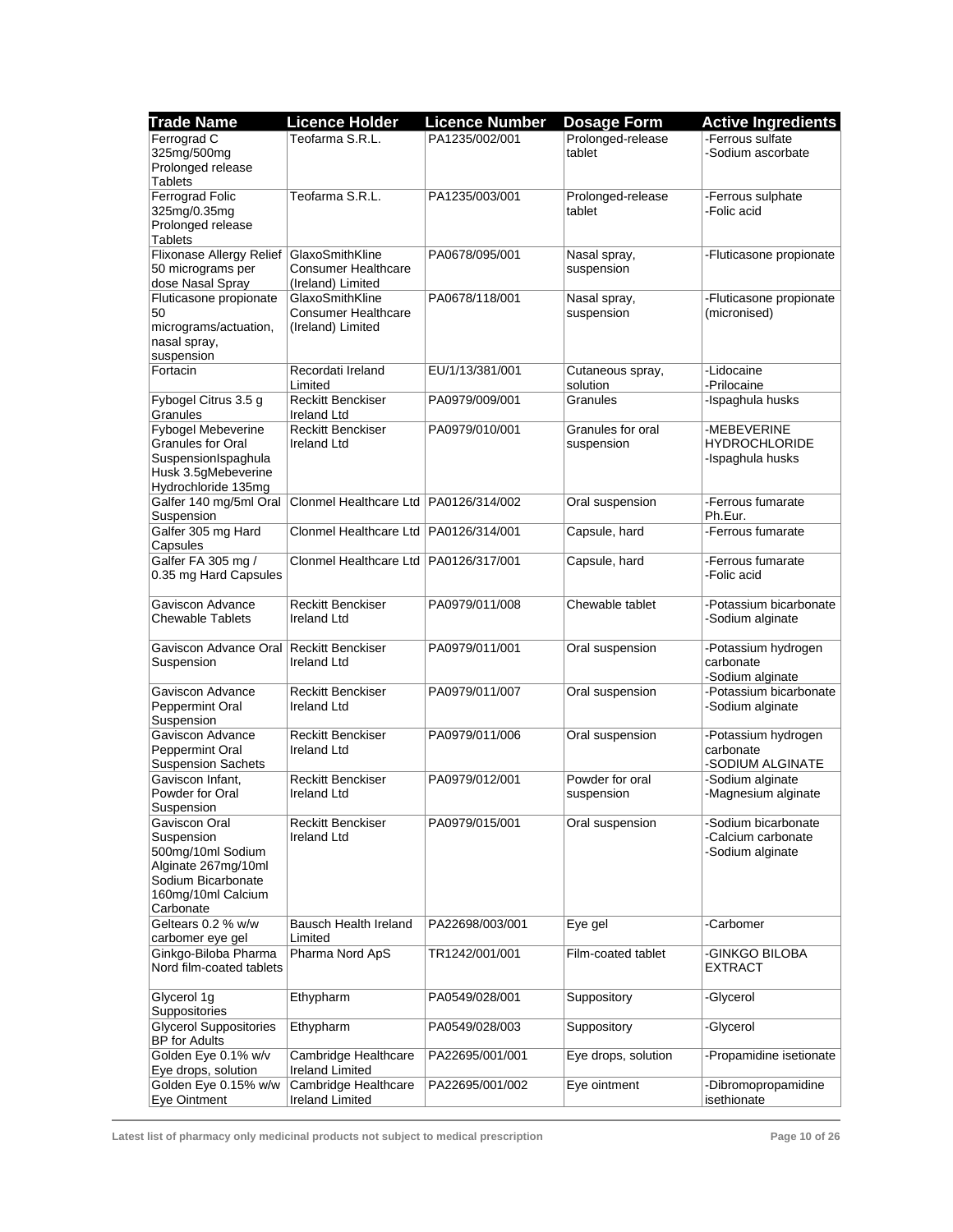| <b>Trade Name</b>                                                                   | <b>Licence Holder</b>                           | <b>Licence Number</b> | <b>Dosage Form</b>     | <b>Active Ingredients</b>                                |
|-------------------------------------------------------------------------------------|-------------------------------------------------|-----------------------|------------------------|----------------------------------------------------------|
| Guaifenesin 200 mg                                                                  | Johnson & Johnson                               | PA0330/059/001        | Syrup in sachet        | -Guaifenesin                                             |
| syrup in sachet                                                                     | (Ireland) Limited                               |                       |                        |                                                          |
| Gyno-Pevaryl Once<br>150 mg Vaginal                                                 | <b>KARO PHARMA AB</b>                           | PA22650/006/001       | Pessary                | -ECONAZOLE<br><b>NITRATE</b>                             |
| Pessary<br>HC45 Hydrocortisone                                                      | <b>Reckitt Benckiser</b>                        | PA0979/045/001        | Cream                  | -HYDROCORTISONE                                          |
| <b>Acetate Cream</b><br>(Hydrocortisone                                             | <b>Ireland Ltd</b>                              |                       |                        | <b>ACETATE</b>                                           |
| Acetate 1% w/w)                                                                     |                                                 |                       |                        |                                                          |
| Hexiprep 2.0% w/v /                                                                 | <b>GAMA Healthcare</b>                          | PA23120/001/001       | Impregnated pad        | -Chlorhexidine                                           |
| 70.0% w/v Impregnated   Ireland Ltd<br>Pad                                          |                                                 |                       |                        | digluconate solution<br>-Isopropyl alcohol               |
| Holland & Barrett                                                                   | <b>Holland &amp; Barrett</b>                    | TR23157/003/001       | Capsule, hard          |                                                          |
| Hypericum Hard<br>Capsules                                                          | Limited                                         |                       |                        |                                                          |
| <b>Hydrex Surgical Scrub</b>                                                        | Ecolab Deutschland                              | PA1843/001/001        | Cutaneous solution     | -Chlorhexidine                                           |
| 4.0% w/v Cutaneous<br>Solution                                                      | GmbH                                            |                       |                        | gluconate                                                |
| <b>Hydrobath Emollient</b>                                                          | Alliance Pharma<br>(Ireland) Limited            | PA2325/006/001        | <b>Bath additive</b>   | -No active listed                                        |
| Hydrocortisone 1 %<br>w/w Cream                                                     | Ovelle Limited                                  | PA0206/030/001        | Cream                  | -Hydrocortisone                                          |
| Ibuprofen 200 mg soft<br>capsules                                                   | Brillpharma (Ireland)<br>Limited                | PA22749/022/004       | Capsule, soft          | -IBUPROFEN PH.<br>EUR.                                   |
| Ibuprofen 200mg<br><b>Coated Tablets</b>                                            | Chefaro Ireland DAC                             | PA1186/022/001        | Coated tablet          | -Ibuprofen                                               |
| Ibuprofen 200mg Soft                                                                | GlaxoSmithKline                                 | PA0678/146/001        | Capsule, soft          | -Ibuprofen                                               |
| capsules                                                                            | <b>Consumer Healthcare</b><br>(Ireland) Limited |                       |                        |                                                          |
| Ibuprofen Banner 100                                                                | Patheon Softgels B.V.                           | PA22773/001/001       | Chewable capsule, soft | -Ibuprofen                                               |
| mg soft chewable<br>capsules                                                        |                                                 |                       |                        |                                                          |
| Ibuprofen Bril 200 mg                                                               | Brillpharma (Ireland)                           | PA22749/022/001       | Film-coated tablet     | -Ibuprofen                                               |
| film-coated tablets                                                                 | Limited                                         |                       |                        |                                                          |
| Ibuprofen Farmalider<br>200 mg film-coated<br>tablets                               | Farmalider, S.A.                                | PA2090/002/001        | Film-coated tablet     | -IBUPROFEN PH.<br>EUR.                                   |
| Ibuprofen Max 400mg<br><b>Film-coated Tablets</b>                                   | Chefaro Ireland DAC                             | PA1186/022/002        | Film-coated tablet     | -Ibuprofen                                               |
| Ideos 500 mg/400 IU                                                                 | Primecrown 2010                                 | PPA1633/033/001       | Chewable tablet        | -Cholecalciferol                                         |
| <b>Chewable Tablets</b>                                                             | Limited                                         |                       |                        | -Calcium carbonate                                       |
| IDEOS 500mg/400 IU                                                                  | Laboratoire Innotech                            | PA1033/001/001        | Chewable tablet        | -Cholecalciferol                                         |
| <b>Chewable Tablets</b>                                                             | International                                   |                       |                        | -Calcium carbonate                                       |
| Ilvico Cold and Flu film-<br>coated tablets<br>Paracetamol 325 mg<br>Caffeine 30 mg | P&G Health Germany<br>GmbH                      | PA22703/001/001       | Film-coated tablet     | -Paracetamol<br>-BROMPHENIRAMINE<br>MALEATE<br>-Caffeine |
| Brompheniramine<br>maleate 3 mg                                                     |                                                 |                       |                        |                                                          |
| Imodium Instants 2 mg                                                               | <b>PCO Manufacturing</b>                        | PPA0465/001/002       | Orodispersible tablet  | -LOPERAMIDE                                              |
| <b>Orodispersible Tablets</b>                                                       | Ltd.                                            |                       |                        | <b>HYDROCHLORIDE</b>                                     |
| Imodium Instants 2 mg<br>Orodispersible Tablets                                     | Johnson & Johnson<br>(Ireland) Limited          | PA0330/045/001        | Orodispersible tablet  | -LOPERAMIDE<br><b>HYDROCHLORIDE</b>                      |
| Imodium LiquiRelief<br>2mg Soft Capsules                                            | Johnson & Johnson<br>(Ireland) Limited          | PA0330/045/003        | Capsule, soft          | -LOPERAMIDE<br><b>HYDROCHLORIDE</b>                      |
| Imodium Plus 2 mg/125                                                               | Johnson & Johnson                               | PA0330/050/001        | Tablet                 | -LOPERAMIDE                                              |
| mg Tablets                                                                          | (Ireland) Limited                               |                       |                        | <b>HYDROCHLORIDE</b><br>-Simeticone                      |
| Imolieve 2 mg<br>orodispersible tablets                                             | Clonmel Healthcare Ltd   PA0126/305/001         |                       | Orodispersible tablet  | -LOPERAMIDE<br><b>HYDROCHLORIDE</b>                      |
| Iodine Liniment Strong,                                                             | Ovelle Limited                                  | PA0206/026/001        | Cutaneous solution     | -Potassium iodide                                        |
| Cutaneous<br>SolutionIodine 10%<br>w/vPotassium lodide                              |                                                 |                       |                        | -lodine                                                  |
| $6\%$ w/v                                                                           |                                                 |                       |                        |                                                          |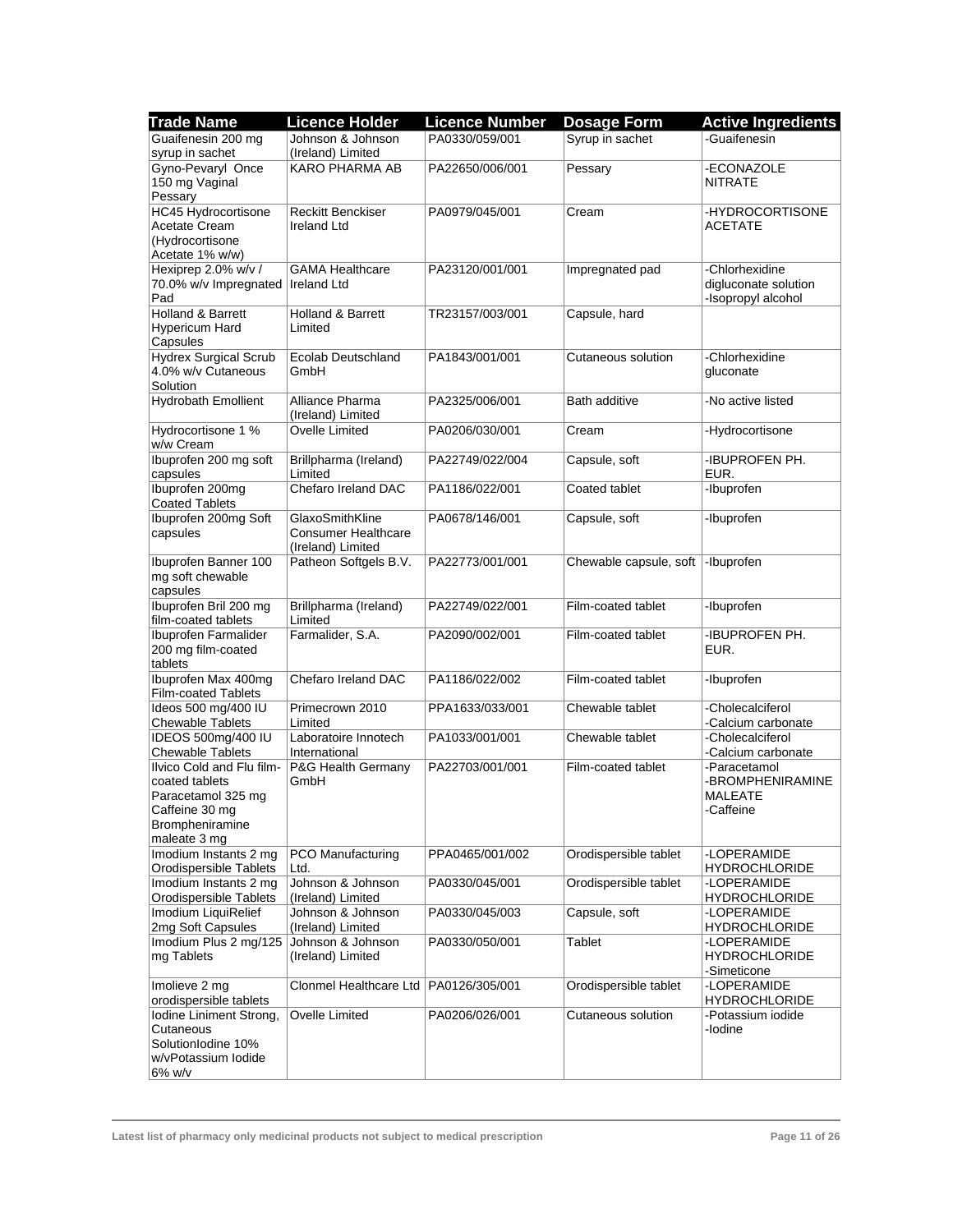| <b>Trade Name</b>                                                   | <b>Licence Holder</b>                                              | <b>Licence Number</b> | <b>Dosage Form</b>       | <b>Active Ingredients</b>                                                                                                                                                                                                |
|---------------------------------------------------------------------|--------------------------------------------------------------------|-----------------------|--------------------------|--------------------------------------------------------------------------------------------------------------------------------------------------------------------------------------------------------------------------|
| Iodine Tincture<br>(Alcoholic Iodine<br>Solution BP),               | Ovelle Limited                                                     | PA0206/025/001        | Cutaneous solution       | -Potassium iodide<br>-lodine                                                                                                                                                                                             |
| Cutaneous<br>SolutionIodine 2.5%<br>w/vPotassium lodide<br>2.5% w/v |                                                                    |                       |                          |                                                                                                                                                                                                                          |
| Itami 140 mg<br>medicated plaster                                   | Fidia Farmaceutici<br>S.p.A.                                       | PA0814/002/001        | Medicated plaster        | -DICLOFENAC<br><b>SODIUM</b>                                                                                                                                                                                             |
| Junior Parapaed<br>Paracetamol Oral<br>Suspension 120 mg/5<br>ml    | Pinewood Laboratories<br>Ltd,                                      | PA0281/002/001        | Oral suspension          | -PARACETAMOL                                                                                                                                                                                                             |
| Kay-Cee-L Syrup 7.5%<br>w/v                                         | Elara Pharmaservices<br><b>Europe Limited</b>                      | PA22637/004/001       | Oral solution            | -Potassium chloride                                                                                                                                                                                                      |
| Ketopine 20mg/g<br>Shampoo                                          | <b>Pinewood Laboratories</b><br>Ltd.                               | PA0281/125/001        | Shampoo                  | -Ketoconazole                                                                                                                                                                                                            |
| Ketovite Liquid                                                     | Taw Pharma (Ireland)<br>Ltd                                        | PA23081/012/001       | Oral solution            | -Vitamin a palmitate<br>-Ergocalciferol<br>-Choline chloride<br>-Cyanocobalamin                                                                                                                                          |
| <b>Ketovite Tablets</b>                                             | Essential<br>Pharmaceuticals<br>Limited                            | PA22662/002/001       | Tablet                   | -Riboflavin<br>-Biotin<br>-Thiamine<br>hydrochloride<br>-Acetomenaphthone<br>-Nicotinamide<br>-Pyridoxine<br>hydrochloride<br>-Ascorbic acid<br>-Folic acid<br>-Tocopherol acetate<br>-Inositol<br>-Calcium pantothenate |
| Kwells 300 microgram<br>Tablets                                     | Dexcel Pharma GmbH                                                 | PA2261/006/001        | Tablet                   | -Hyoscine<br>hydrobromide                                                                                                                                                                                                |
| Lactecon 3.335g/5ml<br>oral solution                                | Mylan IRE Healthcare<br>Limited                                    | PA2010/014/001        | Oral solution            | -Lactulose                                                                                                                                                                                                               |
| Lactulose 10 g/15 ml<br><b>Oral Solution Sachets</b>                | Fresenius Kabi Austria<br>GmbH                                     | PA0773/004/001        | Oral solution            | -Lactulose                                                                                                                                                                                                               |
| Lactulose 3.335 g/5 ml<br>oral solution                             | Brillpharma (Ireland)<br>Limited                                   | PA22749/011/001       | Oral solution            | -Lactulose                                                                                                                                                                                                               |
| Lactulose Fresenius<br>670mg/ml oral solution                       | Fresenius Kabi Austria<br>GmbH                                     | PA0773/003/001        | Oral solution            | -Lactulose                                                                                                                                                                                                               |
| Laevolac Plum 10 g/15<br>ml oral solution                           | Fresenius Kabi Austria<br>GmbH                                     | PA0773/005/001        | Oral solution            | -Lactulose                                                                                                                                                                                                               |
| Lamisil AT Cream                                                    | GlaxoSmithKline<br><b>Consumer Healthcare</b><br>(Ireland) Limited | PA0678/121/002        | Cream                    | -TERBINAFINE<br><b>HYDROCHLORIDE</b>                                                                                                                                                                                     |
| Lamisil Once 1%<br>cutaneous solution                               | GlaxoSmithKline<br><b>Consumer Healthcare</b><br>(Ireland) Limited | PA0678/121/003        | Cutaneous solution       | -Terbinafine                                                                                                                                                                                                             |
| Lassar's Cream.Zinc<br>Oxide 23% w/w &<br>Salicylic Acid 2% w/w     | Ovelle Limited                                                     | PA0206/014/002        | Cream                    | -Zinc oxide<br>-Salicylic acid                                                                                                                                                                                           |
| Lassar's PasteZinc<br>Oxide 24% w/w &<br>Salicylic Acid 2% w/w      | Ovelle Limited                                                     | PA0206/014/001        | Cutaneous paste          | -Zinc oxide<br>-Salicylic acid                                                                                                                                                                                           |
| Laxaclear 5.9 g,<br>powder for oral solution                        | <b>Helsinn Birex</b><br>Pharmaceuticals<br>Limited                 | PA0294/022/001        | Powder for oral solution | -Macrogol 3350                                                                                                                                                                                                           |
| Laxose (Lactulose<br>Solution BP) 3.35g/5ml<br>Oral Solution        | Pinewood Laboratories<br>Ltd,                                      | PA0281/079/001        | Oral solution            | -Lactulose                                                                                                                                                                                                               |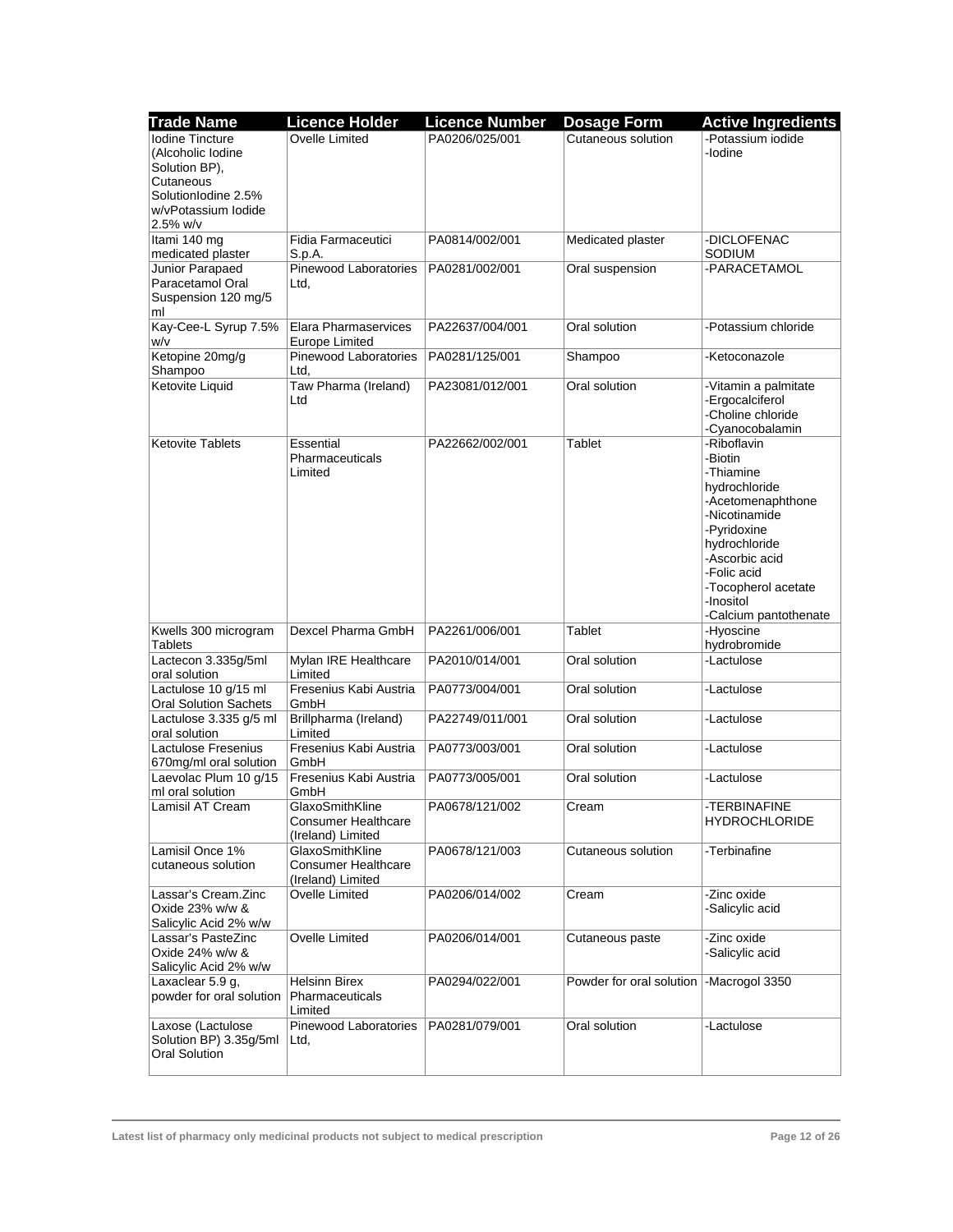| <b>Trade Name</b>                                                                                                                               | <b>Licence Holder</b>                          | <b>Licence Number</b> | <b>Dosage Form</b>            | <b>Active Ingredients</b>                                                                                                     |
|-------------------------------------------------------------------------------------------------------------------------------------------------|------------------------------------------------|-----------------------|-------------------------------|-------------------------------------------------------------------------------------------------------------------------------|
| Lemsip Decongestant & Reckitt Benckiser<br>Flu Capsules with<br>CaffeineParacetamol<br>500mgPhenylephine<br>Hydrochloride<br>6.1mgCaffeine 25mg | <b>Ireland Ltd</b>                             | PA0979/027/001        | Capsule, hard                 | -Paracetamol<br>-Phenylephrine<br>Hydrochloride<br>-Caffeine anhydrous                                                        |
| Lemsip Max Sinus &<br>Flu Hot Lemon Powder<br>for Oral Solution                                                                                 | <b>Reckitt Benckiser</b><br><b>Ireland Ltd</b> | PA0979/020/001        | Powder for oral solution      | -Pseudoephedrine<br>hydrochloride<br>-Paracetamol                                                                             |
| Lemsip Multirelief<br>capsules Paracetamol<br>500mg Phenylephrine<br>hydrochloride 6.1mg<br>Guaifenesin 100mg                                   | <b>Reckitt Benckiser</b><br><b>Ireland Ltd</b> | PA0979/053/001        | Capsule, hard                 | -Paracetamol<br>-Phenylephrine<br>hydrochloride<br>-Guaifenesin                                                               |
| Levonorgestrel Rowex<br>1.5mg Tablet                                                                                                            | Rowex Ltd                                      | PA0711/267/001        | Tablet                        | -Levonorgestrel                                                                                                               |
| Linoforce granules                                                                                                                              | A. Vogel Ireland Limite                        | TR2309/006/001        | Granules                      |                                                                                                                               |
| Liposic 2 mg/g eye gel                                                                                                                          | Bausch Health Ireland<br>Limited               | PA22698/004/001       | Eye gel                       | -Carbomer                                                                                                                     |
| LIQUIVISC 2.5 mg/g,<br>eye gel                                                                                                                  | Laboratoires Thea                              | PA1107/002/001        | Eye gel                       | -Carbomer                                                                                                                     |
| Loperamide<br>hydrochloride 2 mg<br>Oral Lyophilisate                                                                                           | Tenshi Kaizen B.V.                             | PA22851/001/001       | Oral lyophilisate             | -Loperamide<br>Hydrochloride                                                                                                  |
| Lorat 10mg Tablets                                                                                                                              | Rowex Ltd                                      | PA0711/088/001        | Tablet                        | -Loratadine                                                                                                                   |
| Loratadine 10 mg<br><b>Tablets</b>                                                                                                              | <b>Azure Pharmaceuticals</b><br>Ltd            | PA22871/008/001       | Tablet                        | -Loratadine                                                                                                                   |
| Losec Control 20 mg<br>gastro-resistant tablets                                                                                                 | <b>Bayer Limited</b>                           | PA1410/066/001        | Gastro-resistant tablet       | -Omeprazole                                                                                                                   |
| Lyclear 5% w/w Dermal<br>Cream                                                                                                                  | GlaxoSmithKline<br>(Ireland) Limited           | PA1077/066/001        | Cream                         | -Permethrin                                                                                                                   |
| <b>Lyclear Creme Rinse</b><br>1% w/w Cutaneous<br>solution                                                                                      | Chefaro Ireland DAC                            | PA1186/003/001        | Cutaneous solution            | -Permethrin                                                                                                                   |
| Maalox 200mg/175mg<br>per 5ml Oral<br>Suspension                                                                                                | Opella Healthcare<br>France SAS T/A Sanofi     | PA23180/009/001       | Oral suspension               | -Magnesium hydroxide<br>-Aluminium hydroxide                                                                                  |
| Maalox 400mg/400mg<br><b>Chewable Tablets</b>                                                                                                   | Opella Healthcare<br>France SAS T/A Sanofi     | PA23180/009/002       | Chewable tablet               | -Magnesium hydroxide<br>-Aluminium oxide,<br>hydrated                                                                         |
| Maalox Plus 200<br>mg/175 mg/25 mg Oral<br>Suspension                                                                                           | Opella Healthcare<br>France SAS T/A Sanofi     | PA23180/008/001       | Oral suspension               | -Aluminium hydroxide<br>-Magnesium hydroxide<br>-Simeticone                                                                   |
| Maalox Plus Chewable<br>Tablets<br>200mg/200mg/25mg                                                                                             | Opella Healthcare<br>France SAS T/A Sanofi     | PA23180/008/002       | Chewable tablet               | -ALUMINIUM OXIDE,<br>HYDRATED PH. EUR<br>-MAGNESIUM<br>HYDROXIDE PH. EUR.<br>-Dimeticone ph. eur.<br>(as simeticone ph. eur.) |
| Magnesium Sulfate<br>38.5% w/w Cutaneous<br>Paste                                                                                               | Foran Healthcare<br>Limited,                   | PA0484/021/001        | Cutaneous paste               | -Magnesium sulfate<br>dried                                                                                                   |
| Magnesium Verla 5<br>mmol granules for oral<br>solution                                                                                         | Rowa Pharmaceuticals<br>Limited                | PA0074/062/001        | Granules for oral<br>solution | -Magnesium                                                                                                                    |
| <b>Maxilief Effervescent</b><br><b>Tablets Paracetamol</b><br>500mg Codeine<br>Phosphate<br>Hemihydrate 8mg<br>Caffeine 30mg                    | Clonmel Healthcare Ltd   PA0126/113/001        |                       | Effervescent tablet           | -Paracetamol<br>-Codeine phosphate<br>hemihydrate<br>-Caffeine                                                                |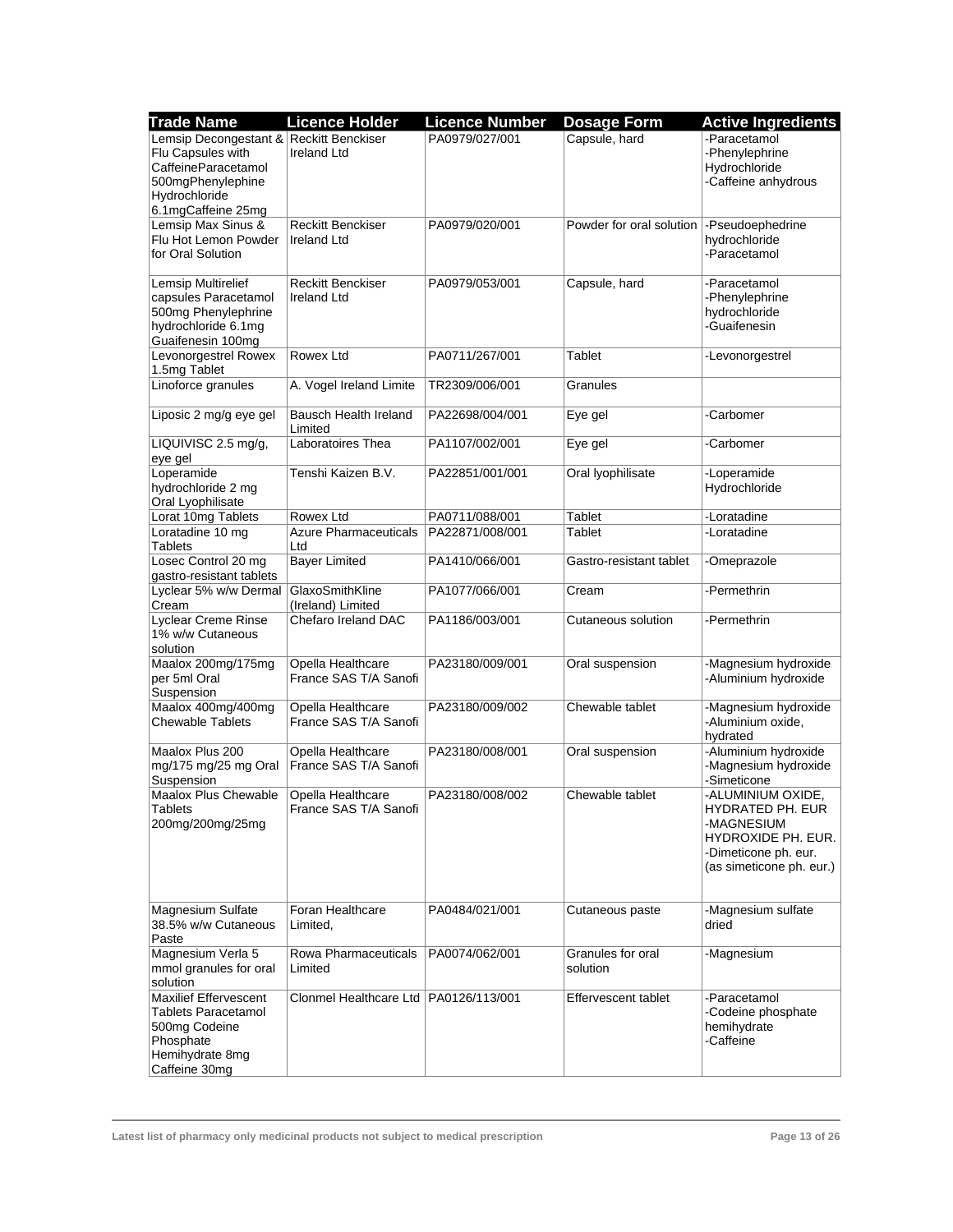| <b>Trade Name</b>                                                                                                         | <b>Licence Holder</b>                   | <b>Licence Number</b> | <b>Dosage Form</b>            | <b>Active Ingredients</b>                                                    |
|---------------------------------------------------------------------------------------------------------------------------|-----------------------------------------|-----------------------|-------------------------------|------------------------------------------------------------------------------|
| Medijel oromucosal<br>gelLidocaine<br>hydrochloride 0.66%<br>w/wAminoacridine<br>hydrochloride 0.05%<br>w/w               | Phoenix Labs                            | PA1113/022/001        | Oromucosal gel                | -Aminacrine<br>hydrochloride<br>-Lignocaine<br>hydrochloride                 |
| Medispray oromucosal<br>spray, solution<br>Chlorhexidine<br>digluconate 2 mg/ml<br>Lidocaine hydrochloride<br>$0.5$ mg/ml | Clonmel Healthcare Ltd   PA0126/300/001 |                       | Oromucosal spray,<br>solution | -Chlorhexidine<br>digluconate solution<br>-Lidocaine<br>hydrochloride        |
| Menthol & Wintergreen<br>Cream                                                                                            | Ovelle Limited                          | PA0206/022/001        | Cream                         | -Turpentine oil<br>-Oleoresin capsicum<br>-Methyl salicylate<br>-Levomenthol |
| Micolette Micro-Enema<br><b>Rectal Solution</b>                                                                           | Pinewood Laboratories<br>Ltd,           | PA0281/115/001        | Rectal solution               | -Sodium citrate<br>-Sodium lauryl<br>sulphoacetate<br>-Glycerol              |
| Microlax Rectal<br>Solution Sodium Citrate<br>450mg/5ml Sodium<br>Lauryl Sulphoacetate<br>45mg/5ml                        | Johnson & Johnson<br>(Ireland) Limited  | PA0330/035/001        | Rectal solution               | -Sodium citrate<br>-Sodium lauryl<br>sulfoacetate                            |
| Migraleve Film-coated<br><b>Tablets</b>                                                                                   | Johnson & Johnson<br>(Ireland) Limited  | PA0330/030/003        | Film-coated tablet            | -BUCLIZINE<br><b>HYDROCHLORIDE</b><br>-Paracetamol<br>-Codeine phosphate     |
| Migraleve Pink Film-<br>coated Tablets<br>Paracetamol 500mg<br>Codeine Phosphate<br>8mg Buclizine<br>Hydrochloride 6.25mg | Johnson & Johnson<br>(Ireland) Limited  | PA0330/030/001        | Film-coated tablet            | -Paracetamol<br>-Codeine phosphate<br>-BUCLIZINE<br><b>HYDROCHLORIDE</b>     |
| Migraleve Yellow Film-<br>coated Tablets<br>Paracetamol 500mg<br>Codeine phosphate<br>8mg                                 | Johnson & Johnson<br>(Ireland) Limited  | PA0330/030/002        | Film-coated tablet            | -Codeine phosphate<br>-Paracetamol                                           |
| Minims Fluorescein<br>Sodium 1%, w/v Eye<br>Drops, Solution                                                               | Bausch + Lomb Ireland<br>Limited        | PA23259/012/001       | Eye drops, solution           | -Fluorescein sodium                                                          |
| Minims Fluorescein<br>Sodium 2%, w/v Eye<br>Drops, Solution                                                               | Bausch + Lomb Ireland<br>Limited        | PA23259/012/002       | Eye drops, solution           | -Fluorescein sodium                                                          |
| Minims Saline 0.9% w/v<br>Eye Drops, Solution                                                                             | Bausch + Lomb Ireland<br>Limited        | PA23259/021/001       | Eye drops, solution           | -Sodium chloride                                                             |
| Minoxidil for men 5%<br>w/v cutaneous solution                                                                            | Careforsons Ireland<br>Limited          | PA22753/001/001       | Cutaneous solution            | -Minoxidil                                                                   |
| Miofen 200mg Film-<br>coated Tablet                                                                                       | Alter Pharma                            | PA22983/001/001       | Film-coated tablet            | -Ibuprofen                                                                   |
| Motilium 10 mg Film-<br><b>Coated Tablets</b>                                                                             | PCO Manufacturing<br>Ltd.               | PPA0465/272/002       | Film-coated tablet            | -Domperidone                                                                 |
| Motilium 10mg Film-<br><b>Coated Tablets</b>                                                                              | Johnson & Johnson<br>(Ireland) Limited  | PA0330/040/002        | Film-coated tablet            | -Domperidone                                                                 |
| <b>Motilium Fastmelts</b><br>10mg Orodispersible<br><b>Tablets</b>                                                        | Johnson & Johnson<br>(Ireland) Limited  | PA0330/040/001        | Orodispersible tablet         | -Domperidone                                                                 |
| Motusol Max 2 % w/w<br>gel                                                                                                | Teva B.V.                               | PA1986/093/002        | Gel                           | -Diclofenac sodium                                                           |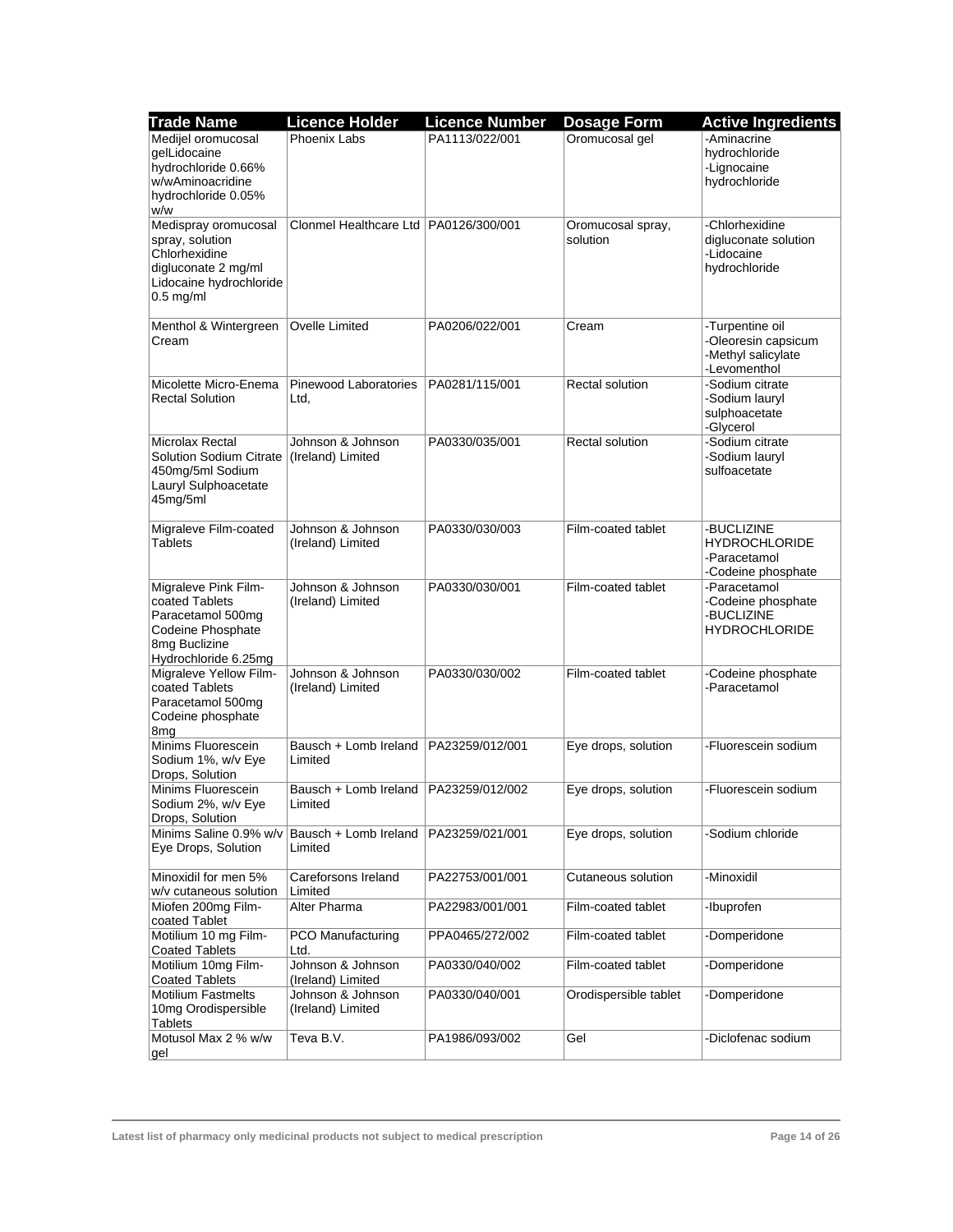| <b>Trade Name</b>                  | <b>Licence Holder</b>                           | <b>Licence Number</b> | <b>Dosage Form</b>      | <b>Active Ingredients</b>             |
|------------------------------------|-------------------------------------------------|-----------------------|-------------------------|---------------------------------------|
| Murine irritation &                | Elara Pharmaservices                            | PA22637/008/001       | Eye drops, solution     | -NAPHAZOLINE                          |
| redness relief, 0.012%             | Europe Limited                                  |                       |                         | <b>HYDROCHLORIDE</b>                  |
| w/v, eye drops solution            |                                                 |                       |                         |                                       |
|                                    |                                                 |                       |                         |                                       |
| Nasacort Allergy 55                | Opella Healthcare                               | PA23180/001/002       | Nasal spray,            | -Triamcinolone                        |
| micrograms/dose nasal              | France SAS T/A Sanofi                           |                       | suspension              | acetonide                             |
| spray, suspension                  |                                                 |                       |                         |                                       |
| Nature's Bounty                    | Holland & Barrett                               | TR23157/004/001       | Capsule, hard           |                                       |
| Hypericum Hard                     | Limited                                         |                       |                         |                                       |
| Capsules                           |                                                 |                       |                         |                                       |
| Neutrogena T/Gel                   | Johnson & Johnson                               | PA0330/014/001        | Shampoo                 | -Coal tar                             |
| Shampoo 5 mg/ml                    | (Ireland) Limited                               |                       |                         |                                       |
| <b>Nexium Control</b>              | GlaxoSmithKline                                 | EU/1/13/860/001-002   | Gastro-resistant tablet | -Esomeprazole                         |
|                                    | Dungarvan Limited                               |                       |                         | magnesium trihydrate                  |
| Nicam 4% w/w Gel                   | Dermal Laboratories                             | PA23128/012/001       | Gel                     | -Nicotinamide                         |
|                                    | (Ireland) Limited                               |                       |                         |                                       |
| Nicorette Invisi Extra             | Johnson & Johnson                               | PA0330/037/007        | Transdermal patch       | -Nicotine                             |
| Strength 25mg/16                   | (Ireland) Limited                               |                       |                         |                                       |
| hours Transdermal                  |                                                 |                       |                         |                                       |
| Patch                              |                                                 |                       |                         |                                       |
| Nicospray 1 mg/spray               | Clonmel Healthcare Ltd PA0126/309/001           |                       | Oromucosal spray,       | -Nicotine                             |
| oromucosal spray,<br>solution      |                                                 |                       | solution                |                                       |
| Nicotinell Spearmint 2             | GlaxoSmithKline                                 | PA0678/134/001        | Medicated chewing-      | -Nicotine                             |
| mg medicated chewing-              | <b>Consumer Healthcare</b>                      |                       | gum                     |                                       |
| gum                                | (Ireland) Limited                               |                       |                         |                                       |
| Nicotinell Spearmint 4             | GlaxoSmithKline                                 | PA0678/134/002        | Medicated chewing-      | -Nicotine                             |
| mg medicated chewing-              | <b>Consumer Healthcare</b>                      |                       | gum                     |                                       |
| gum                                | (Ireland) Limited                               |                       |                         |                                       |
| Nicotinell Tropical Fruit          | GlaxoSmithKline                                 | PA0678/135/001        | Medicated chewing-      | -Nicotine                             |
| 2 mg medicated                     | <b>Consumer Healthcare</b>                      |                       | gum                     |                                       |
| chewing-gum                        | (Ireland) Limited                               |                       |                         |                                       |
| Nicotinell Tropical Fruit          | GlaxoSmithKline                                 | PA0678/135/002        | Medicated chewing-      | -Nicotine                             |
| 4 mg medicated                     | <b>Consumer Healthcare</b>                      |                       | gum                     |                                       |
| chewing-gum                        | (Ireland) Limited                               |                       |                         |                                       |
| <b>Night Nurse Capsules</b>        | GlaxoSmithKline                                 | PA0678/021/001        | Capsule, hard           | -Paracetamol                          |
| Paracetamol 500 mg<br>Promethazine | <b>Consumer Healthcare</b><br>(Ireland) Limited |                       |                         | -PROMETHAZINE<br><b>HYDROCHLORIDE</b> |
| Hydrochloride 10 mg                |                                                 |                       |                         | -Dextromethorphan                     |
| Dextromethorphan                   |                                                 |                       |                         | hydrobromide                          |
| Hydrobromide 7.5 mg                |                                                 |                       |                         |                                       |
| Night Nurse Cold                   | GlaxoSmithKline                                 | PA0678/014/001        | Oral solution           | -Paracetamol                          |
| Remedy oral solution               | <b>Consumer Healthcare</b>                      |                       |                         | -PROMETHAZINE                         |
| Paracetamol 1000                   | (Ireland) Limited                               |                       |                         | <b>HYDROCHLORIDE</b>                  |
| $mg/20$ ml                         |                                                 |                       |                         | -Dextromethorphan                     |
| Promethazine                       |                                                 |                       |                         | hydrobromide                          |
| Hydrochloride 20 mg/20             |                                                 |                       |                         |                                       |
| ml Dextromethorphan                |                                                 |                       |                         |                                       |
| Hydrobromide 15                    |                                                 |                       |                         |                                       |
| $mg/20$ ml                         |                                                 |                       |                         |                                       |
| NiQuitin 2mg Lozenge               | Chefaro Ireland DAC                             | PA1186/018/007        | Compressed lozenge      | -Nicotine                             |
| NiQuitin 4 mg Lozenge              | Chefaro Ireland DAC                             | PA1186/018/008        | Compressed lozenge      | -Nicotine                             |
|                                    |                                                 |                       |                         |                                       |
| Nizoral 20 mg/g Cream              | Johnson & Johnson                               | PA0330/041/002        | Cream                   | -Ketoconazole                         |
|                                    | (Ireland) Limited                               |                       |                         |                                       |
| Nizoral Dandruff                   | Clonmel Healthcare Ltd   PA0126/315/001         |                       | Shampoo                 | -Ketoconazole                         |
| 20mg/g Shampoo                     |                                                 |                       |                         |                                       |
| Nolpacid 20 mg gastro-             | KRKA, d.d., Novo                                | PA1347/032/001        | Gastro-resistant tablet | -Pantoprazole                         |
| resistant tablets                  | mesto                                           |                       |                         |                                       |
| Non-drowsy Sinutab                 | Johnson & Johnson                               | PA0330/038/001        | Tablet                  | -Paracetamol                          |
| <b>Tablets Paracetamol</b>         | (Ireland) Limited                               |                       |                         | -PSEUDOEPHEDRINE                      |
| 500 <sub>mg</sub>                  |                                                 |                       |                         | <b>HYDROCHLORIDE</b>                  |
| Pseudoephedrine                    |                                                 |                       |                         |                                       |
| hydrochloride 30mg                 |                                                 |                       |                         |                                       |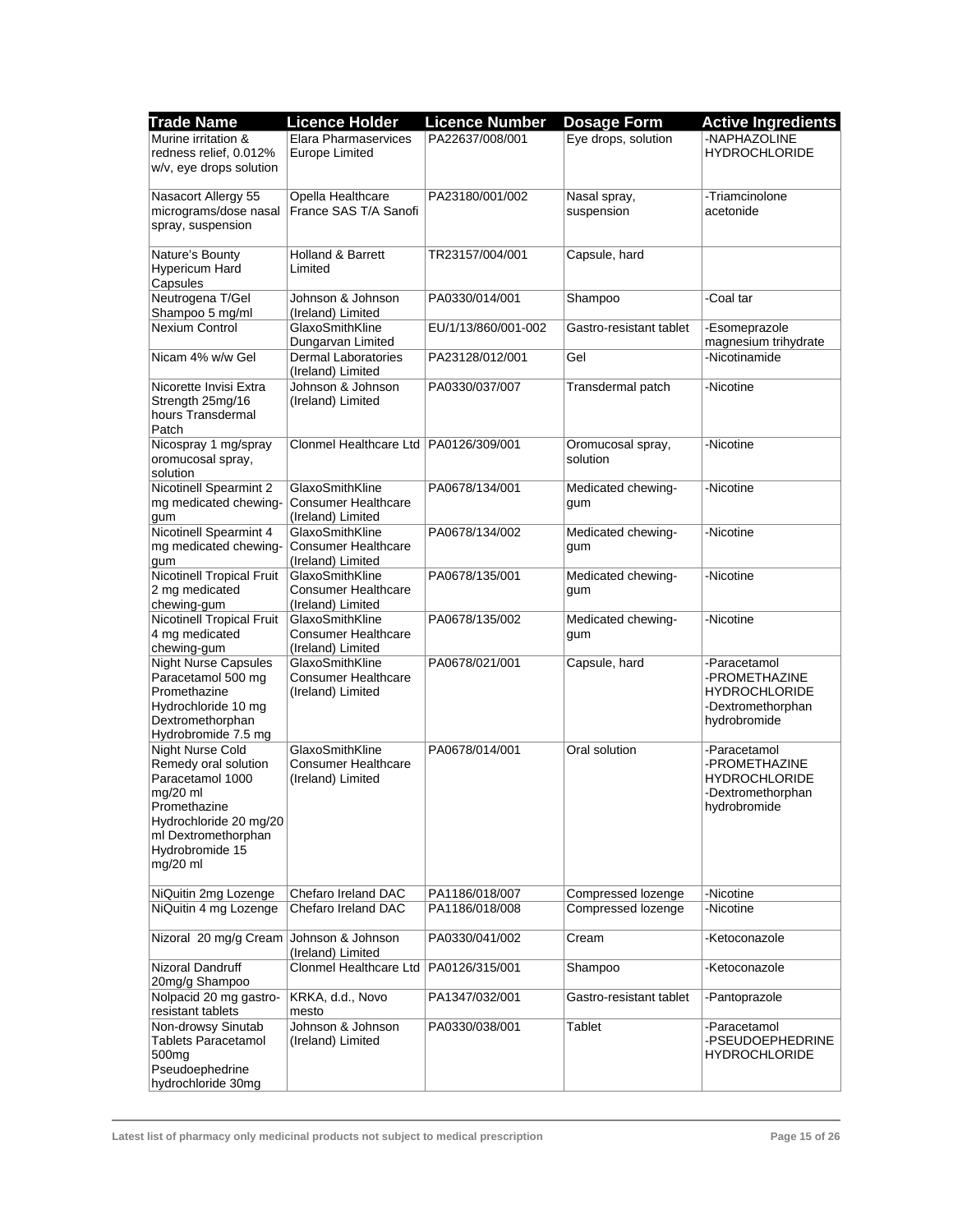| Trade Name                                                                                                      | <b>Licence Holder</b>                          | <b>Licence Number</b> | <b>Dosage Form</b> | <b>Active Ingredients</b>                                |
|-----------------------------------------------------------------------------------------------------------------|------------------------------------------------|-----------------------|--------------------|----------------------------------------------------------|
| Non-drowsy Sinutab<br><b>Tablets Paracetamol</b>                                                                | PCO Manufacturing<br>Ltd.                      | PPA0465/184/001       | Tablet             | -Paracetamol<br>-Pseudoephedrine                         |
| 500 <sub>mq</sub><br>Pseudoephedrine<br>hydrochloride 30mg.                                                     |                                                |                       |                    |                                                          |
| Non-Drowsy Sudafed                                                                                              | Johnson & Johnson                              | PA0330/057/001        | Syrup              | -PSEUDOEPHEDRINE                                         |
| Decongestant<br>30mg/5ml Syrup                                                                                  | (Ireland) Limited                              |                       |                    | <b>HYDROCHLORIDE</b>                                     |
| Non-Drowsy Sudafed                                                                                              | Johnson & Johnson                              | PA0330/057/002        | Film-coated tablet | -PSEUDOEPHEDRINE                                         |
| Decongestant 60 mg<br><b>Film-Coated Tablets</b>                                                                | (Ireland) Limited                              |                       |                    | <b>HYDROCHLORIDE</b>                                     |
| Non-Drowsy Sudaplus<br><b>Tablets Paracetamol</b><br>500 <sub>ma</sub><br>Pseudoephedrine<br>hydrochloride 30mg | Johnson & Johnson<br>(Ireland) Limited         | PA0330/039/001        | Tablet             | -Paracetamol<br>-PSEUDOEPHEDRINE<br><b>HYDROCHLORIDE</b> |
| NORLEVO 1.5 mg<br>tablet                                                                                        | PCO Manufacturing<br>Ltd.                      | PPA0465/288/001       | Tablet             | -Levonorgestrel                                          |
| Norlevo 1.5 mg tablet                                                                                           | Primecrown 2010<br>Limited                     | PPA1633/025/001       | Tablet             | -Levonorgestrel                                          |
| NORLEVO® 1.5 mg<br>tablet                                                                                       | Laboratoire HRA<br>Pharma                      | PA1166/002/001        | Tablet             | -Levonorgestrel                                          |
| Normacol 62% w/w<br>Granules                                                                                    | Norgine B.V.                                   | PA1336/007/001        | Granules           | -Sterculia                                               |
| Normacol Plus<br>Granules Sterculia 62%<br>w/w Frangula 8% w/w                                                  | Norgine B.V.                                   | PA1336/008/001        | Granules           | -Sterculia<br>-Frangula                                  |
| Nurofen 200 mg coated<br>tablets                                                                                | <b>PCO Manufacturing</b><br>Ltd.               | PPA0465/430/002       | Coated tablet      | -Ibuprofen                                               |
| Nurofen 200 mg<br><b>Coated Tablets</b>                                                                         | <b>Reckitt Benckiser</b><br><b>Ireland Ltd</b> | PA0979/032/006        | Coated tablet      | -Ibuprofen                                               |
| Nurofen 5% w/w Gel                                                                                              | <b>Reckitt Benckiser</b><br><b>Ireland Ltd</b> | PA0979/032/003        | Gel                | -Ibuprofen                                               |
| Nurofen Advance<br>200mg Tablets                                                                                | <b>Reckitt Benckiser</b><br><b>Ireland Ltd</b> | PA0979/075/001        | Film-coated tablet | -IBUPROFEN<br><b>LYSINATE</b>                            |
| Nurofen Cold & Flu<br>film-coated tablets<br>Ibuprofen 200mg<br>Pseudoephedrine<br>hydrochloride 30mg           | <b>PCO Manufacturing</b><br>Ltd.               | PPA0465/337/002       | Film-coated tablet | -Ibuprofen<br>-PSEUDOEPHEDRINE<br><b>HYDROCHLORIDE</b>   |
| Nurofen Cold & Flu<br><b>Film-coated Tablets</b><br>Ibuprofen 200mg<br>Pseudophedrine<br>hydrochloride 30mg     | <b>Reckitt Benckiser</b><br><b>Ireland Ltd</b> | PA0979/033/001        | Film-coated tablet | -Pseudoephedrine<br>hydrochloride<br>-Ibuprofen          |
| Nurofen Durance 200<br>mg medicated plaster                                                                     | <b>Reckitt Benckiser</b><br><b>Ireland Ltd</b> | PA0979/032/018        | Medicated plaster  | -Ibuprofen                                               |
| Nurofen Express 200<br>mg Tablets                                                                               | <b>Reckitt Benckiser</b><br><b>Ireland Ltd</b> | PA0979/032/010        | Coated tablet      | -Ibuprofen                                               |
| Nurofen Express<br>Maximum Strength 400<br>mg Tablets                                                           | <b>Reckitt Benckiser</b><br><b>Ireland Ltd</b> | PA0979/032/011        | Coated tablet      | -Ibuprofen                                               |
| Nurofen Express<br>Maximum Strength 400<br>mg tablets                                                           | PCO Manufacturing<br>Ltd.                      | PPA0465/430/001       | Coated tablet      | -Ibuprofen                                               |
| Nurofen for children<br>100 mg chewable<br>capsules, Soft                                                       | <b>Reckitt Benckiser</b><br><b>Ireland Ltd</b> | PA0979/069/001        | Capsule, soft      | -Ibuprofen<br>-Ibuprofen                                 |
| Nurofen for Children 60<br>mg Suppositories Age 3<br>months to 2 years                                          | <b>Reckitt Benckiser</b><br><b>Ireland Ltd</b> | PA0979/032/007        | Suppository        | -Ibuprofen                                               |
| Nurofen for Children<br>Cold & Flu & Pain<br>Orange 100mg/5ml<br>Oral Suspension                                | <b>Reckitt Benckiser</b><br><b>Ireland Ltd</b> | PA0979/066/001        | Oral suspension    | -Ibuprofen                                               |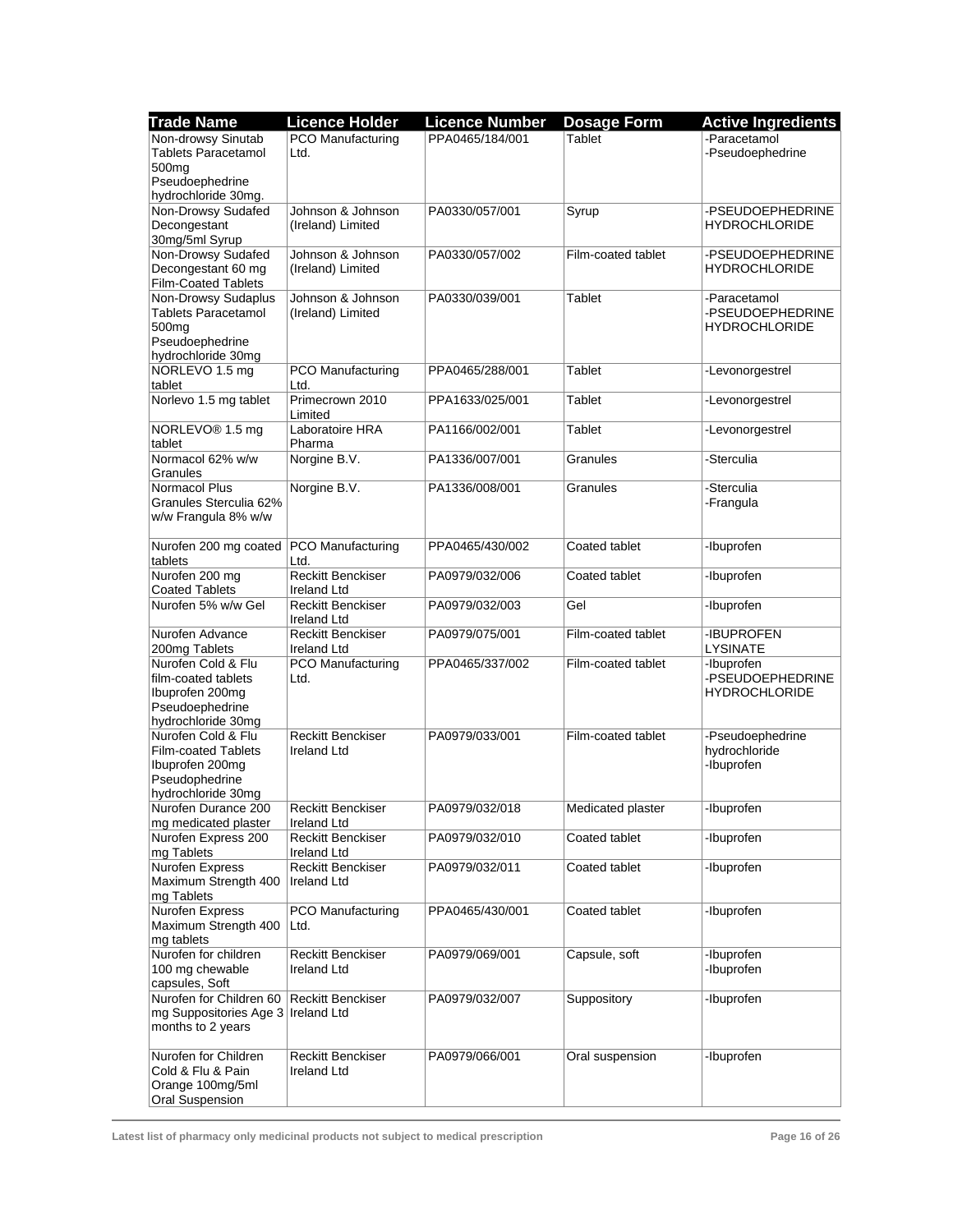| <b>Trade Name</b>                   | <b>Licence Holder</b>                   | <b>Licence Number</b> | <b>Dosage Form</b>    | <b>Active Ingredients</b> |
|-------------------------------------|-----------------------------------------|-----------------------|-----------------------|---------------------------|
| Nurofen for Children                | <b>Reckitt Benckiser</b>                | PA0979/067/001        | Oral suspension       | -Ibuprofen                |
| Cold & Flu & Pain                   | <b>Ireland Ltd</b>                      |                       |                       |                           |
| Strawberry 100mg/5ml                |                                         |                       |                       |                           |
| <b>Oral Suspension</b>              |                                         |                       |                       |                           |
| Nurofen for Children                | <b>Reckitt Benckiser</b>                | PA0979/032/005        | Orodispersible tablet | -Ibuprofen                |
| Meltlets 100mg                      | <b>Ireland Ltd</b>                      |                       |                       |                           |
| Orodispersible Tablets              |                                         |                       |                       |                           |
| Nurofen for Children                | <b>Reckitt Benckiser</b>                | PA0979/032/001        | Oral suspension       | -Ibuprofen                |
| Orange 100 mg/5 ml                  | <b>Ireland Ltd</b>                      |                       |                       |                           |
| oral suspension                     |                                         |                       |                       |                           |
| Nurofen for Children                | PCO Manufacturing                       | PPA0465/337/001       | Oral suspension       | -Ibuprofen                |
| Orange 100 mg/5 ml                  | Ltd.                                    |                       |                       |                           |
| oral suspension                     |                                         |                       |                       |                           |
| Nurofen for Children                | <b>Reckitt Benckiser</b>                | PA0979/032/008        | Oral suspension       | -Ibuprofen                |
| Sachets 100 mg/5 ml                 | <b>Ireland Ltd</b>                      |                       |                       |                           |
| <b>Oral Suspension</b>              |                                         |                       |                       |                           |
| Nurofen for Children                | <b>Reckitt Benckiser</b>                | PA0979/056/001        | Oral suspension       | -Ibuprofen                |
| Six Plus Orange 200                 | <b>Ireland Ltd</b>                      |                       |                       |                           |
| mg/5 ml oral                        |                                         |                       |                       |                           |
| suspension                          |                                         |                       |                       |                           |
| Nurofen for Children                | <b>Reckitt Benckiser</b>                | PA0979/056/002        | Oral suspension       | -Ibuprofen                |
| Six Plus Strawberry                 | <b>Ireland Ltd</b>                      |                       |                       |                           |
| 200 mg/5 ml oral                    |                                         |                       |                       |                           |
| suspension<br>Nurofen for Children  | <b>Reckitt Benckiser</b>                | PA0979/032/009        |                       | -Ibuprofen                |
| Strawberry 100 mg/5 ml Ireland Ltd  |                                         |                       | Oral suspension       |                           |
| oral suspension                     |                                         |                       |                       |                           |
| Nurofen Long Lasting                | <b>Reckitt Benckiser</b>                | PA0979/032/015        | Prolonged-release     | -Ibuprofen                |
| 300 mg Prolonged                    | <b>Ireland Ltd</b>                      |                       | capsule, hard         |                           |
| Release Hard Capsules               |                                         |                       |                       |                           |
|                                     |                                         |                       |                       |                           |
| Nurofen Plus Tablets                | <b>PCO Manufacturing</b>                | PPA0465/410/001       | Film-coated tablet    | -Ibuprofen                |
| Ibuprofen 200 mg                    | Ltd.                                    |                       |                       | -Codeine phosphate        |
| <b>Codeine Phosphate</b>            |                                         |                       |                       | hemihydrate               |
| Hemihydrate 12.8 mg                 |                                         |                       |                       |                           |
| Nurofen Plus Tablets                | <b>Reckitt Benckiser</b>                | PA0979/034/001        | Film-coated tablet    | -Ibuprofen                |
| Ibuprofen 200mg                     | <b>Ireland Ltd</b>                      |                       |                       | -Codeine phosphate        |
| Codeine Phosphate                   |                                         |                       |                       | hemihydrate               |
| Hemihydrate 12.8mg                  |                                         |                       |                       |                           |
| Nurofen Rapid Relief                | <b>Reckitt Benckiser</b>                | PA0979/032/012        | Capsule, soft         | -Ibuprofen                |
| 200mg Liquid Capsules   Ireland Ltd |                                         |                       |                       |                           |
|                                     |                                         |                       |                       |                           |
| Nurofen Rapid Relief                | PCO Manufacturing                       | PPA0465/446/001       | Capsule, soft         | -Ibuprofen                |
| Maximum Strength 400                | Ltd.                                    |                       |                       |                           |
| mg liquid capsules                  |                                         |                       |                       |                           |
| Nurofen Rapid Relief                | <b>Reckitt Benckiser</b>                | PA0979/032/013        | Capsule, soft         | -Ibuprofen                |
| Maximum Strength                    | <b>Ireland Ltd</b>                      |                       |                       |                           |
| 400mg Liquid Capsules               |                                         |                       |                       |                           |
|                                     |                                         |                       |                       |                           |
| Nurofen Sinus and Pain              | <b>Reckitt Benckiser</b>                | PA0979/065/001        | Film-coated tablet    | -Ibuprofen                |
| <b>Film-Coated Tablets</b>          | <b>Ireland Ltd</b>                      |                       |                       | -Pseudoephedrine          |
| Ibuprofen 200mg                     |                                         |                       |                       | hydrochloride             |
| Pseudoephedrine                     |                                         |                       |                       |                           |
| Hydrochloride 30mg                  |                                         |                       |                       |                           |
|                                     |                                         |                       |                       |                           |
| Nytol One-A-Night 50                | Chefaro Ireland DAC                     | PA1186/016/001        | Tablet                | -DIPHENHYDRAMINE          |
| mg Tablets                          |                                         |                       |                       | <b>HYDROCHLORIDE</b>      |
| Occlusal 26% w/w                    | Alliance Pharma                         | PA2325/011/001        | Cutaneous solution    | -Salicylic acid           |
| <b>Cutaneous Solution</b>           | (Ireland) Limited                       |                       |                       |                           |
| Oilatum Emollient                   | Clonmel Healthcare Ltd   PA0126/322/001 |                       | Bath additive         | -Liquid paraffin light    |
| 63.4% w/w Bath                      |                                         |                       |                       |                           |
| Additive                            |                                         |                       |                       |                           |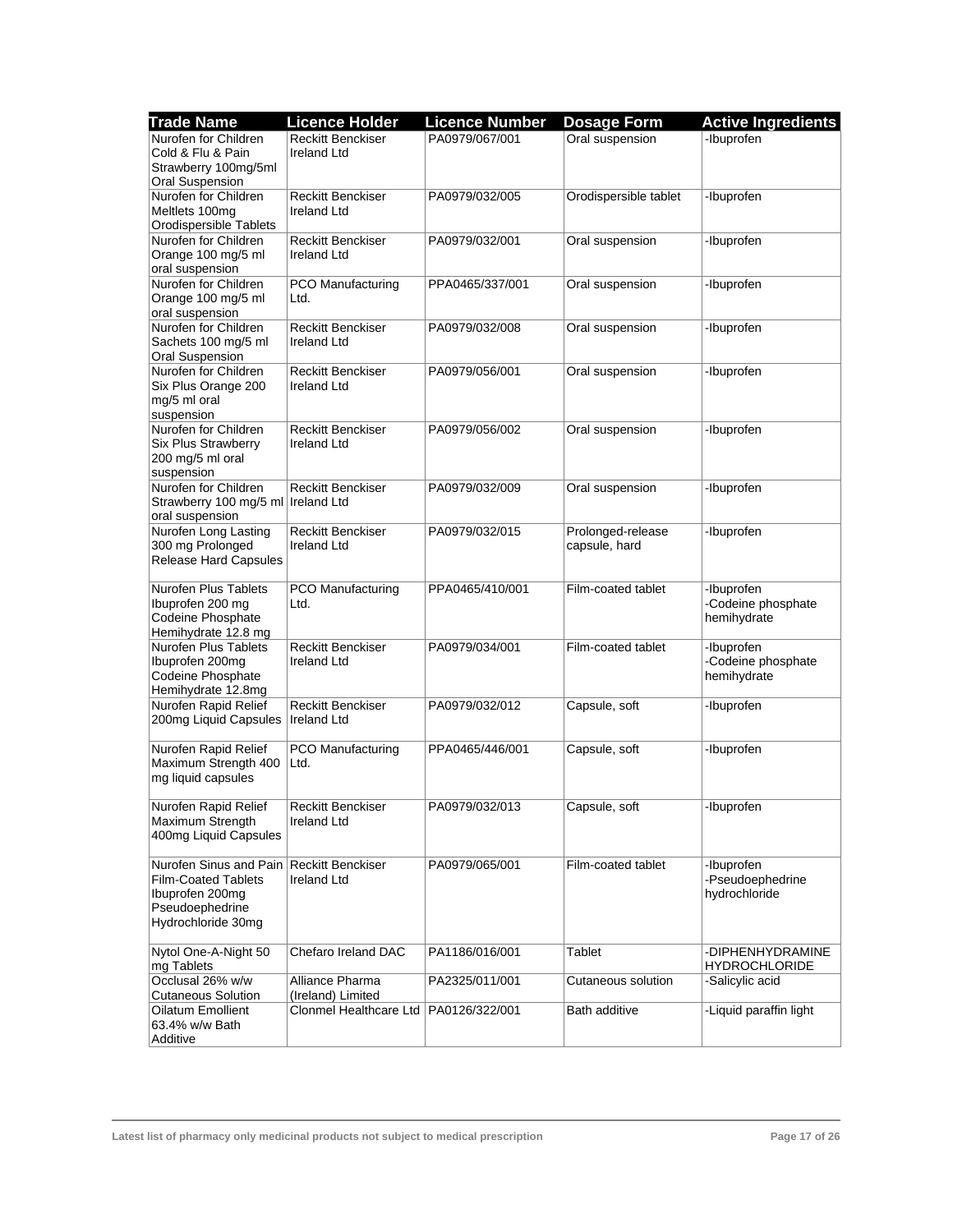| <b>Trade Name</b>                                               | <b>Licence Holder</b>                                           | <b>Licence Number</b> | <b>Dosage Form</b>    | <b>Active Ingredients</b>                        |
|-----------------------------------------------------------------|-----------------------------------------------------------------|-----------------------|-----------------------|--------------------------------------------------|
| <b>Bath Additive Light</b>                                      | Oilatum Junior Flare-Up Clonmel Healthcare Ltd   PA0126/323/001 |                       | Bath additive         | -Benzalkonium chloride<br>-Light liquid paraffin |
| liquid paraffin 52.5%                                           |                                                                 |                       |                       | -Triclosan                                       |
| w/w Benzalkonium                                                |                                                                 |                       |                       |                                                  |
| chloride 6.0% w/w                                               |                                                                 |                       |                       |                                                  |
| Triclosan<br>Oilatum Plus Bath                                  | Clonmel Healthcare Ltd   PA0126/323/002                         |                       | Bath additive         | -Benzalkonium chloride                           |
| Additive Light liquid                                           |                                                                 |                       |                       | -Triclosan                                       |
| paraffin 52.5% w/w                                              |                                                                 |                       |                       | -Light liquid paraffin                           |
| Benzalkonium chloride                                           |                                                                 |                       |                       |                                                  |
| 6.0% w/w Triclosan<br>$2.0\%$ w/w                               |                                                                 |                       |                       |                                                  |
| <b>Opticrom Allergy Single</b>                                  | Opella Healthcare                                               | PA23180/010/003       | Eye drops, solution   | -Sodium cromoglicate                             |
| Dose 2% w/v eye                                                 | France SAS T/A Sanofi                                           |                       |                       |                                                  |
| drops, solution                                                 |                                                                 |                       |                       |                                                  |
| Optrex Clear Eyes Eye                                           | <b>Reckitt Benckiser</b>                                        | PA0979/079/001        | Eye drops, solution   | -Hamamelis water                                 |
| <b>Drops Solution</b><br>Hamamelis Water                        | <b>Ireland Ltd</b>                                              |                       |                       | -NAPHAZOLINE<br><b>HYDROCHLORIDE</b>             |
| 12.5% v/vNaphazoline                                            |                                                                 |                       |                       |                                                  |
| Hydrochloride 0.01%                                             |                                                                 |                       |                       |                                                  |
| w/v                                                             |                                                                 |                       |                       |                                                  |
| Orosoothe 0.15% w/v<br>Oromucosal Spray                         | Phoenix Labs                                                    | PA1113/016/001        | Oromucosal spray      | -BENZYDAMINE<br><b>HYDROCHLORIDE</b>             |
| Otrivine Adult 0.1% w/v                                         | GlaxoSmithKline                                                 | PA0678/120/001        | Nasal drops, solution | -XYLOMETAZOLINE                                  |
| Nasal Drops, Solution                                           | <b>Consumer Healthcare</b>                                      |                       |                       | <b>HYDROCHLORIDE</b>                             |
|                                                                 | (Ireland) Limited                                               |                       |                       |                                                  |
| Otrivine Adult 0.1% w/v<br>Nasal Spray, Solution                | GlaxoSmithKline<br><b>Consumer Healthcare</b>                   | PA0678/120/002        | Nasal spray, solution | -XYLOMETAZOLINE<br><b>HYDROCHLORIDE</b>          |
|                                                                 | (Ireland) Limited                                               |                       |                       |                                                  |
| <b>Otrivine Adult Menthol</b>                                   | GlaxoSmithKline                                                 | PA0678/120/004        | Nasal spray, solution | -XYLOMETAZOLINE                                  |
| 0.1% w/v Nasal Spray,                                           | <b>Consumer Healthcare</b>                                      |                       |                       | <b>HYDROCHLORIDE</b>                             |
| Solution<br><b>Otrivine Adult Mucus</b>                         | (Ireland) Limited<br>GlaxoSmithKline                            | PA0678/120/005        | Nasal spray, solution | -XYLOMETAZOLINE                                  |
| Relief Menthol 0.1%                                             | <b>Consumer Healthcare</b>                                      |                       |                       | <b>HYDROCHLORIDE</b>                             |
| w/v Nasal Spray                                                 | (Ireland) Limited                                               |                       |                       |                                                  |
| <b>Otrivine Extra Dual</b>                                      | GlaxoSmithKline                                                 | PA0678/131/001        | Nasal spray, solution | -Xylometazoline                                  |
| Relief 0.5mg/ml +                                               | <b>Consumer Healthcare</b>                                      |                       |                       | hydrochloride                                    |
| 0.6mg/ml nasal spray,<br>solution                               | (Ireland) Limited                                               |                       |                       | -Ipratropium bromide                             |
| <b>Otrivine Sinusitis Relief</b>                                | GlaxoSmithKline                                                 | PA0678/120/003        | Nasal spray, solution | -XYLOMETAZOLINE                                  |
| 0.1% w/v Nasal Spray,                                           | <b>Consumer Healthcare</b>                                      |                       |                       | <b>HYDROCHLORIDE</b>                             |
| Solution                                                        | (Ireland) Limited                                               |                       |                       |                                                  |
| Otrivine-Antistin Eye                                           | Laboratoires Thea                                               | PA1107/008/001        | Eye drops, solution   | -XYLOMETAZOLINE<br><b>HYDROCHLORIDE</b>          |
| <b>Drops</b>                                                    |                                                                 |                       |                       | -ANTAZOLINE                                      |
|                                                                 |                                                                 |                       |                       | <b>SULFATE</b>                                   |
| Panadeine Extra                                                 | GlaxoSmithKline                                                 | PA0678/026/003        | Film-coated tablet    | -Paracetamol                                     |
| <b>Strength Tablets</b>                                         | Consumer Healthcare                                             |                       |                       | -Codeine phosphate                               |
| Paracetamol 500 mg<br>Codeine Phosphate                         | (Ireland) Limited                                               |                       |                       | hemihydrate                                      |
| hemihydrate 12.8 mg                                             |                                                                 |                       |                       |                                                  |
| Panadol Cold and Flu                                            | GlaxoSmithKline                                                 | PA0678/105/002        | Effervescent tablet   | -Paracetamol                                     |
| <b>Relief Orange</b>                                            | <b>Consumer Healthcare</b>                                      |                       |                       | -Caffeine                                        |
| Effervescent<br>TabletsParacetamol                              | (Ireland) Limited                                               |                       |                       |                                                  |
| 500 mgCaffeine 65 mg                                            |                                                                 |                       |                       |                                                  |
| Panadol Extra                                                   | GlaxoSmithKline                                                 | PA0678/039/010        | Effervescent tablet   | -Paracetamol                                     |
| 500mg/65mg Soluble                                              | <b>Consumer Healthcare</b>                                      |                       |                       | -Caffeine                                        |
| <b>Effervescent Tablets</b>                                     | (Ireland) Limited                                               |                       |                       |                                                  |
| Panadol Fever and<br>Congestion Film-coated Consumer Healthcare | GlaxoSmithKline                                                 | PA0678/094/001        | Film-coated tablet    | -Paracetamol<br>-PSEUDOEPHEDRINE                 |
| <b>Tablets Paracetamol</b>                                      | (Ireland) Limited                                               |                       |                       | <b>HYDROCHLORIDE</b>                             |
| 500 <sub>mg</sub>                                               |                                                                 |                       |                       |                                                  |
| Pseudoephedrine                                                 |                                                                 |                       |                       |                                                  |
| Hydrochloride 30mg                                              |                                                                 |                       |                       |                                                  |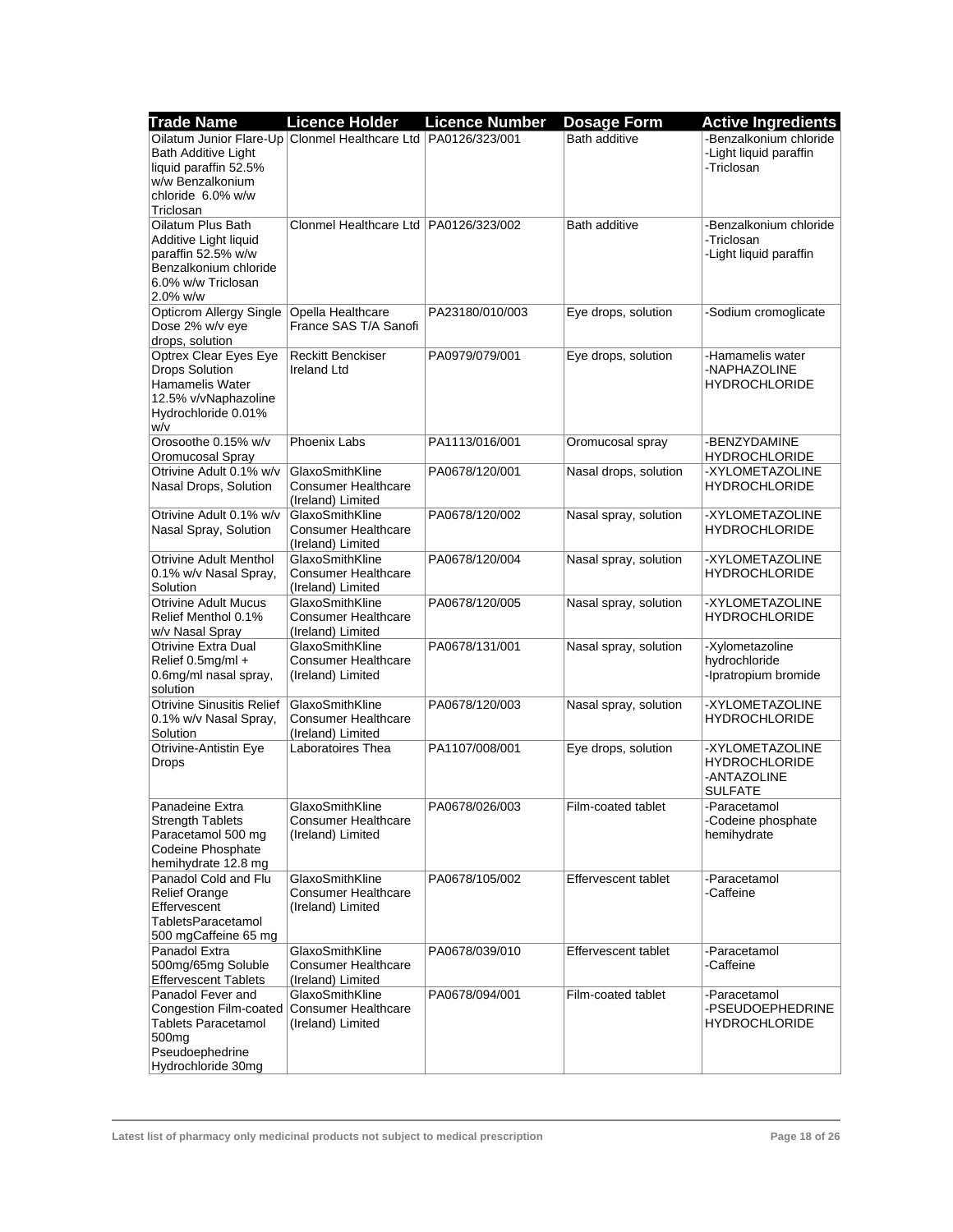| <b>Trade Name</b>                                                                                                                                                                           | <b>Licence Holder</b>                                               | <b>Licence Number</b> | <b>Dosage Form</b>                       | <b>Active Ingredients</b>                                       |
|---------------------------------------------------------------------------------------------------------------------------------------------------------------------------------------------|---------------------------------------------------------------------|-----------------------|------------------------------------------|-----------------------------------------------------------------|
| Panadol Max Strength<br>Fever and Congestion<br>Hot Lemon Powder for<br>Oral                                                                                                                | GlaxoSmithKline<br><b>Consumer Healthcare</b><br>(Ireland) Limited  | PA0678/035/001        | Powder for oral solution   - Paracetamol | -Phenylephrine<br>hydrochloride<br>-Ascorbic acid               |
| SolutionParacetamol<br>1000mgPhenylephrine<br>hydrochloride<br>10mgAscorbic Acid<br>40mg                                                                                                    |                                                                     |                       |                                          |                                                                 |
| Panadol Night                                                                                                                                                                               | GlaxoSmithKline<br><b>Consumer Healthcare</b><br>(Ireland) Limited  | PA0678/039/008        | Film-coated tablet                       | -Paracetamol<br>-Diphenhydramine<br>hydrochloride               |
| <b>Panadol Sinus Relief</b><br><b>Film Coated</b><br>TabletsParacetamol<br>500mgCaffeine<br>25mgPhenylephrine<br>Hydrochloride 5mg                                                          | GlaxoSmithKline<br><b>Consumer Healthcare</b><br>(Ireland) Limited  | PA0678/044/001        | Film-coated tablet                       | -Paracetamol<br>-Caffeine<br>-Phenylephrine<br>hydrochloride    |
| PANTOZOL Control                                                                                                                                                                            | Takeda GmbH                                                         | EU/1/09/517/001       | Gastro-resistant tablet                  | -Pantoprazole sodium<br>sesquihydrate                           |
| PANTOZOL Control                                                                                                                                                                            | Takeda GmbH                                                         | EU/1/09/517/001-004   | Gastro-resistant tablet                  | -Pantoprazole sodium<br>sesquihydrate                           |
| Pantup Relief 20 mg<br>Gastro-resistant tablets                                                                                                                                             | Rowex Ltd                                                           | PA0711/142/003        | Gastro-resistant tablet                  | -Pantoprazole                                                   |
| Paracetamol & Caffeine Chefaro Ireland DAC<br>500 mg & 65 mg<br><b>Tablets</b>                                                                                                              |                                                                     | PA1186/026/001        | Tablet                                   | -Paracetamol<br>-Caffeine                                       |
| Paracetamol 1000mg,<br>Phenylephrine<br>hydrochloride 12.2mg,<br>Powder for oral<br>solution, Lemon<br>flavourParacetamol<br>1000mg, Phenylephrine<br>HCl 12.2mgPowder for<br>oral solution | WICK Pharma -<br>Zweigniederlassung der<br>Procter & Gamble<br>GmbH | PA2294/001/001        | Powder for oral solution                 | -Phenylephrine<br>hydrochloride<br>-Paracetamol                 |
| Paracetamol 125 mg<br>suppositories                                                                                                                                                         | Phoenix Labs                                                        | PA1113/004/004        | Suppository                              | -PARACETAMOL                                                    |
| Paracetamol 250mg<br>Suppositories                                                                                                                                                          | Phoenix Labs                                                        | PA1113/004/001        | Suppository                              | -Paracetamol                                                    |
| Paracetamol 500 mg,<br>Guaifenesin 200 mg,<br>Phenylephrine<br>Hydrochloride 10 mg,<br>Powder for Oral<br>Solution                                                                          | WICK Pharma -<br>Zweigniederlassung der<br>Procter & Gamble<br>GmbH | PA2294/002/001        | Powder for oral solution                 | -Paracetamol<br>-Guaifenesin<br>-Phenylephrine<br>hydrochloride |
| Paracetamol 500mg<br>Suppositories                                                                                                                                                          | <b>Phoenix Labs</b>                                                 | PA1113/004/002        | Suppository                              | -Paracetamol                                                    |
| Paracetamol<br>500mg/Guaifenesin<br>100mg/Phenylephrine<br>hydrochloride 6.1mg<br>capsules, hard                                                                                            | Chefaro Ireland DAC                                                 | PA1186/025/001        | Capsule, hard                            | -Paracetamol<br>-Guaifenesin<br>-Phenylephrine<br>Hydrochloride |
| Paracetamol 80 mg<br>suppositories                                                                                                                                                          | Phoenix Labs                                                        | PA1113/004/003        | Suppository                              | -Paracetamol                                                    |
| Paracetamol Genmed<br>500 mg tablets                                                                                                                                                        | Genmed B.V.                                                         | PA1519/001/001        | Tablet                                   | -PARACETAMOL                                                    |
| Paracetamol/Diphenhy<br>dramine Hydrochloride<br>500 mg/25 mg Film-<br>coated Tablets                                                                                                       | <b>Chanelle Medical</b>                                             | PA0688/039/001        | Film-coated tablet                       | -PARACETAMOL<br>-DIPHENHYDRAMINE<br><b>HYDROCHLORIDE</b>        |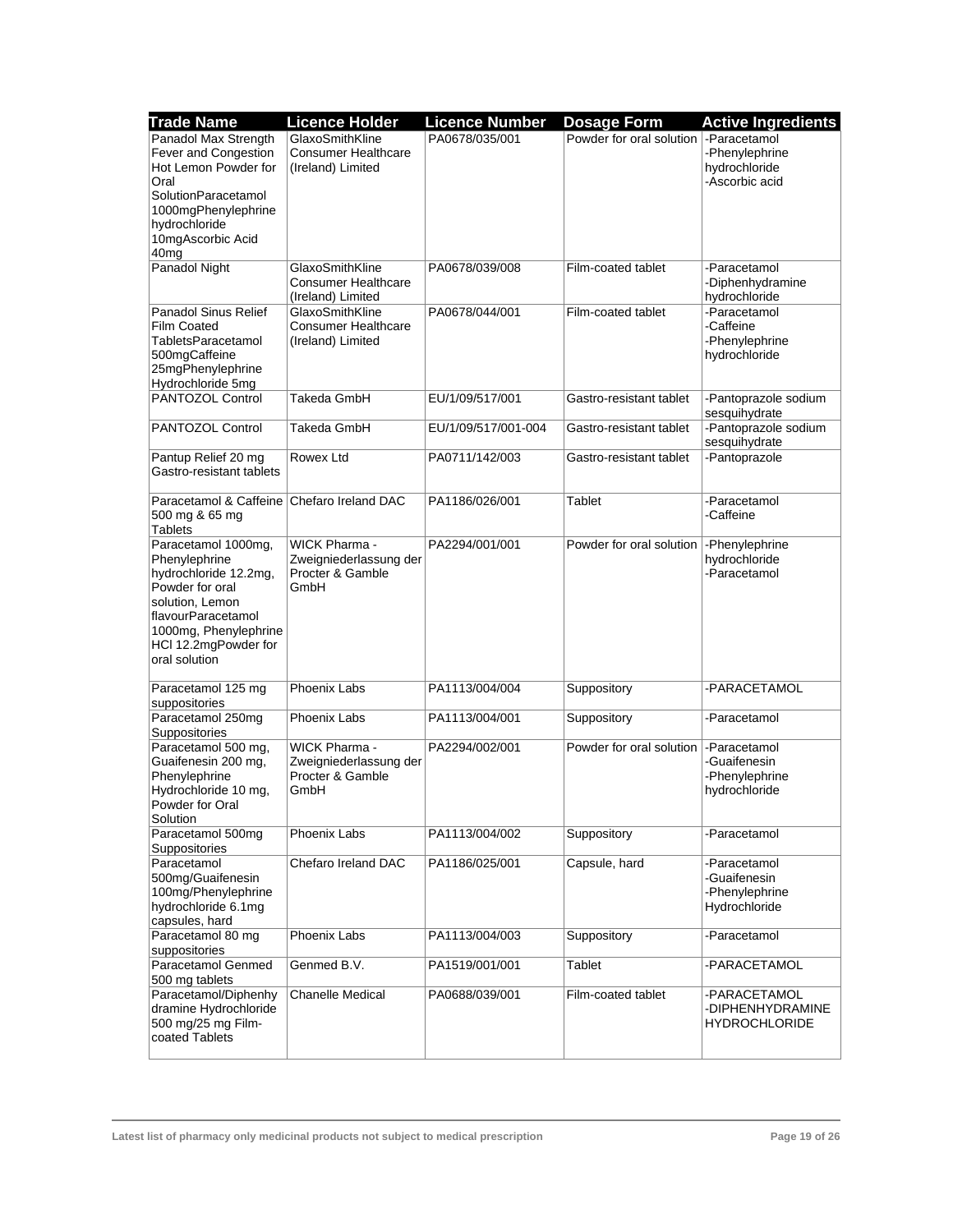| <b>Trade Name</b>                                                                                                                                                          | <b>Licence Holder</b>                                              | <b>Licence Number</b> | <b>Dosage Form</b>                       | <b>Active Ingredients</b>                                       |
|----------------------------------------------------------------------------------------------------------------------------------------------------------------------------|--------------------------------------------------------------------|-----------------------|------------------------------------------|-----------------------------------------------------------------|
| capsules Paracetamol<br>300 mg Caffeine 25 mg<br>Phenylephrine<br>hydrochloride 5 mg                                                                                       | Paralief Cold & Flu hard Clonmel Healthcare Ltd PA0126/272/001     |                       | Capsule, hard                            | -Paracetamol<br>-Caffeine<br>-Phenylephrine<br>hydrochloride    |
| Paralief Hot Lemon<br>Drink 600 mg powder<br>for oral solution in                                                                                                          | Clonmel Healthcare Ltd   PA0126/020/006                            |                       | Powder for oral solution<br>in sachet    | -Paracetamol                                                    |
| sachet<br>Paralief Night Film-<br>coated Tablets<br>Paracetamol 500 mg<br>Diphenhydramine<br>hydrochloride 25 mg                                                           | Clonmel Healthcare Ltd   PA0126/338/001                            |                       | Film-coated tablet                       | -PARACETAMOL<br>-DIPHENHYDRAMINE<br><b>HYDROCHLORIDE</b>        |
| <b>Paralief Sinus Tablets</b><br>Paracetamol 500 mg<br>Pseudoephedrine<br>hydrochloride 30 mg                                                                              | Clonmel Healthcare Ltd   PA0126/339/001                            |                       | Tablet                                   | -PARACETAMOL<br>-PSEUDOEPHEDRINE<br><b>HYDROCHLORIDE</b>        |
| Paralink 180 mg<br>suppositories                                                                                                                                           | Phoenix Healthcare Ltd   PA1721/006/002                            |                       | Suppository                              | -Paracetamol                                                    |
| Paralink 500 mg<br>suppositories                                                                                                                                           | Phoenix Healthcare Ltd   PA1721/006/003                            |                       | Suppository                              | -Paracetamol                                                    |
| Pepcid AC 10 mg Film-<br>coated Tablets                                                                                                                                    | Johnson & Johnson<br>(Ireland) Limited                             | PA0330/053/001        | Film-coated tablet                       | -Famotidine                                                     |
| Pepcid Duo Chewable<br><b>Tablets Famotidine</b><br>10mg Magnesium<br>Hydroxide 165mg<br>Calcium Carbonate<br>800 <sub>mg</sub>                                            | Johnson & Johnson<br>(Ireland) Limited                             | PA0330/047/001        | Chewable tablet                          | -Famotidine<br>-Magnesium hydroxide<br>-Calcium carbonate       |
| Perrigo Cold & Flu Multi Chefaro Ireland DAC<br>Relief Max Powder for<br>Oral<br>SolutionParacetamol<br>1000 mg, Guaifenesin<br>200 mg, Phenylephrine<br>$12.2 \text{ mg}$ |                                                                    | PA1186/021/003        | Powder for oral solution                 | -Paracetamol<br>-Guaifenesin<br>-Phenylephrine<br>hydrochloride |
| Perrigo Cold & Flu<br>Multi-Relief<br>CapsulesParacetamol<br>500mg, Guaifenesin<br>100mg, Phenylephrine<br>6.1 <sub>mg</sub>                                               | Chefaro Ireland DAC                                                | PA1186/021/002        | Capsule, hard                            | -Paracetamol<br>-Guaifenesin<br>-Phenylephrine<br>hydrochloride |
| Perrigo Cold & Flu<br>powder for oral solution<br>Paracetamol 500 mg<br>Guaifenesin 200 mg<br>Phenylephrine<br>hydrochloride 10 mg                                         | Chefaro Ireland DAC                                                | PA1186/023/001        | Powder for oral solution   - Paracetamol | -Guaifenesin<br>-Phenylephrine<br>hydrochloride                 |
| Perrigo Cold & Flu<br><b>Tablets Paracetamol</b><br>250 mg Guaifenesin<br>100 mg Phenylephrine<br>5 <sub>mg</sub>                                                          | Chefaro Ireland DAC                                                | PA1186/021/001        | Film-coated tablet                       | -Phenylephrine<br>hydrochloride<br>-Guaifenesin<br>-Paracetamol |
| Phenergan 5mg/5ml<br><b>Oral Solution</b>                                                                                                                                  | Opella Healthcare<br>France SAS T/A Sanofi                         | PA23180/011/001       | Oral solution                            | -PROMETHAZINE<br><b>HYDROCHLORIDE</b>                           |
| Pholcodex 5mg/5ml<br><b>Oral Solution</b>                                                                                                                                  | Pinewood Laboratories<br>Ltd.                                      | PA0281/004/001        | Oral solution                            | -Pholcodine                                                     |
| Piriton 4mg Tablets                                                                                                                                                        | GlaxoSmithKline<br><b>Consumer Healthcare</b><br>(Ireland) Limited | PA0678/080/001        | Tablet                                   | <b>CHLORPHENIRAMINE</b><br>MALEATE                              |
| Potassium iodide G.L.<br>Pharma 65 mg tablets                                                                                                                              | G.L. Pharma GmbH                                                   | PA1770/001/001        | Tablet                                   | -Potassium iodide                                               |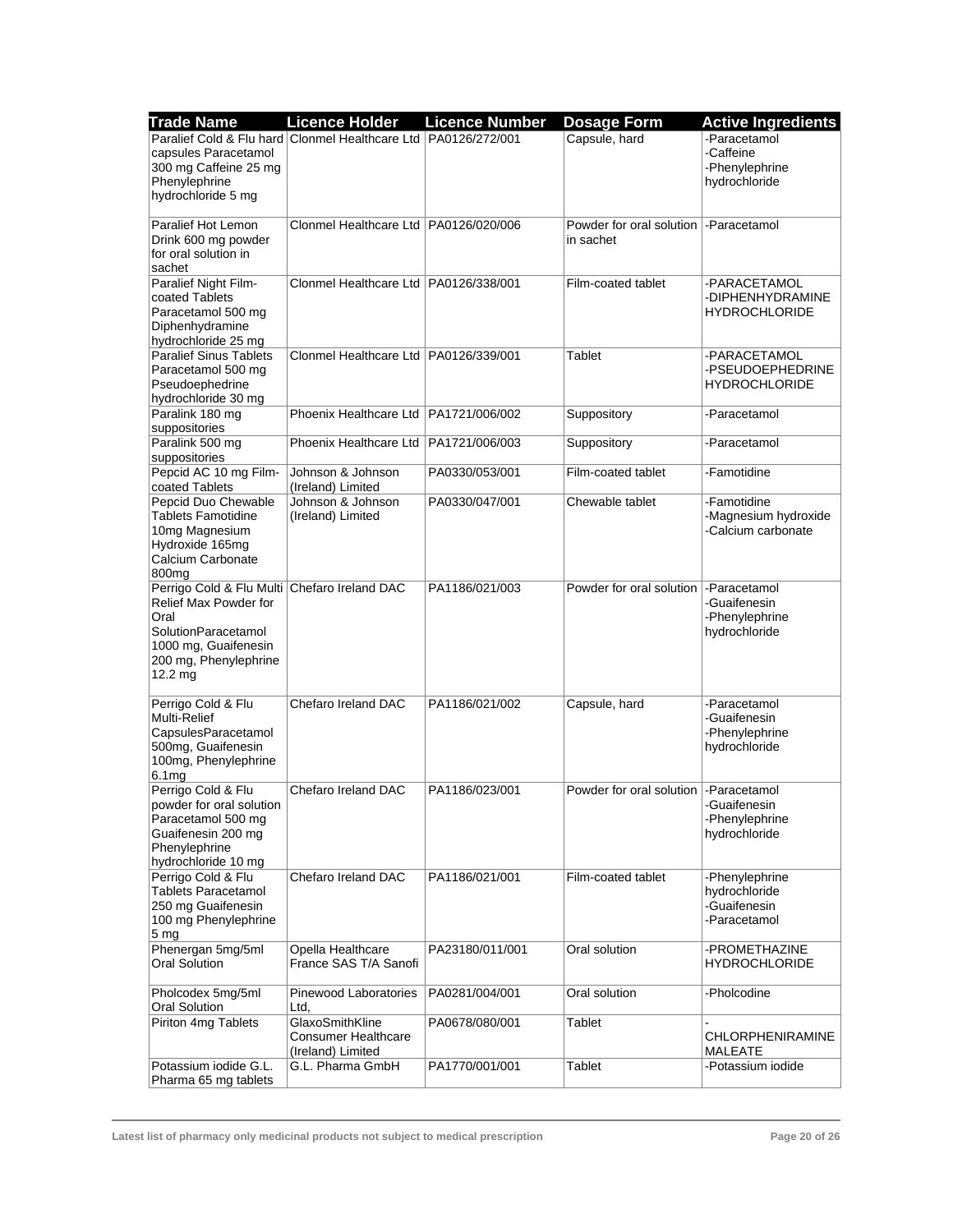| <b>Trade Name</b>                                                                                | <b>Licence Holder</b>                                              | <b>Licence Number</b> | <b>Dosage Form</b>                | <b>Active Ingredients</b>                                                                   |
|--------------------------------------------------------------------------------------------------|--------------------------------------------------------------------|-----------------------|-----------------------------------|---------------------------------------------------------------------------------------------|
| Prostasan soft capsule                                                                           | A. Vogel Ireland Ltd,                                              | TR2309/002/001        | Capsule, soft                     | -Sabalis serrulatae<br>extractum spissum                                                    |
| Psoriderm Cream                                                                                  | <b>Dermal Laboratories</b><br>(Ireland) Limited                    | PA23128/001/001       | Cream                             | -Coal tar                                                                                   |
| Psoriderm Scalp Lotion<br>Shampoo                                                                | Dermal Laboratories<br>(Ireland) Limited                           | PA23128/001/002       | Shampoo                           | -Coal tar                                                                                   |
| Quinoderm 5% $\overline{w/w +}$<br>0.5% w/w Cream                                                | Alliance Pharma<br>(Ireland) Limited                               | PA2325/012/002        | Cream                             | -Benzoyl peroxide<br>hydrous<br>-Potassium<br>Hydroxyquinoline<br>Sulphate                  |
| Ramonna 1500<br>microgram Tablet                                                                 | Gedeon Richter Plc                                                 | PA1330/021/001        | Tablet                            | -Levonorgestrel                                                                             |
| Redoxon Double Action<br>1000 mg/10 mg<br><b>Effervescent Tablets</b>                            | <b>Bayer Limited</b>                                               | PA1410/050/001        | Effervescent tablet               | -Ascorbic acid<br>-Zinc citrate trihydrate                                                  |
| Refresh Ophthalmic<br>$1.4\%$ w/v + 0.6%w/v<br>Eye Drops Solution                                | AbbVie Limited                                                     | PA1824/013/001        | Eye drops, solution               | -Povidone<br>-Polyvinyl Alcohol                                                             |
| Regaine Extra Strength<br>5% w/v Cutaneous<br>Solution                                           | <b>McNeil Healthcare</b><br>(Ireland) Ltd                          | PA0823/048/002        | Cutaneous solution                | -Minoxidil                                                                                  |
| Regaine for Women<br><b>Extra Strength Scalp</b><br>Foam 5%w/w<br><b>Cutaneous Foam</b>          | Johnson & Johnson<br>(Ireland) Limited                             | PA0330/036/004        | Cutaneous foam                    | -Minoxidil                                                                                  |
| Regaine for Women<br>Regular Strength 2%<br>w/v Cutaneous Solution                               | <b>McNeil Healthcare</b><br>(Ireland) Ltd                          | PA0823/048/001        | Cutaneous solution                | -Minoxidil                                                                                  |
| Rhinex Relief 50<br>micrograms/actuation<br>Nasal spray,<br>suspension                           | Rowex Ltd                                                          | PA0711/279/001        | Nasal spray,<br>suspension        | -Mometasone furoate                                                                         |
| Rhinolast Hayfever 140<br>micrograms per spray,<br>nasal spray solution                          | Mylan IRE Healthcare<br>Limited                                    | PA2010/037/002        | Nasal spray, solution             | -Azelastine<br>hydrochloride                                                                |
| Ridonex 10 mg<br>orodispersible tablets                                                          | Clonmel Healthcare Ltd   PA0126/291/001                            |                       | Orodispersible tablet             | -Domperidone                                                                                |
| Robitussin Dry Cough<br>7.5mg/5ml Oral<br>Solution                                               | GlaxoSmithKline<br><b>Consumer Healthcare</b><br>(Ireland) Limited | PA0678/155/001        | Oral solution                     | -Dextromethorphan<br>hydrobromide                                                           |
| Robitussin Plus Oral<br>Solution Guaifenesin<br>$100$ mg/5ml<br>Pseudoephedrine HCI<br>30 mg/5ml | GlaxoSmithKline<br><b>Consumer Healthcare</b><br>(Ireland) Limited | PA0678/154/001        | Oral solution                     | -Guaiphenesin<br>-PSEUDOEPHEDRINE<br><b>HYDROCHLORIDE</b>                                   |
| Rowachol Gastro-<br>resistant Capsules, Soft Limited                                             | Rowa Pharmaceuticals                                               | PA0074/008/001        | Gastro-resistant<br>capsule, soft | -Menthol<br>-Menthone<br>-Alpha pinene<br>-Borneol<br>-Cineole<br>-Camphene<br>-Beta pinene |
| Rowachol Oral Drops,<br>Solution                                                                 | Rowa Pharmaceuticals<br>Limited                                    | PA0074/008/002        | Oral drops, solution              | -Alpha pinene<br>-Borneol<br>-Menthol<br>-Beta pinene<br>-Menthone<br>-Camphene<br>-Cineole |
| Rowatanal Cream                                                                                  | Rowa Pharmaceuticals<br>Limited                                    | PA0074/016/001        | Cream                             | -Levomenthol<br>-Bismuth subgallate<br>-Zinc oxide                                          |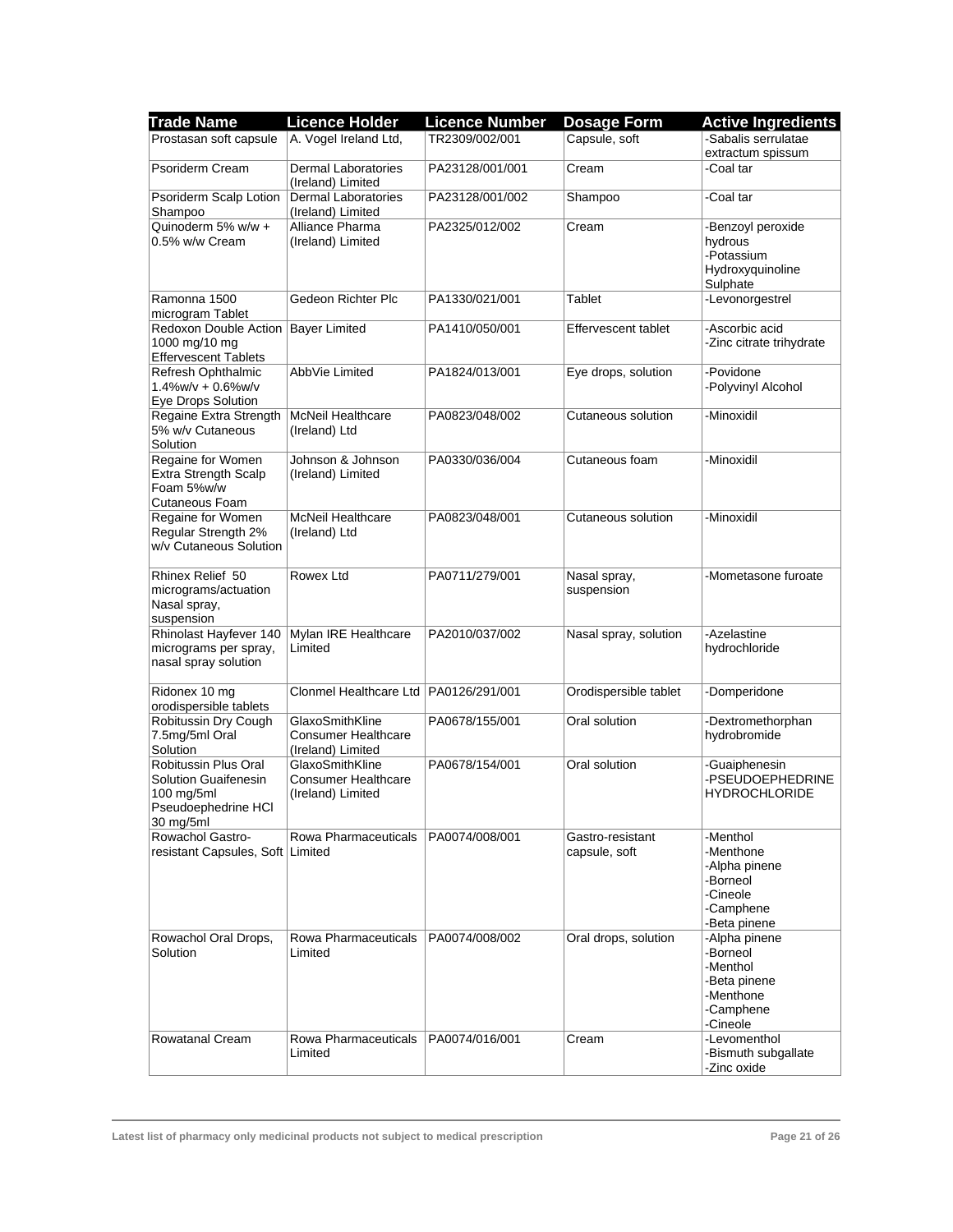| <b>Trade Name</b>                          | <b>Licence Holder</b>    | <b>Licence Number</b> | <b>Dosage Form</b>     | <b>Active Ingredients</b>        |
|--------------------------------------------|--------------------------|-----------------------|------------------------|----------------------------------|
| <b>Rowatinex Gastro-</b>                   | Rowa Pharmaceuticals     | PA0074/009/001        | Gastro-resistant       | -Beta pinene                     |
| resistant Capsules, Soft Limited           |                          |                       | capsule, soft          | -Cineole                         |
|                                            |                          |                       |                        | -Camphene                        |
|                                            |                          |                       |                        | -Alpha pinene                    |
|                                            |                          |                       |                        | -Fenchone                        |
|                                            |                          |                       |                        | -Anethole                        |
|                                            |                          |                       |                        | -Borneol                         |
| Rowatinex Oral Drops,                      | Rowa Pharmaceuticals     | PA0074/009/002        | Oral drops, solution   | -Beta pinene                     |
| Solution                                   | Limited                  |                       |                        | -Cineole                         |
|                                            |                          |                       |                        | -Camphene                        |
|                                            |                          |                       |                        | -Fenchone<br>-Borneol            |
|                                            |                          |                       |                        | -Alpha pinene                    |
|                                            |                          |                       |                        | -Anethol                         |
| Salactol Collodion                         | Dermal Laboratories      | PA23128/003/001       | Collodion              | -Salicylic acid                  |
|                                            | (Ireland) Limited        |                       |                        | -Lactic acid                     |
| SALATAC GEL                                | PCO Manufacturing        | DPR0465/045/001       | Gel                    | -SALICYLIC ACID                  |
|                                            |                          |                       |                        | -LACTIC ACID                     |
| Salatac Gel Salicylic                      | Dermal Laboratories      | PA23128/007/001       | Gel                    | -Salicylic acid                  |
| Acid 12.0% w/w Lactic                      | (Ireland) Limited        |                       |                        | -Lactic acid                     |
| Acid 4.0% w/w                              |                          |                       |                        |                                  |
| <b>Schollmed Once</b>                      | <b>Reckitt Benckiser</b> | PA0979/070/001        | Medicated nail lacquer | -Amorolfine                      |
| Weekly Fungal Nail                         | <b>Ireland Ltd</b>       |                       |                        | hydrochloride                    |
| Treatment 5% w/v                           |                          |                       |                        |                                  |
| Medicated Nail Lacquer                     |                          |                       |                        |                                  |
|                                            | Opella Healthcare        | PA23180/013/001       | Shampoo                | -Selenium disulfide              |
| Selsun Shampoo 2.5%<br>W/v                 | France SAS T/A Sanofi    |                       |                        |                                  |
|                                            |                          |                       |                        |                                  |
| Senokot 7.5 mg/5 ml                        | <b>Reckitt Benckiser</b> | PA0979/016/003        | Syrup                  | -Sennoside b                     |
| Syrup                                      | <b>Ireland Ltd</b>       |                       |                        |                                  |
| Senokot 7.5mg Tablets                      | <b>Reckitt Benckiser</b> | PA0979/016/002        | Tablet                 | -Senna pods powdered             |
|                                            | <b>Ireland Ltd</b>       |                       |                        |                                  |
| Septabene 1.5 mg/ml +                      | KRKA, d.d., Novo         | PA1347/049/001        | Oromucosal spray,      | -BENZYDAMINE                     |
| 5.0 mg/ml oromucosal                       | mesto                    |                       | solution               | <b>HYDROCHLORIDE</b>             |
| spray, solution                            |                          |                       |                        | -Cetylpyridinium                 |
|                                            |                          |                       |                        | chloride                         |
| Septabene eucalyptus                       | KRKA, d.d., Novo         | PA1347/063/001        | Lozenge                | -BENZYDAMINE                     |
| 3 mg/1 mg lozenges                         | mesto                    |                       |                        | <b>HYDROCHLORIDE</b>             |
|                                            |                          |                       |                        | -Cetylpyridinium<br>chloride (as |
|                                            |                          |                       |                        | monohydrate)                     |
| Septabene Lemon and                        | KRKA, d.d., Novo         | PA1347/063/003        | Lozenge                | -BENZYDAMINE                     |
| Elderflower 3 mg /1 mg                     | mesto                    |                       |                        | <b>HYDROCHLORIDE</b>             |
| lozenges                                   |                          |                       |                        | -Cetylpyridinium                 |
|                                            |                          |                       |                        | chloride                         |
| Septabene Lemon and                        | KRKA, d.d., Novo         | PA1347/063/002        | Lozenge                | -BENZYDAMINE                     |
| Honey 3 mg/1 mg                            | mesto                    |                       |                        | <b>HYDROCHLORIDE</b>             |
| lozenges                                   |                          |                       |                        | -Cetylpyridinium                 |
|                                            |                          |                       |                        | chloride                         |
| Septanazal 1 mg/ 50                        | KRKA, d.d., Novo         | PA1347/058/002        | Nasal spray, solution  | -XYLOMETAZOLINE                  |
| mg in 1 ml nasal spray                     | mesto                    |                       |                        | <b>HYDROCHLORIDE</b>             |
| solution                                   |                          |                       |                        | -Dexpanthenol                    |
| Slow K 600mg                               | Essential Pharma (M)     | PA22644/002/001       | Prolonged-release      | -Potassium chloride              |
| Prolonged-release<br><b>Coated Tablets</b> | Limited                  |                       | tablet                 |                                  |
| Solferol 400 IU Soft                       | Windzor Pharma           | PA23126/001/001       | Capsule, soft          | -Colecalciferol                  |
| Capsules                                   | <b>Ireland Limited</b>   |                       |                        |                                  |
| Solpadeine Capsules,                       | Chefaro Ireland DAC      | PA1186/011/002        | Capsule, hard          | -Caffeine                        |
| Paracetamol 500mg,                         |                          |                       |                        | -Codeine phosphate               |
| Codeine Phosphate                          |                          |                       |                        | hemihydrate                      |
| Hemihydrate 8mg,                           |                          |                       |                        | -Paracetamol                     |
| Caffeine 30mg                              |                          |                       |                        |                                  |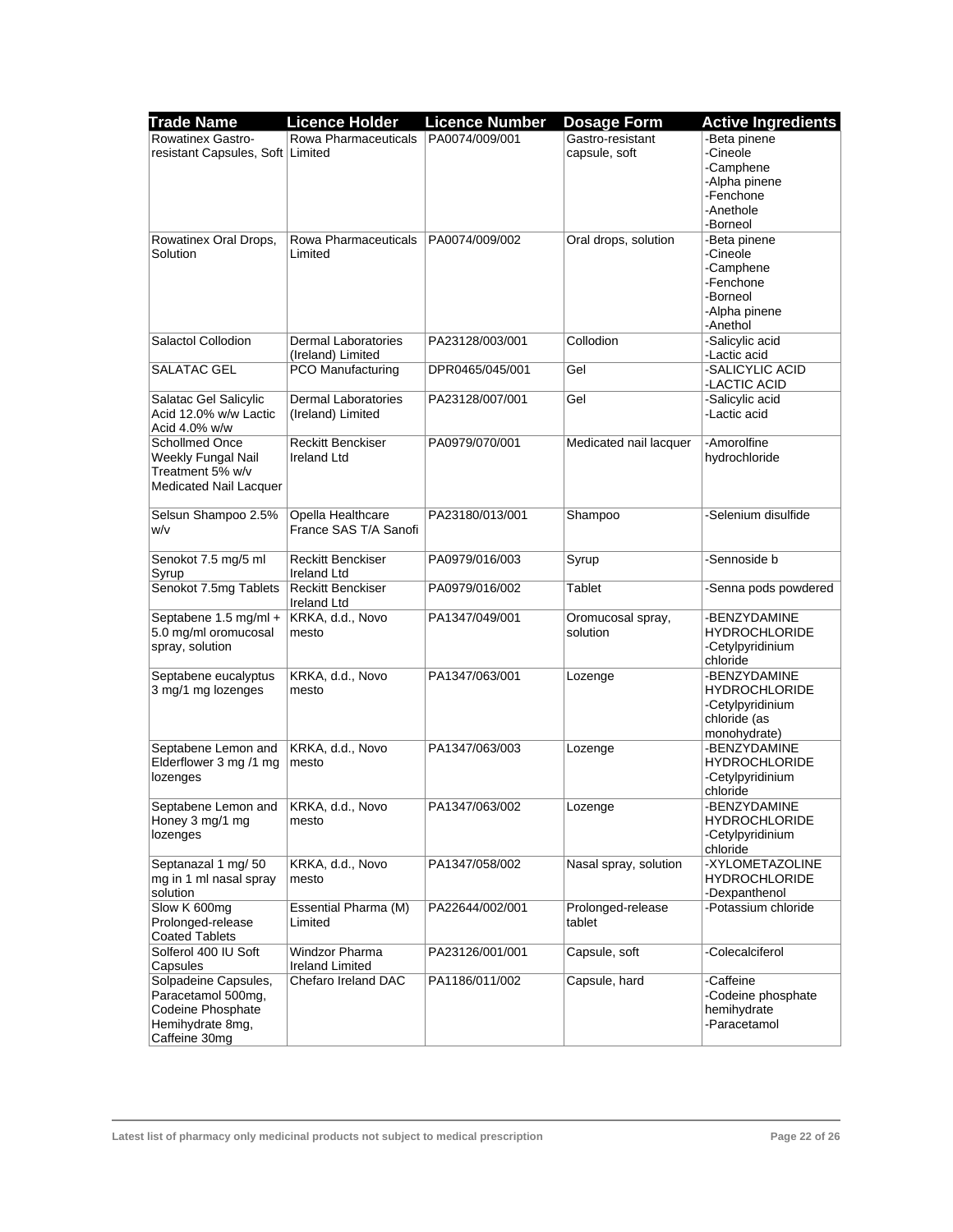| <b>Trade Name</b>                                                                                                                                      | <b>Licence Holder</b>                          | <b>Licence Number</b> | <b>Dosage Form</b>             | <b>Active Ingredients</b>                                                                  |
|--------------------------------------------------------------------------------------------------------------------------------------------------------|------------------------------------------------|-----------------------|--------------------------------|--------------------------------------------------------------------------------------------|
| Solpadeine Soluble<br><b>Tablets Paracetamol</b><br>500mg Codeine<br>Phosphate<br>Hemihydrate 8mg<br>Caffeine 30mg                                     | Chefaro Ireland DAC                            | PA1186/011/001        | Effervescent tablet            | -Paracetamol<br>-Codeine phosphate<br>hemihydrate<br>-Caffeine                             |
| Solpadeine<br>TabletsParacetamol<br>500mg, Codeine<br>Phosphate<br>Hemihydrate 8mg,<br>Caffeine 30mg                                                   | Chefaro Ireland DAC                            | PA1186/011/003        | Tablet                         | -Paracetamol<br>-Codeine phosphate<br>hemihydrate<br>-Caffeine                             |
| Solpa-Extra 500 mg/65<br>mg Soluble Tablets                                                                                                            | Chefaro Ireland DAC                            | PA1186/017/001        | Soluble tablet                 | -Caffeine<br>-PARACETAMOL                                                                  |
| Solpa-Plus Tablets<br>Paracetamol<br>500mgCodeine<br>Phosphate<br>Hemihydrate 12.8mg                                                                   | Chefaro Ireland DAC                            | PA1186/011/005        | Film-coated tablet             | -PARACETAMOL<br>-Codeine phosphate<br>hemihydrate                                          |
| Solpa-Plus with<br>Caffeine Soluble<br><b>Tablets Paracetamol</b><br>500 mg Codeine<br>Phosphate<br>Hemihydrate 12.8 mg<br>Caffeine 30 mg              | Chefaro Ireland DAC                            | PA1186/011/004        | Effervescent tablet            | -PARACETAMOL<br>-Codeine phosphate<br>hemihydrate<br>-Caffeine                             |
| Solpa-Sinus Film-<br>coated Tablets<br>Paracetamol 500mg<br>Pseudoephedrine<br>Hydrochloride 30mg                                                      | Chefaro Ireland DAC                            | PA1186/012/001        | Film-coated tablet             | -Paracetamol<br>-PSEUDOEPHEDRINE<br><b>HYDROCHLORIDE</b>                                   |
| Somac Control                                                                                                                                          | Takeda GmbH                                    | EU/1/09/516/001       | Gastro-resistant tablet        | -Pantoprazole sodium<br>sesquihydrate                                                      |
| Somac Control                                                                                                                                          | Takeda GmbH                                    | EU/1/09/516/001-004   | Gastro-resistant tablet        | -Pantoprazole sodium<br>sesquihydrate                                                      |
| Sprilon 12.5 % Zinc<br>Oxide and 1.04 %<br><b>Dimeticone Cutaneous</b><br>Spray, Suspension                                                            | <b>Ayrton Saunders</b><br>(Ireland) Limited    | PA22906/001/001       | Cutaneous spray,<br>suspension | -Dimeticone 350<br>-Zinc oxide                                                             |
| Strepsils +Plus<br>Anaesthetic Lozenges<br>Amylmetacresol 0.6mg<br>2,4-Dichlorobenzyl<br>Alcohol 1.2mg<br>Lidocaine<br>Hydrochloride 10mg              | <b>Reckitt Benckiser</b><br><b>Ireland Ltd</b> | PA0979/040/001        | Lozenge                        | -Amylmetacresol<br>-2, 4-dichlorobenzyl<br>alcohol<br>-Lidocaine<br>Hydrochloride Ph. Eur. |
| Strepsils +Plus<br>Anaesthetic Throat<br>Spray Amylmetacresol<br>0.29mg/spray 2,4-<br>Dichlorobenzyl Alcohol<br>0.58mg/spray Lidocaine<br>0.78mg/spray | <b>Reckitt Benckiser</b><br>Ireland Ltd        | PA0979/040/002        | Oromucosal spray               | -Amylmetacresol<br>-2,4-Dichlorobenzyl<br>alcohol<br>-Lidocaine                            |
| Strepsils Intensive 8.75<br>mg Lozenges                                                                                                                | <b>Reckitt Benckiser</b><br><b>Ireland Ltd</b> | PA0979/041/001        | Lozenge                        | -Flurbiprofen                                                                              |
| Strepsils Intensive<br>Cherry & Mint<br>8.75mg/dose<br>Oromucosal Spray                                                                                | <b>Reckitt Benckiser</b><br>Ireland Ltd        | PA0979/041/005        | Oromucosal spray,<br>solution  | -Flurbiprofen                                                                              |
| Strepsils Intensive<br>Honey and Lemon<br>8.75mg/dose<br>Oromucosal Spray                                                                              | <b>Reckitt Benckiser</b><br><b>Ireland Ltd</b> | PA0979/072/001        | Oromucosal spray,<br>solution  | -Flurbiprofen                                                                              |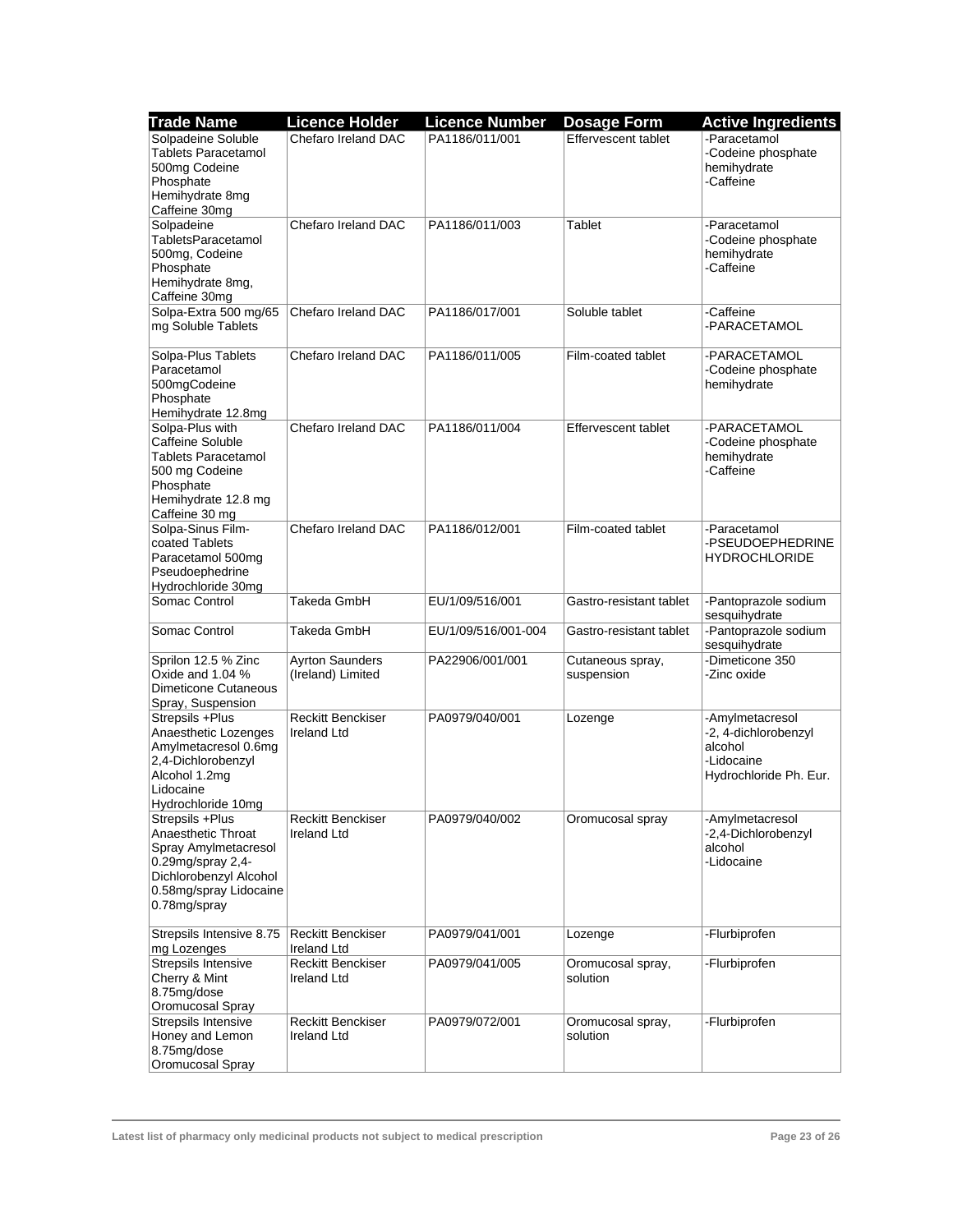| <b>Trade Name</b>           | <b>Licence Holder</b>                   | <b>Licence Number</b> | <b>Dosage Form</b>    | <b>Active Ingredients</b>       |
|-----------------------------|-----------------------------------------|-----------------------|-----------------------|---------------------------------|
| Strepsils Intensive         | <b>Reckitt Benckiser</b>                | PA0979/041/004        | Lozenge               | -Flurbiprofen                   |
| Orange Sugar Free           | <b>Ireland Ltd</b>                      |                       |                       |                                 |
| 8.75mg Lozenges             |                                         |                       |                       |                                 |
| Stugeron 15 mg              | Johnson & Johnson                       | PA0330/044/001        | Tablet                | -Cinnarizine                    |
| <b>Tablets</b>              | (Ireland) Limited                       |                       |                       |                                 |
| Sudafed 0.1% w/v            | Johnson & Johnson                       | PA0330/027/001        | Nasal spray, solution | -XYLOMETAZOLINE                 |
| Nasal spray solution        | (Ireland) Limited                       |                       |                       | <b>HYDROCHLORIDE</b>            |
| Sumatran Relief 50mg        | Rowex Ltd                               | PA0711/272/001        | Tablet                | -Sumatriptan succinate          |
| tablets                     |                                         |                       |                       |                                 |
| Tears Naturale eye          | <b>Alcon Laboratories</b>               | PA2274/001/001        | Eye drops, solution   | -Hypromellose                   |
| drops, solution (Dextran)   | <b>Ireland Limited</b>                  |                       |                       | -Dextran 70                     |
| 70 0.1% w/v,                |                                         |                       |                       |                                 |
| Hypromellose 0.3%           |                                         |                       |                       |                                 |
| w/v)                        |                                         |                       |                       |                                 |
| <b>Teedex Oral Solution</b> | Phoenix Healthcare Ltd   PA1721/004/001 |                       | Oral solution         | -Diphenhydramine                |
| Paracetamol 120 mg/5        |                                         |                       |                       | hydrochloride                   |
| ml Diphenhydramine          |                                         |                       |                       | -Paracetamol                    |
| Hydrochloride 12.5          |                                         |                       |                       |                                 |
| $mg/5$ ml<br>Tefin 150 mg   | Clonmel Healthcare Ltd   PA0126/330/002 |                       | Suppository           | -Ibuprofen                      |
| Suppositories               |                                         |                       |                       |                                 |
| Tefin 75 mg                 | Clonmel Healthcare Ltd   PA0126/330/001 |                       | Suppository           | -Ibuprofen                      |
| Suppositories               |                                         |                       |                       |                                 |
| Telfast Allergy 120 mg      | Opella Healthcare                       | PA23180/014/001       | Film-coated tablet    | -Fexofenadine                   |
| film-coated tablets         | France SAS T/A Sanofi                   |                       |                       | hydrochloride                   |
|                             |                                         |                       |                       |                                 |
| Thwart 26% w/w              | Alliance Pharma                         | PA2325/015/001        | Cutaneous solution    | -Salicylic acid                 |
| <b>Cutaneous Solution</b>   | (Ireland) Limited                       |                       |                       |                                 |
| Tipol 125 mg                | Clonmel Healthcare Ltd   PA0126/331/002 |                       | Suppository           | -PARACETAMOL                    |
| suppositories               |                                         |                       |                       |                                 |
| Tipol 250 mg                | Clonmel Healthcare Ltd   PA0126/331/003 |                       | Suppository           | -PARACETAMOL                    |
| suppositories               |                                         |                       |                       |                                 |
| Tipol 500 mg                | Clonmel Healthcare Ltd   PA0126/331/004 |                       | Suppository           | -PARACETAMOL                    |
| suppositories               |                                         |                       |                       |                                 |
| Tipol Max 1000 mg           | Clonmel Healthcare Ltd   PA0126/331/005 |                       | Suppository           | -PARACETAMOL                    |
| suppositories               |                                         |                       |                       |                                 |
| Tiritek Allergy 10 mg       | <b>Bluefish</b>                         | PA1436/042/001        | Film-coated tablet    | -Cetirizine                     |
| Film-coated Tablets         | Pharmaceuticals AB                      |                       |                       | hydrochloride                   |
| Tropex 5% w/v Ear           | Rowa Pharmaceuticals                    | PA0074/002/001        | Ear drops, solution   | -Phenazone                      |
| <b>Drops Solution</b>       | Limited                                 |                       |                       |                                 |
|                             |                                         |                       |                       |                                 |
| <b>Ulipristal Acetate</b>   | Rowex Ltd                               | PA0711/292/001        | Film-coated tablet    | -Ulipristal acetate             |
| Rowex 30 mg Film-           |                                         |                       |                       |                                 |
| coated Tablets              |                                         |                       |                       |                                 |
| Uniflu Plus with Vitamin    | <b>Phoenix Labs</b>                     | PA1113/006/001        | Film-coated tablet +  | -Paracetamol                    |
| C Tablets                   |                                         |                       | tablet                | -Codeine phosphate              |
|                             |                                         |                       |                       | hemihydrate<br>-Diphenhydramine |
|                             |                                         |                       |                       | hydrochloride                   |
|                             |                                         |                       |                       | -Phenylephrine                  |
|                             |                                         |                       |                       | hydrochloride                   |
|                             |                                         |                       |                       | -Caffeine                       |
|                             |                                         |                       |                       | -Ascorbic acid                  |
| Uniflu with Vitamin C       | <b>Phoenix Labs</b>                     | PA1113/005/001        | Film-coated tablet +  | -Caffeine                       |
| Tablets                     |                                         |                       | tablet                | -Diphenhydramine                |
|                             |                                         |                       |                       | hydrochloride                   |
|                             |                                         |                       |                       | -Paracetamol                    |
|                             |                                         |                       |                       | -Phenylephrine                  |
|                             |                                         |                       |                       | hydrochloride                   |
|                             |                                         |                       |                       | -Ascorbic acid                  |
| Urea 10% w/w Cream          | Alliance Pharma                         | PA2325/008/001        | Cream                 | -Urea                           |
|                             | (Ireland) Limited                       |                       |                       |                                 |
| Veganin Plus Tablets        | Chefaro Ireland DAC                     | PA1186/006/001        | Film-coated tablet    | -Paracetamol                    |
|                             |                                         |                       |                       | -Caffeine                       |
|                             |                                         |                       |                       | -Codeine phosphate              |
| Vermox 100 mg tablets       | Johnson & Johnson<br>(Ireland) Limited  | PA0330/046/002        | Tablet                | -Mebendazole                    |
|                             |                                         |                       |                       |                                 |

**Latest list of pharmacy only medicinal products not subject to medical prescription Page 24 of 26**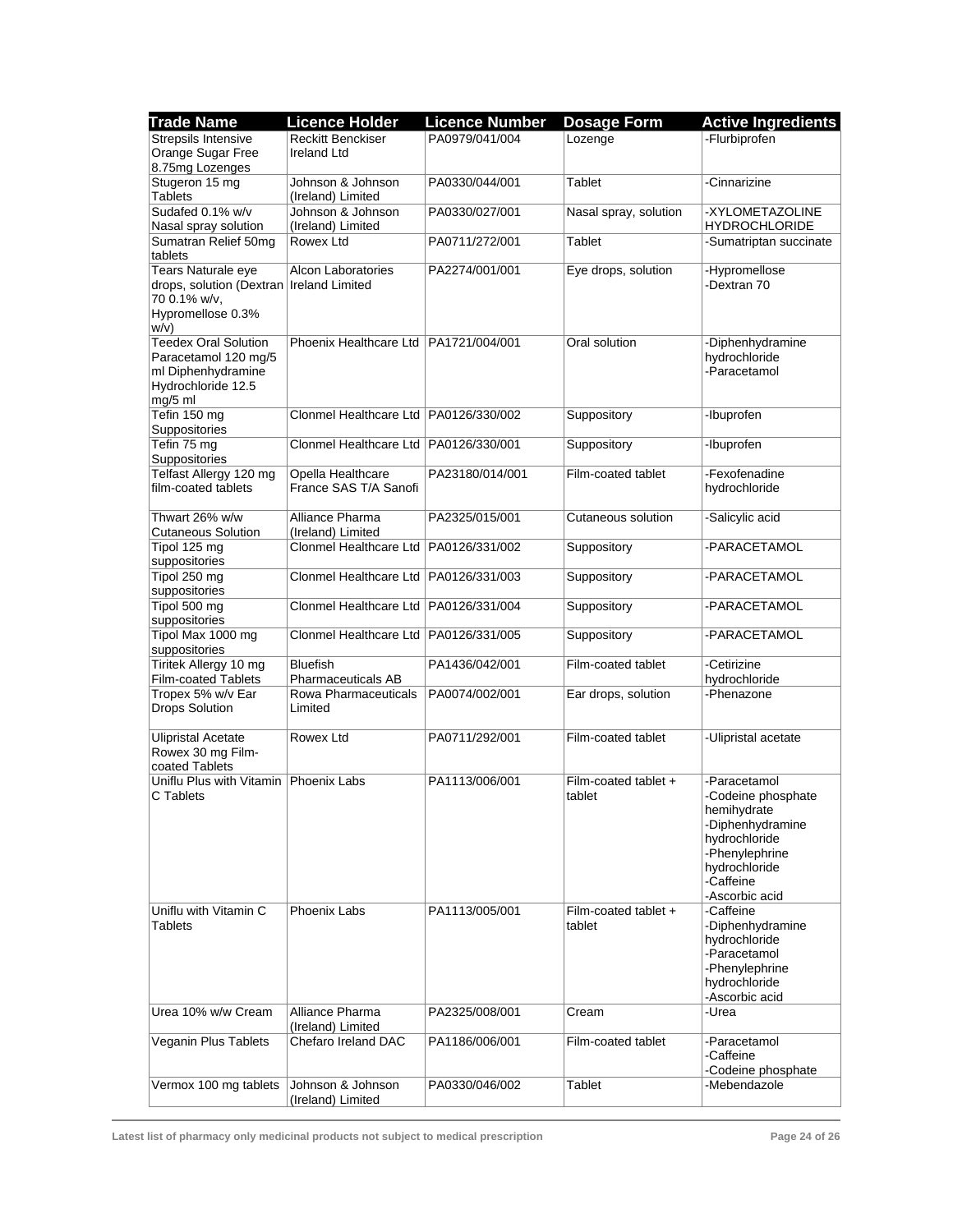| <b>Trade Name</b>                                                  | <b>Licence Holder</b>                                                      | <b>Licence Number</b> | <b>Dosage Form</b>            | <b>Active Ingredients</b>                                |
|--------------------------------------------------------------------|----------------------------------------------------------------------------|-----------------------|-------------------------------|----------------------------------------------------------|
| Vermox 100 mg Tablet   PCO Manufacturing                           | Ltd.                                                                       | PPA0465/440/001       | Tablet                        | -Mebendazole                                             |
| Vermox 100mg/5ml<br>Oral Suspension                                | Johnson & Johnson<br>(Ireland) Limited                                     | PA0330/046/001        | Oral suspension               | -Mebendazole                                             |
| Viagra Connect 50 mg<br><b>Film-Coated Tablet</b>                  | Upjohn EESV                                                                | PA23055/016/001       | Film-coated tablet            | -Sildenafil base (as<br>citrate)                         |
| Viartril 1500 mg<br>Powder for Oral<br>Solution                    | Rottapharm Ltd                                                             | PA0868/005/001        | Powder for oral solution      | -Glucosamine sulphate<br>sodium chloride                 |
| <b>Vicks Sinex Micromist</b><br>0.05% w/v Nasal Spray,<br>Solution | <b>WICK Pharma -</b><br>Zweigniederlassung der<br>Procter & Gamble<br>GmbH | PA2294/004/001        | Nasal spray, solution         | -OXYMETAZOLINE<br><b>HYDROCHLORIDE</b>                   |
| Videne 10% w/w<br>Alcoholic Tincture                               | Ecolab Deutschland<br>GmbH                                                 | PA1843/002/003        | Cutaneous solution            | -lodinated povidone<br>ph.eur.                           |
| Videne 7.5% w/w<br><b>Surgical Scrub</b>                           | <b>Ecolab Deutschland</b><br>GmbH                                          | PA1843/002/001        | Cutaneous solution            | -lodinated povidone<br>ph.eur.                           |
| Videne Antiseptic<br>Solution 10% w/w<br><b>Cutaneous Solution</b> | Ecolab Deutschland<br>GmbH                                                 | PA1843/002/002        | Cutaneous solution            | -lodinated povidone<br>ph.eur.                           |
| Vidisic 0.2 % w/w eye<br>gel                                       | Bausch Health Ireland<br>Limited                                           | PA22698/002/001       | Eye gel                       | -Carbomer                                                |
| Vidisic Preservative<br>Free Single Dose Unit                      | Bausch + Lomb Ireland<br>Limited                                           | PA23259/008/002       | Eye gel                       | -Carbomer                                                |
| Viralief 50 mg/g Cream                                             | Clonmel Healthcare Ltd   PA0126/201/001                                    |                       | Cream                         | -Aciclovir                                               |
| Viscolex Syrup 250 mg<br>/ 5 ml Oral Solution                      | Pinewood Laboratories<br>Ltd,                                              | PA0281/070/001        | Oral solution                 | -Carbocysteine                                           |
| Vividrin Antiallergic Eye<br>Drops, Solution 2% w/v                | Bausch + Lomb Ireland<br>Limited                                           | PA23259/005/001       | Eye drops, solution           | -Sodium cromoglycate                                     |
| Vividrin Preservative<br>Free SDU 2% w/v Eye<br>Drops solution     | Bausch + Lomb Ireland<br>Limited                                           | PA23259/005/002       | Eye drops, solution           | -Sodium cromoglycate                                     |
| Voltarol Emulgel 1%<br>w/w Gel                                     | <b>PCO Manufacturing</b><br>Ltd.                                           | PPA0465/442/001       | Gel                           | -Diclofenac sodium                                       |
| Voltarol Emulgel Extra<br>Strength 2% w/w gel                      | PCO Manufacturing<br>Ltd.                                                  | PPA0465/442/002       | Gel                           | -Diclofenac sodium (as<br>diclofenac<br>diethylammonium) |
| <b>Voltarol Emulgel Extra</b><br>Strength 2% w/w gel               | GlaxoSmithKline<br><b>Consumer Healthcare</b><br>(Ireland) Limited         | PA0678/140/003        | Gel                           | -Diclofenac sodium                                       |
| Wasp-eze Spray                                                     | LanesHealth (Ireland)<br>Limited                                           | PA22702/005/001       | Cutaneous spray,<br>solution  | -Mepyramine maleate<br>-Benzocaine                       |
| Water for Injections Ph<br>Eur                                     | Noridem Enterprises<br>Ltd                                                 | PA1122/001/001        | Solvent for parenteral<br>use | -Water for injections                                    |
| Water for injections,<br>solvent for parenteral<br>use             | Fresenius Kabi<br>Deutschland GmbH                                         | PA2059/035/001        | Solvent for parenteral<br>use | -Water for injections                                    |
| WAXSOL 0.5% w/v Ear<br><b>Drops Solution</b>                       | Mylan IRE Healthcare<br>Limited                                            | PA2010/056/001        | Ear drops, solution           | -Docusate sodium                                         |
| Whitfield's Antifungal<br>3% w/w & 6% w/w<br>Ointment              | Ovelle Limited                                                             | PA0206/024/001        | Ointment                      | -Salicylic acid<br>-Benzoic acid                         |
| Xtex 250 mg /5 ml oral<br>solution                                 | Rowa Pharmaceuticals<br>Limited                                            | PA0074/071/001        | Oral solution                 | -Carbocisteine                                           |
| Zinc 15% w/w Ointment                                              | Ovelle Limited                                                             | PA0206/028/001        | Ointment                      | -Zinc oxide                                              |
| Zipzoc 20%,<br><b>Impregnated Dressing</b>                         | Evolan Pharma AB                                                           | PA2262/001/001        | Impregnated dressing          | -Zinc oxide                                              |
| Zirtek 1 mg/ml oral<br>solution                                    | UCB (Pharma) Ireland<br>Limited                                            | PA0891/008/003        | Oral solution                 | -Cetirizine<br>dihydrochloride                           |
| Zirtek 10 mg film-<br>coated tablets                               | UCB (Pharma) Ireland<br>Limited                                            | PA0891/008/002        | Film-coated tablet            | -Cetirizine<br>hydrochloride                             |